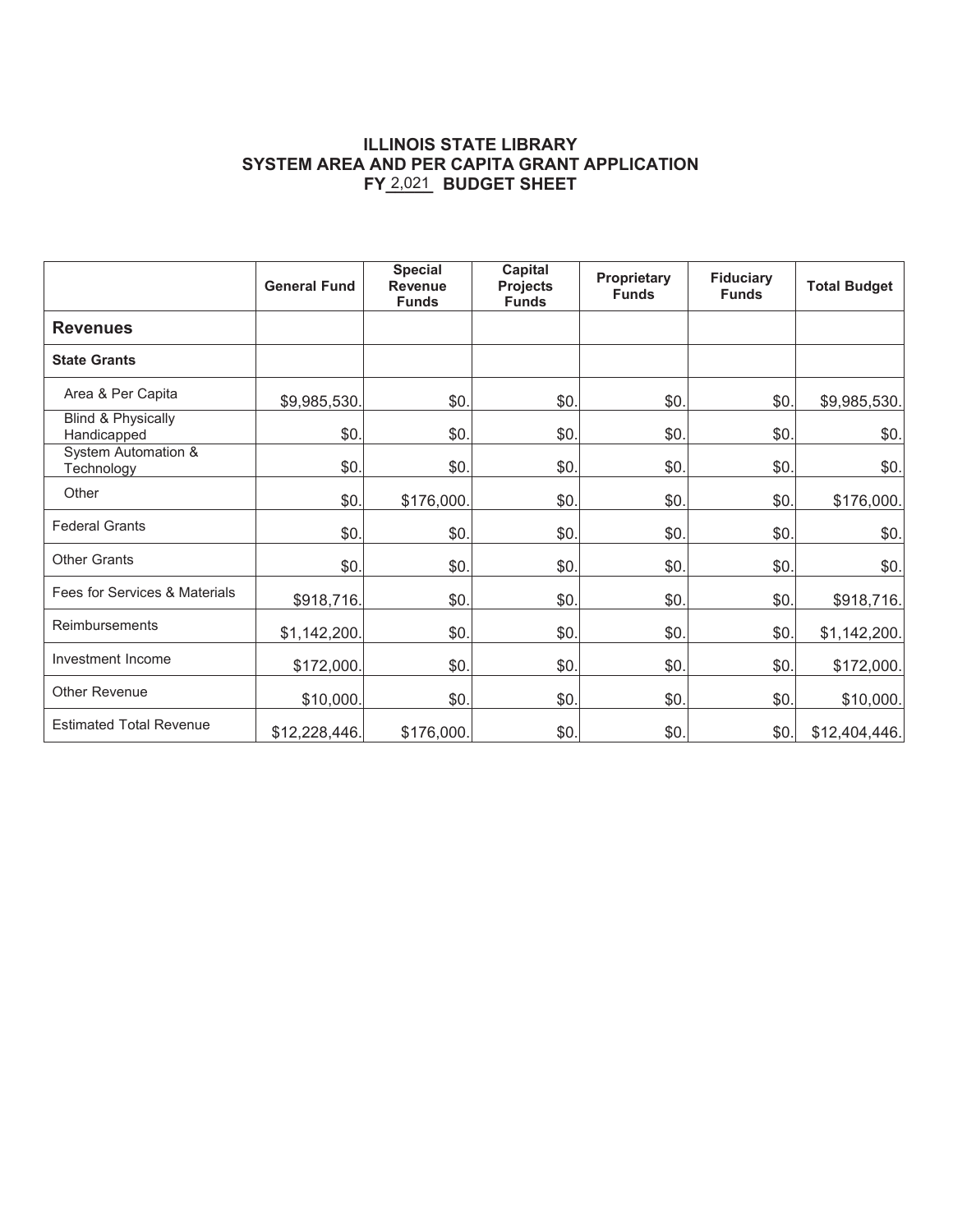|                                               | <b>General Fund</b> | <b>Special</b><br>Revenue<br><b>Funds</b> | <b>Capital</b><br><b>Projects</b><br><b>Funds</b> | Proprietary<br><b>Funds</b> | <b>Fiduciary</b><br><b>Funds</b> | <b>Total Budget</b> |
|-----------------------------------------------|---------------------|-------------------------------------------|---------------------------------------------------|-----------------------------|----------------------------------|---------------------|
| <b>Expenditures</b>                           |                     |                                           |                                                   |                             |                                  |                     |
| <b>Personnel</b>                              |                     |                                           |                                                   |                             |                                  |                     |
| <b>Salaries</b>                               |                     |                                           |                                                   |                             |                                  |                     |
| Library<br>Professionals                      | \$1,301,584.        | \$0.                                      | \$0.                                              | \$0                         | \$0.                             | \$1,301,584.        |
| Other<br>Professionals                        | \$1,440,500.        | \$0.                                      | \$0.                                              | \$0.                        | \$0.                             | \$1,440,500.        |
| <b>Support Services</b>                       | \$1,631,032.        | \$0.                                      | \$0.                                              | \$0.                        | \$0.                             | \$1,631,032.        |
| <b>Payroll Taxes &amp;</b><br><b>Benefits</b> |                     |                                           |                                                   |                             |                                  |                     |
| Social Security<br>Taxes                      | \$333,037.          | \$0.                                      | \$0.                                              | \$0.                        | \$0.                             | \$333,037.          |
| Unemployment<br>Insurance                     | \$10,974.           | \$0.                                      | \$0.                                              | \$0.                        | \$0.                             | \$10,974.           |
| Workmen's<br>Compensation                     | \$102,005.          | \$0.                                      | \$0.                                              | \$0                         | \$0.                             | \$102,005.          |
| Retirement<br><b>Benefits</b>                 | \$43,852.           | \$0.                                      | \$0.                                              | \$0.                        | \$0.                             | \$43,852.           |
| Health, Dental &<br>Life Insurance            | \$648,760.          | \$0.                                      | \$0.                                              | \$0.                        | \$0.                             | \$648,760.          |
| Other                                         | \$21,500.           | \$0.                                      | \$0.                                              | \$0.                        | \$0.                             | \$21,500.           |
| <b>Temporary Help</b>                         | \$16,000.           | \$0.                                      | \$0.                                              | \$0.                        | \$0.                             | \$16,000.           |
| Recruiting                                    | \$5,000.            | \$0.                                      | \$0.                                              | \$0.                        | \$0.                             | \$5,000.            |
| <b>Library Materials</b>                      |                     |                                           |                                                   |                             |                                  |                     |
| <b>Printed Materials</b>                      | \$6,650.            | \$0.                                      | \$0                                               | \$0                         | \$0.                             | \$6,650.            |
| Non-Printed<br>Materials                      | \$0.                | \$0.                                      | \$0.                                              | \$0.                        | \$0.                             | \$0.                |
| E-Resources                                   | \$1,460,900.        | \$0.                                      | \$0.                                              | \$0.                        | \$0.                             | \$1,460,900.        |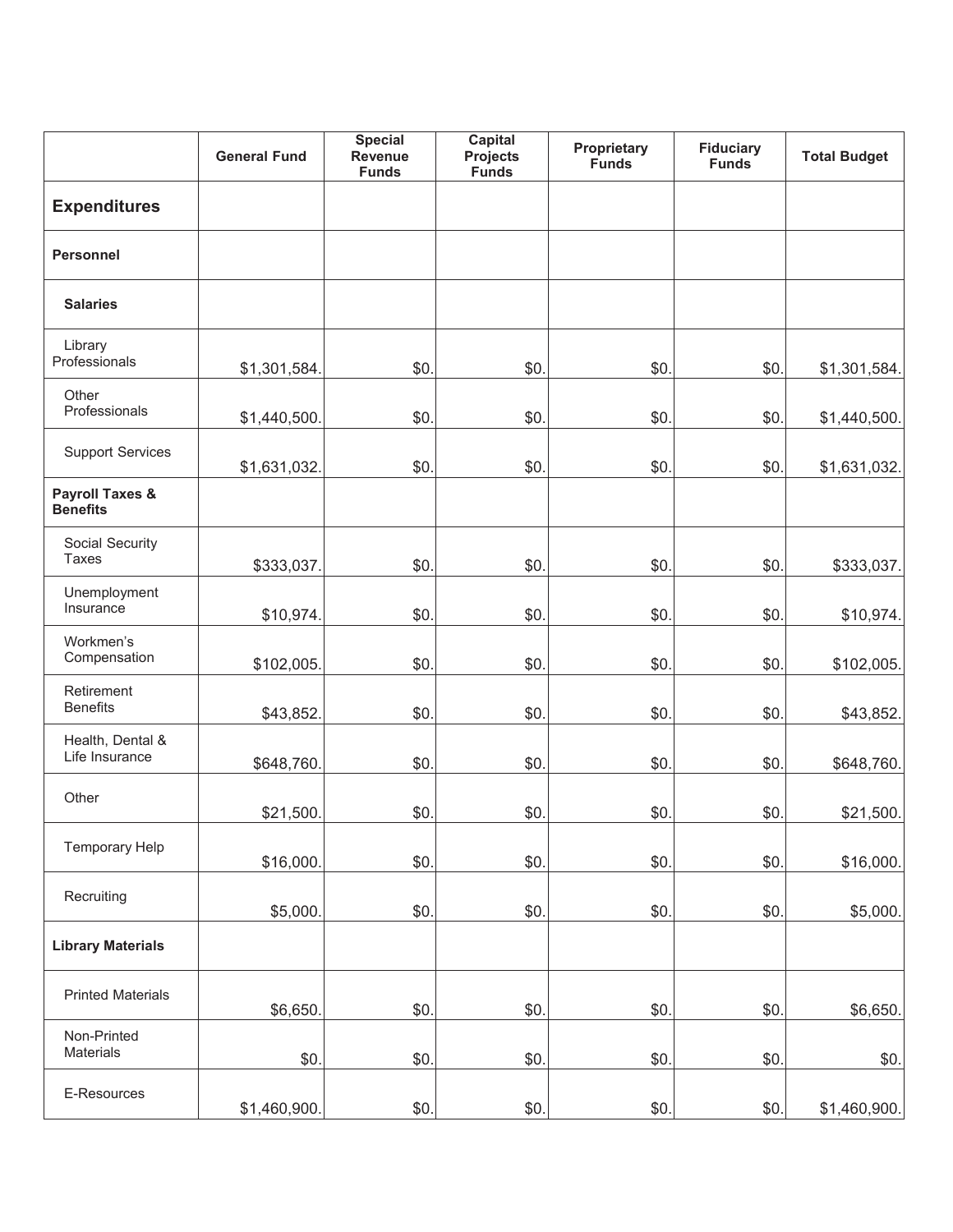|                                                                                                  | <b>General Fund</b> | <b>Special</b><br>Revenue<br><b>Funds</b> | <b>Capital</b><br>Projects<br><b>Funds</b> | Proprietary<br><b>Funds</b> | <b>Fiduciary</b><br><b>Funds</b> | <b>Total Budget</b> |
|--------------------------------------------------------------------------------------------------|---------------------|-------------------------------------------|--------------------------------------------|-----------------------------|----------------------------------|---------------------|
| <b>Buildings &amp; Grounds</b>                                                                   |                     |                                           |                                            |                             |                                  |                     |
| Rent                                                                                             | \$268,800.          | \$0.                                      | \$0.                                       | \$0.                        | \$0.                             | \$268,800.          |
| <b>Utilities</b>                                                                                 | \$85,500.           | \$0.                                      | \$0                                        | \$0.                        | \$0.                             | \$85,500.           |
| Property<br>Insurance                                                                            | \$16,506.           | \$0.                                      | \$0.                                       | \$0.                        | \$0.                             | \$16,506.           |
| Repairs &<br>Maintenance                                                                         | \$71,100.           | \$0.                                      | \$0.                                       | \$0.                        | \$0.                             | \$71,100.           |
| <b>Custodial and</b><br>Janitorial<br>Service &<br>Supplies                                      | \$58,500.           | \$0.                                      | \$0                                        | \$0.                        | \$0.                             | \$58,500.           |
| Other                                                                                            | \$42,300.           | \$0.                                      | \$0.                                       | \$0.                        | \$0.                             | \$42,300.           |
| <b>Vehicle Expense</b>                                                                           |                     |                                           |                                            |                             |                                  |                     |
| Fuel                                                                                             | \$246,320.          | \$0.                                      | \$0.                                       | \$0.                        | \$0.                             | \$246,320.          |
| Repairs &<br>Maintenance                                                                         | \$114,600.          | \$0.                                      | \$0.                                       | \$0.                        | \$0.                             | \$114,600.          |
| Vehicle<br>Insurance                                                                             | \$90,872.           | \$0.                                      | \$0.                                       | \$0.                        | \$0.                             | \$90,872.           |
| Vehicle<br>Leasing & Rent                                                                        | \$0.                | \$0.                                      | \$0.                                       | \$0.                        | \$0.                             | \$0.                |
| Other                                                                                            | \$7,750.            | \$0.                                      | \$0.                                       | \$0.                        | \$0.                             | \$7,750.            |
| Travel,<br><b>Meetings and</b><br>Continuing<br><b>Education for</b><br><b>Staff &amp; Board</b> |                     |                                           |                                            |                             |                                  |                     |
| In-state Travel                                                                                  | \$55,196.           | \$0.                                      | \$0.                                       | \$0.                        | \$0.                             | \$55,196.           |
| Out-of-State<br>Travel                                                                           | \$54,880.           | \$0.                                      | \$0.                                       | \$0.                        | \$0.                             | \$54,880.           |
| Registrations,<br>Meetings and<br>Other Fees                                                     | \$59,352.           | \$0.                                      | \$0.                                       | \$0.                        | \$0.                             | \$59,352.           |
| Conferences<br>and Continuing<br>Education<br>Meetings                                           | \$103,900.          | \$0.                                      | \$0.                                       | \$0.                        | \$0.                             | \$103,900.          |
| <b>Public Relations</b>                                                                          | \$31,100.           | \$0.                                      | \$0.                                       | \$0.                        | \$0.                             | \$31,100.           |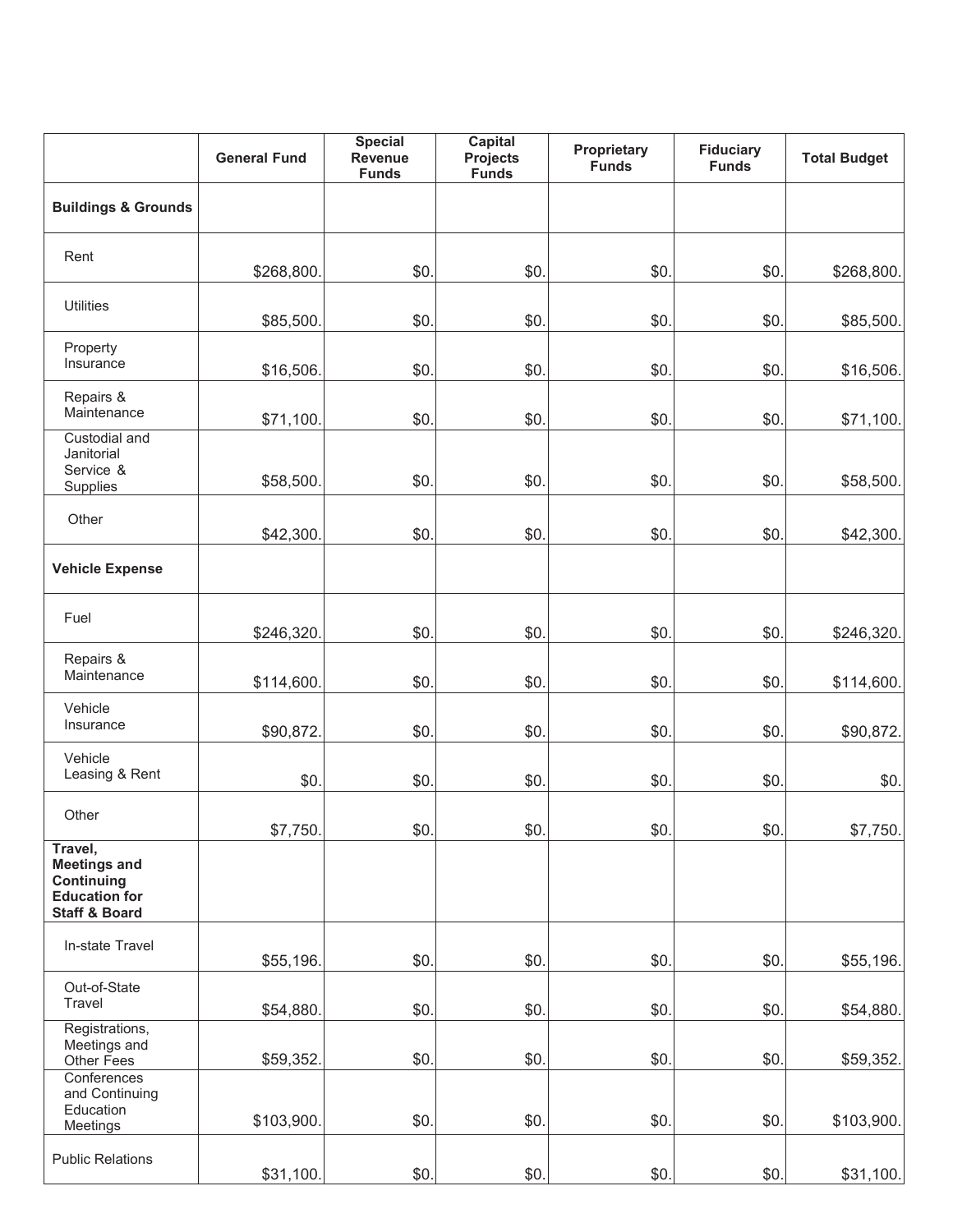|                                                            | <b>General Fund</b> | <b>Special</b><br>Revenue<br><b>Funds</b> | <b>Capital</b><br><b>Projects</b><br><b>Funds</b> | Proprietary<br><b>Funds</b> | <b>Fiduciary</b><br><b>Funds</b> | <b>Total Budget</b> |
|------------------------------------------------------------|---------------------|-------------------------------------------|---------------------------------------------------|-----------------------------|----------------------------------|---------------------|
| Liability Insurance                                        | \$24,570.           | \$0.                                      | \$0.                                              | \$0.                        | \$0.                             | \$24,570.           |
| Supplies,<br>Postage and<br><b>Printing</b>                |                     |                                           |                                                   |                             |                                  |                     |
| Computer<br>Software and<br>Supplies                       | \$167,876.          | \$0.                                      | \$0.                                              | \$0.                        | \$0.                             | \$167,876.          |
| <b>General Office</b><br>Supplies and<br>Equipment         | \$38,780.           | \$0.                                      | \$0.                                              | \$0.                        | \$0.                             | \$38,780.           |
| Postage                                                    | \$12,875.           | \$0.                                      | \$0.                                              | \$0.                        | \$0.                             | \$12,875.           |
| <b>Binding</b>                                             | \$0.                | \$0.                                      | \$0.                                              | \$0.                        | \$0.                             | \$0.                |
| <b>Library Supplies</b>                                    | \$200.              | \$0.                                      | \$0.                                              | \$0.                        | \$0.                             | \$200.              |
| <b>Delivery Supplies</b>                                   | \$63,700.           | \$0.                                      | \$0.                                              | \$0.                        | \$0.                             | \$63,700.           |
| Other                                                      | \$120               | \$0.                                      | \$0.                                              | \$0.                        | \$0.                             | \$120.              |
| Telephone and<br>Telecommunications                        | \$148,374.          | \$0.                                      | \$0.                                              | \$0.                        | \$0.                             | \$148,374.          |
| <b>Equipment Rental,</b><br>Repair &<br><b>Maintenance</b> |                     |                                           |                                                   |                             |                                  |                     |
| <b>Equipment Rental</b>                                    | \$18,214.           | \$0.                                      | \$0.                                              | \$0.                        | \$0.                             | \$18,214.           |
| <b>Equipment Repair</b><br>and Maintenance<br>Agreements   | \$178,350.          | \$0.                                      | \$0.                                              | \$0.                        | \$0.                             | \$178,350.          |
| <b>Professional Services</b>                               |                     |                                           |                                                   |                             |                                  |                     |
| Legal                                                      | \$40,500.           | \$0.                                      | \$0.                                              | \$0.                        | \$0.                             | \$40,500.           |
| Accounting                                                 | \$55,500            | \$0.                                      | \$0.                                              | \$0.                        | \$0.                             | \$55,500.           |
| Consulting                                                 | \$100,000.          | \$0.                                      | \$0.                                              | \$0.                        | \$0.                             | \$100,000.          |
| <b>Contractual Staff</b>                                   | \$0.                | \$0.                                      | \$0.                                              | \$0.                        | \$0.                             | \$0.                |
| <b>Contractual Services</b>                                |                     |                                           |                                                   |                             |                                  |                     |
| <b>Information Service</b><br>Costs                        | \$28,425.           | \$0.                                      | \$0.                                              | \$0.                        | \$0.                             | \$28,425.           |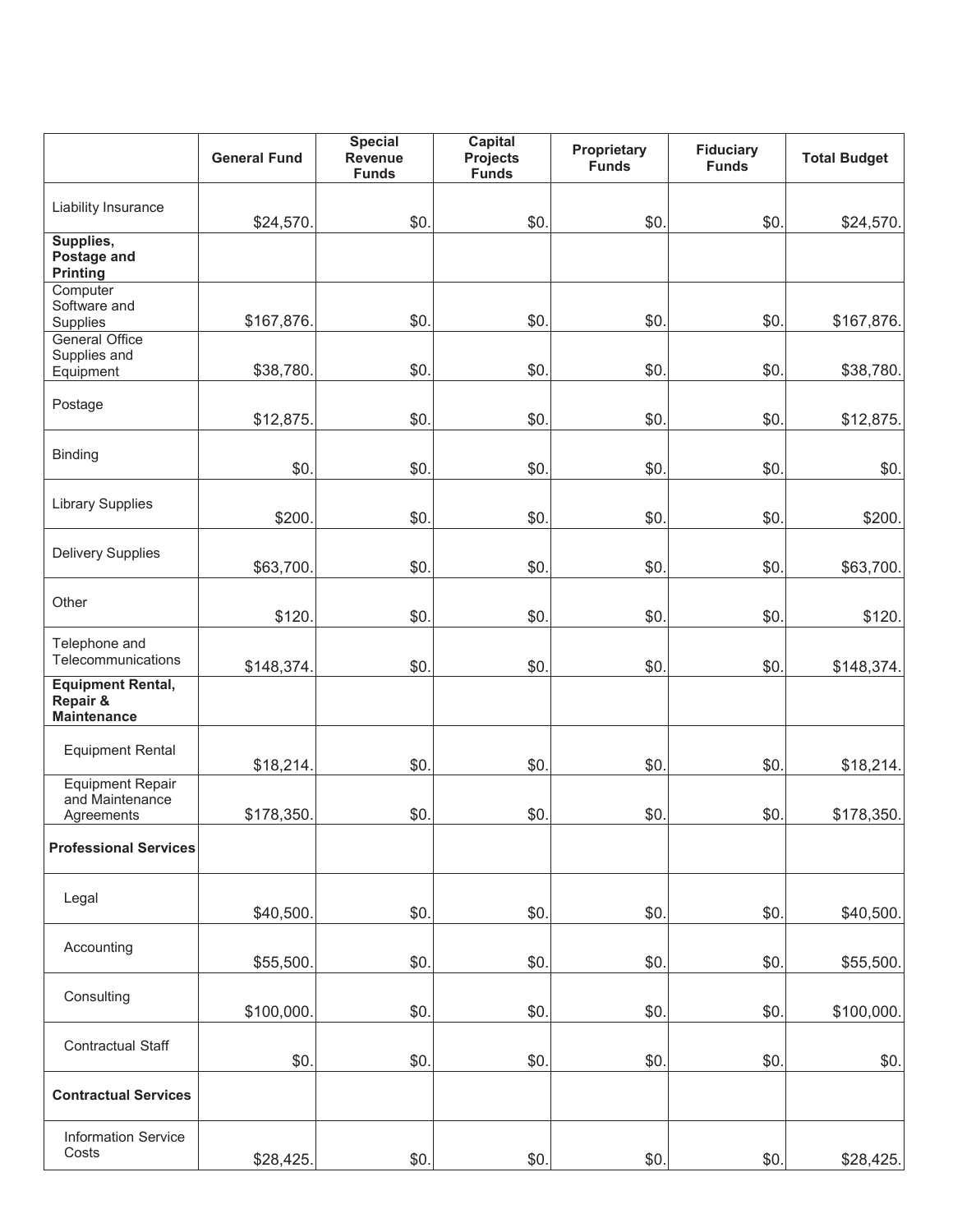| Agreements with<br>systems, member<br>libraries and other<br>cooperatives        | \$1,551,791.  | \$16,000.  | \$0.        | \$0. | \$0. | \$1,567,791.  |
|----------------------------------------------------------------------------------|---------------|------------|-------------|------|------|---------------|
| <b>Outside Printing</b><br>Services                                              | \$540         | \$0.       | \$0.        | \$0. | \$0. | \$540.        |
| Other                                                                            | \$1,434,694.  | \$160,000. | \$0.        | \$0. | \$0. | \$1,594,694.  |
| Depreciation                                                                     | \$0.          | \$0.       | \$0.        | \$0  | \$0. | \$0.          |
| Professional<br>Association<br>Membership Dues                                   | \$10,080      | \$0.       | \$0.        | \$0  | \$0. | \$10,080.     |
| Miscellaneous                                                                    | \$7,950.      | \$0.       | \$0.        | \$0. | \$0. | \$7,950.      |
| <b>Capital Outlays</b>                                                           |               |            |             |      |      |               |
| Equipment                                                                        | \$0           | \$0.       | \$0.        | \$0  | \$0. | \$0.          |
| Computer hardware<br>and software                                                | \$0           | \$0.       | \$50,000.   | \$0. | \$0. | \$50,000.     |
| Furniture & Fixtures                                                             | \$0           | \$0.       | \$0.        | \$0. | \$0. | \$0.          |
| <b>Building and</b><br>Improvements                                              | \$0           | \$0.       | \$0.        | \$0  | \$0. | \$0.          |
| Land                                                                             | \$0           | \$0.       | \$0.        | \$0. | \$0. | \$0.          |
| Vehicles                                                                         | \$0           | \$0.       | \$0.        | \$0. | \$0. | \$0.          |
| <b>Debt Service</b>                                                              |               |            |             |      |      |               |
| Principal                                                                        | \$0.          | \$0.       | \$0.        | \$0. | \$0. | \$0.          |
| Interest                                                                         | \$0.          | \$0.       | \$0.        | \$0. | \$0. | \$0.          |
| <b>Estimated Total</b><br>Expenditures                                           | \$12,211,009. | \$176,000. | \$50,000.   | \$0. | \$0. | \$12,437,009. |
| <b>Excess of Estimated</b><br>Revenues Over<br>(Under) Estimated<br>Expenditures | \$17,437.     | \$0.       | $$-50,000.$ | \$0. | \$0. | $$-32,563.$   |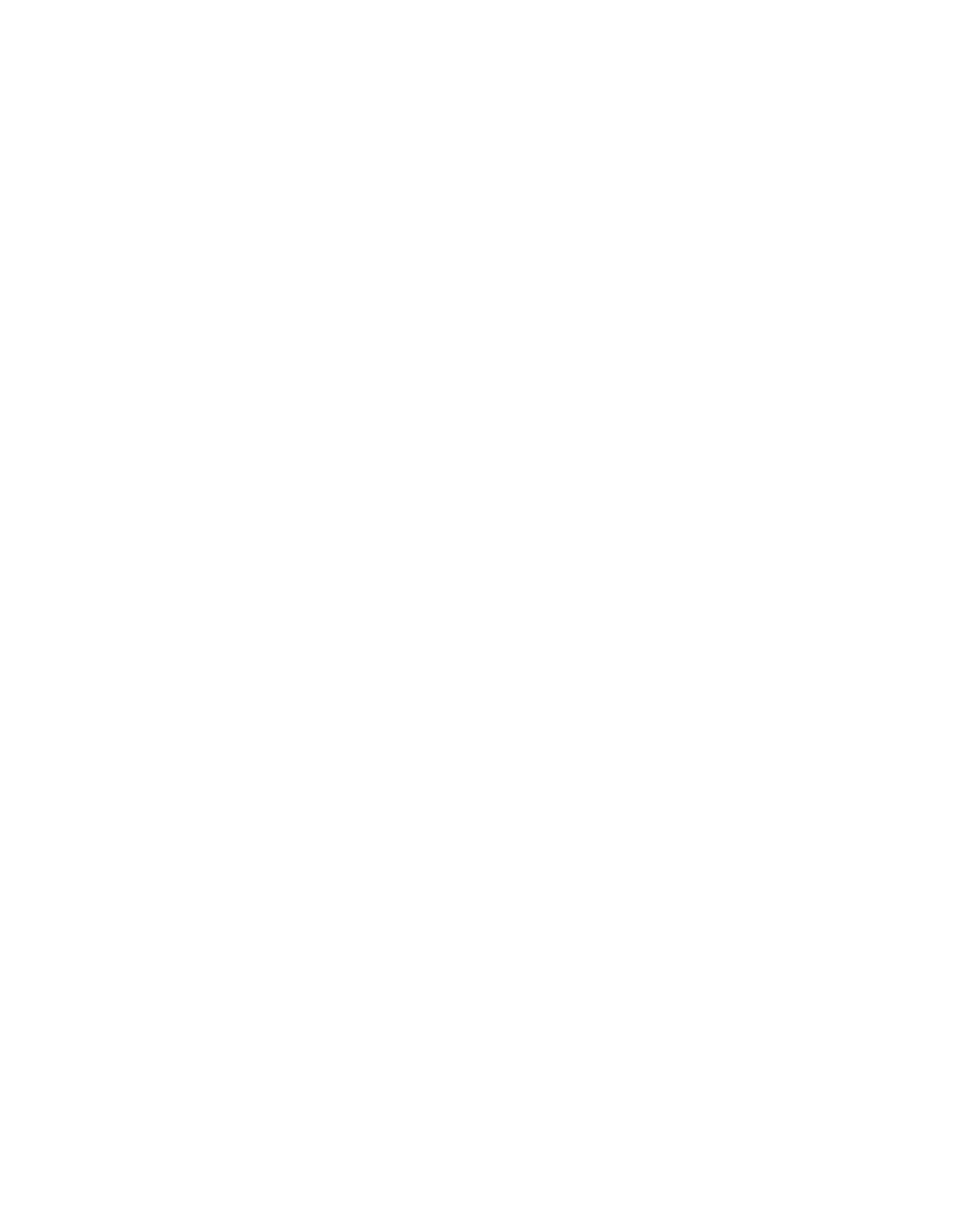| 2.1 Delivery Budget Supplement for FY2022:                                                                          |                          |                    |                          |                       |
|---------------------------------------------------------------------------------------------------------------------|--------------------------|--------------------|--------------------------|-----------------------|
|                                                                                                                     |                          |                    |                          |                       |
| Breakout Between State Funds and Federal (LSTA) Funds as it Relates to Library System<br><b>Delivery (not ILDS)</b> |                          |                    |                          |                       |
|                                                                                                                     |                          |                    |                          | <b>Federal (LSTA)</b> |
| <b>DELIVERY REVENUE SOURCE</b>                                                                                      |                          | <b>State Funds</b> |                          | <b>Funds</b>          |
| Area & Per Capita Grant                                                                                             |                          |                    | \$                       | 1,936,143.79          |
| <b>Other State Grants</b>                                                                                           |                          |                    |                          |                       |
| <b>Federal Grants</b>                                                                                               |                          |                    |                          |                       |
| <b>Other Grants</b>                                                                                                 |                          |                    |                          |                       |
| Fees                                                                                                                | \$                       | 7,590.00           |                          |                       |
| Reimbursements                                                                                                      |                          |                    |                          |                       |
| <b>Investment</b> Income                                                                                            |                          |                    |                          |                       |
| <b>Other Revenue</b>                                                                                                |                          |                    |                          |                       |
| Delivery \$                                                                                                         |                          | $7,590.00$ \$      |                          | 1,936,143.79          |
|                                                                                                                     |                          |                    |                          |                       |
|                                                                                                                     |                          |                    |                          |                       |
|                                                                                                                     |                          |                    |                          | <b>Federal (LSTA)</b> |
| <b>DELIVERY EXPENDITURES</b>                                                                                        |                          | <b>State Funds</b> |                          | <b>Funds</b>          |
|                                                                                                                     |                          |                    |                          |                       |
| <b>Delivery Personnel:</b>                                                                                          |                          |                    |                          |                       |
| <b>Library Professionals</b>                                                                                        |                          |                    |                          |                       |
| Other Professional                                                                                                  | \$                       | 41,611.21          | \$                       | 240,000.79            |
| <b>Support Services</b>                                                                                             | \$                       | 95,960.00          | \$                       | 850,000.00            |
| Social Security Taxes (FICA)                                                                                        | \$                       | 45,454.00          | \$                       | 50,000.00             |
| Unemployment Insurance                                                                                              | \$                       | 7,644.00           |                          |                       |
| Workmen's Compensation                                                                                              | \$                       | 78,997.00          |                          |                       |
| <b>Retirement Benefits</b>                                                                                          | \$                       | 13,335.00          |                          |                       |
| Health, Dental & Life Insurance                                                                                     | \$                       | 215,743.00         |                          |                       |
| Other Professional                                                                                                  |                          |                    |                          |                       |
| Temporary Help                                                                                                      | \$                       | 14,870.00          |                          |                       |
| Recruitment                                                                                                         |                          |                    |                          |                       |
| Total \$                                                                                                            |                          | 513,614.21         | $\overline{\mathcal{S}}$ | 1,140,000.79          |
|                                                                                                                     |                          |                    |                          |                       |
| <b>Delivery Buildings and Grounds:</b>                                                                              |                          |                    |                          |                       |
| Rent                                                                                                                | \$                       | 113,037.00         |                          |                       |
| Utilities                                                                                                           | \$                       | 5,831.00           |                          |                       |
| Property Insurance                                                                                                  | \$                       | 1,827.00           |                          |                       |
| Repairs & Maintenance                                                                                               | \$                       | 7,896.00           |                          |                       |
| Custodial and Janitorial Service &                                                                                  |                          |                    |                          |                       |
| Supplies                                                                                                            | \$                       | 4,897.00           |                          |                       |
| Other                                                                                                               | \$                       | 1,467.00           |                          |                       |
| <b>Total</b>                                                                                                        | $\overline{\mathcal{S}}$ | 134,955.00         | \$                       |                       |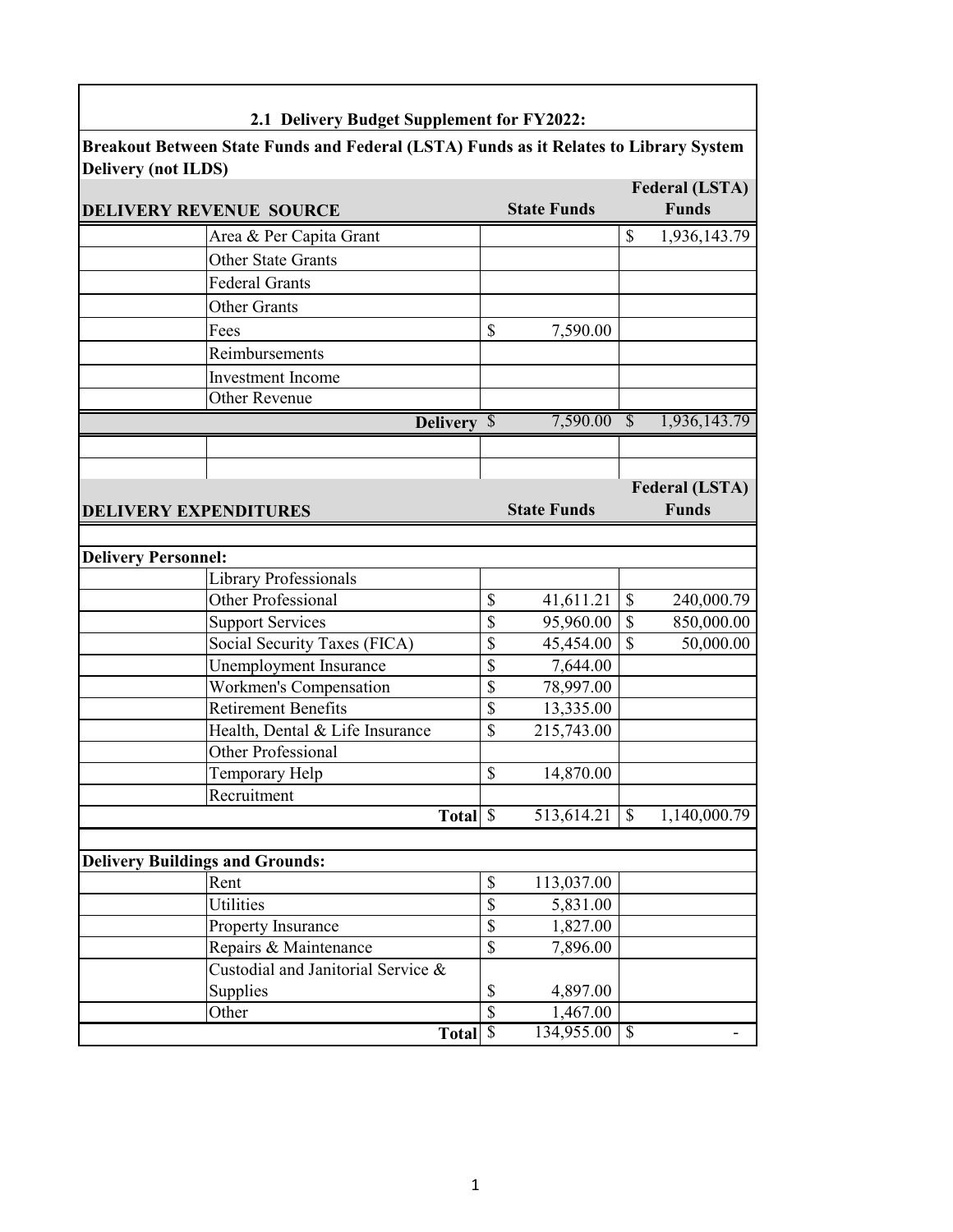| <b>Delivery Vehicle Expense:</b>                          |                          |            |                          |
|-----------------------------------------------------------|--------------------------|------------|--------------------------|
| Fuel                                                      | \$                       | 173,829.00 |                          |
| Repairs & Maintenance                                     | \$                       | 94,436.00  |                          |
| Vehicle Insurance                                         | \$                       | 78,723.00  |                          |
| Vehicle Leasing & Rent                                    | \$                       |            |                          |
| Other                                                     | \$                       | 6,272.00   |                          |
| <b>Total</b>                                              | $\overline{\mathcal{S}}$ | 353,260.00 | $\overline{\mathcal{S}}$ |
|                                                           |                          |            |                          |
| <b>Travel, Meetings and CE for Delivery Staff</b>         |                          |            |                          |
| <b>In-State Travel</b>                                    | $\mathbb S$              | -          |                          |
| Out-of-State Travel                                       | \$                       |            |                          |
| Registrations, Meetings and Other                         |                          |            |                          |
| Fees                                                      | \$                       | 1,000.00   |                          |
| Conferences and Continuing                                |                          |            |                          |
| <b>Education Meetings</b>                                 | \$                       |            |                          |
| Total <sup>S</sup>                                        |                          | 1,000.00   | $\mathcal{S}$            |
|                                                           |                          |            |                          |
|                                                           |                          |            |                          |
| <b>Delivery Liability Insurance:</b><br>Total \$          |                          | 2,486.00   | $\mathcal{S}$            |
|                                                           |                          |            |                          |
|                                                           |                          |            |                          |
| <b>Supplies, Postage and Printing:</b>                    |                          |            |                          |
| <b>Computer Software and Supplies</b>                     |                          |            |                          |
|                                                           |                          |            |                          |
| General Office Supplies & Equipment                       | $\mathsf{\$}$            | 1,286.00   |                          |
| Postage                                                   | \$                       | 707.00     |                          |
| Binding                                                   |                          |            |                          |
| Library Supplies                                          |                          |            |                          |
| <b>Delivery Supplies</b>                                  | \$                       | 51,751.00  |                          |
| <b>Total</b>                                              | $\overline{\mathcal{S}}$ | 53,744.00  | $\mathcal{S}$            |
|                                                           |                          |            |                          |
| <b>Delivery Telephone &amp; Telecomm</b>                  |                          |            |                          |
| Local/Long Distance - Voice                               | \$                       | 17,468.00  |                          |
| Telecomm - Data & Fax                                     |                          |            |                          |
| Total \$                                                  |                          | 17,468.00  | $\mathbb{S}$             |
|                                                           |                          |            |                          |
| <b>Delivery Equipment Rental, Repair and Maintenance:</b> |                          |            |                          |
| <b>Equipment Rental</b>                                   | \$                       | 1,415.00   |                          |
| <b>Equipment Repair and Maintenance</b>                   |                          |            |                          |
| Maintenance Agreement                                     |                          |            |                          |
| Computer Hardware Insurance                               |                          |            |                          |
| Total \$                                                  |                          | 1,415.00   | $\mathbb{S}$<br>-        |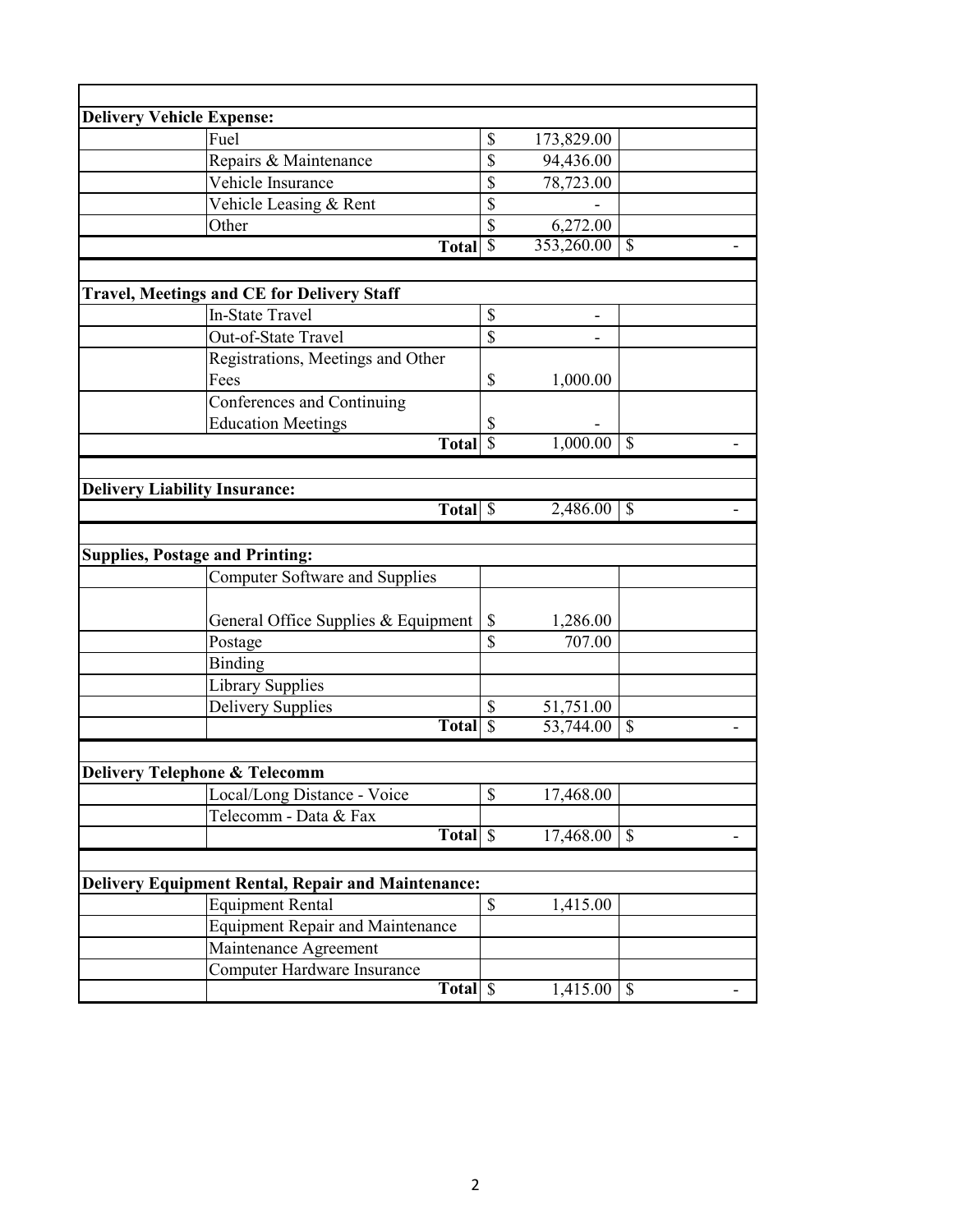| <b>Delivery</b>                       |                                                       |                          |                   |                          |              |
|---------------------------------------|-------------------------------------------------------|--------------------------|-------------------|--------------------------|--------------|
| <b>Professional</b>                   |                                                       |                          |                   |                          |              |
| <b>Services:</b>                      |                                                       |                          |                   |                          |              |
|                                       | Legal                                                 | \$                       | 500.00            |                          |              |
|                                       | Accounting                                            | \$                       |                   |                          |              |
|                                       | Consulting                                            | \$                       | 16,380.00         |                          |              |
|                                       | Contractual Staff                                     |                          |                   |                          |              |
|                                       | Total S                                               |                          | 16,880.00         | $\overline{\mathcal{S}}$ |              |
|                                       |                                                       |                          |                   |                          |              |
| <b>Delivery Contractual Services:</b> |                                                       |                          |                   |                          |              |
|                                       | Contractual Agreements with                           |                          |                   |                          |              |
|                                       | commercial carriers                                   | $\mathbb{S}$             | 181,002.00        | $\mathbb{S}$             | 796,143.00   |
|                                       | Total \$                                              |                          | 181,002.00        | $\overline{\mathcal{S}}$ | 796,143.00   |
|                                       |                                                       |                          |                   |                          |              |
|                                       |                                                       |                          |                   |                          |              |
| <b>Delivery Capital</b>               |                                                       |                          |                   |                          |              |
| <b>Outlays:</b>                       |                                                       |                          |                   |                          |              |
|                                       | Equipment                                             |                          |                   |                          |              |
|                                       | Computer hardware and software                        |                          |                   |                          |              |
|                                       | Furniture & Fixtures                                  |                          |                   |                          |              |
|                                       | Building and Improvements                             |                          |                   |                          |              |
|                                       | Land                                                  |                          |                   |                          |              |
|                                       | Vehicles                                              |                          |                   |                          |              |
|                                       | <b>Total</b>                                          | $\overline{\mathcal{S}}$ |                   | $\overline{\mathcal{S}}$ |              |
|                                       |                                                       |                          |                   |                          |              |
|                                       | <b>Total Expenditures Budgeted to Support Library</b> |                          |                   |                          |              |
|                                       | <b>System Delivery \$</b>                             |                          | $1,275,824.21$ \$ |                          | 1,936,143.79 |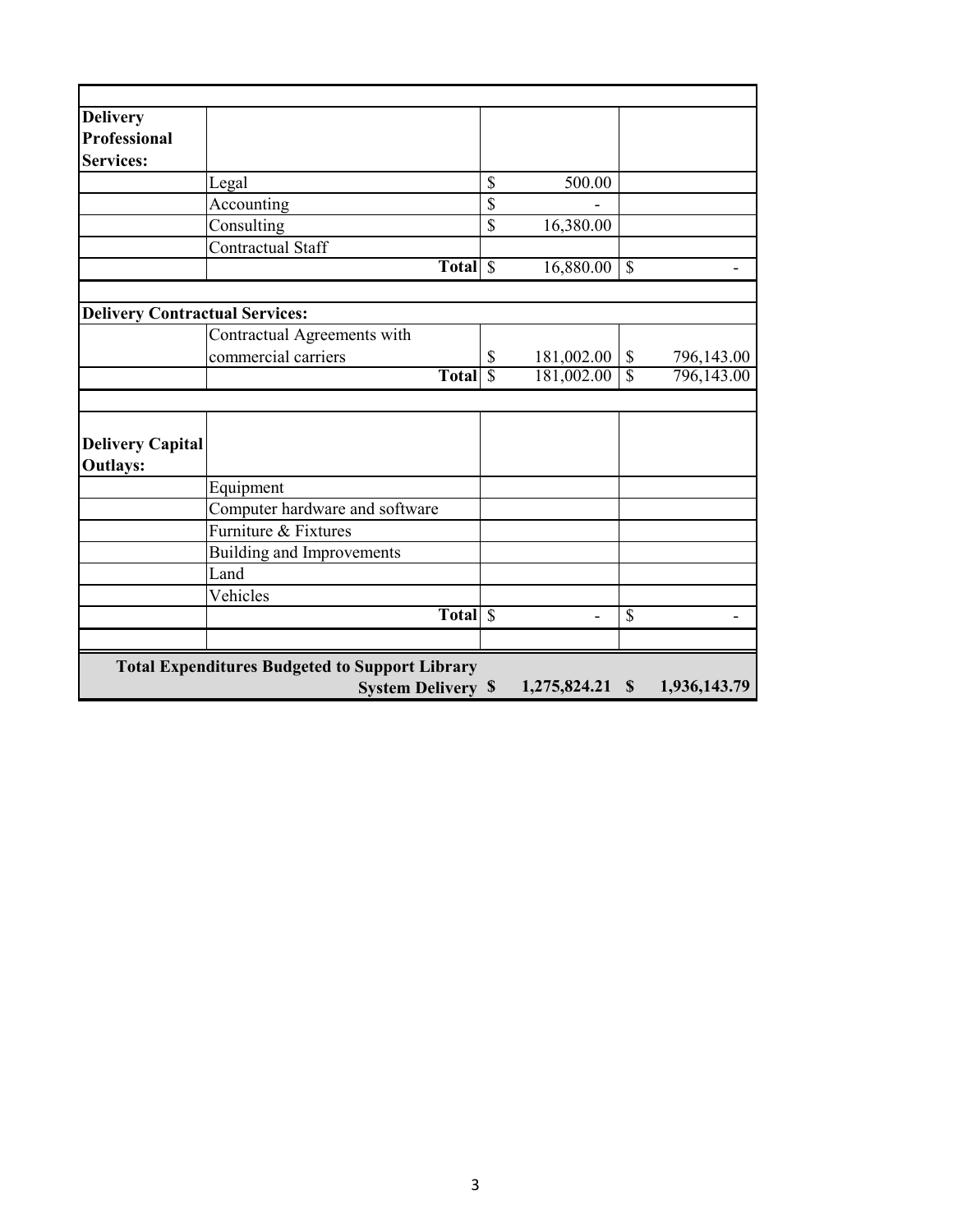# **RAILS FY2022 System Area and Per Capita Grant Application**

## **Detailed Budget Narrative**

This budget narrative for the FY2022 plan of service in the area and per capita grant application provides an overview and a programmatic analysis of the proposed budget. Its purpose is to enhance understanding of the budget components and how the budget supports and aligns with the plan of service. All comparisons made to the prior year budget refer to the FY2021 budget. We have included as an attachment a spreadsheet showing line item details of the FY2022 budget and FY2021 budget, with a breakdown by administration, delivery and LLSAP support revenues and expenditures, and a comparison of the two.

After carefully considering the growing needs of the member libraries and the support that RAILS provides for multiple state-wide projects including the ILDS delivery, L2 website and maintenance, Find More Illinois (FMI), FOIA/OMA hotline, BiblioBoard E-resources, eRead Illinois, and the "My Library Is" program, the budget and plan of service are presented with a deficit that assumes level funding, but with the intention to request additional funding. These requests for funding would focus on L2 website maintenance and continued development as well as additional member cataloging assistance for items in other languages and unique formats not covered by the Cataloging Maintenance Center (CMC). The total budgeted General Fund deficit of \$480,167 would only reduce current RAILS reserves coverage by about two weeks. The budget that we are presenting includes all of the services that RAILS believes we should be providing to our members to meet the plan of service and our strategic plan goals.

RAILS is in the process of issuing an RFP for possible additional outsourcing of delivery. All delivery vehicle purchases will be deferred until these RFP responses are evaluated and decisions are made. If we implement additional outsourcing, actual expenditures in several categories that directly or indirectly support delivery would vary from budgeted amounts.

### **Summary**

The proposed FY2022 plan of service continues its support of programs and activities included in the RAILS strategic plan approved by the RAILS Board in September 2018. Major activities include:

Support for libraries to join LLSAPs/consortia System delivery and ILDS Find More Illinois Maintenance and continued development of the L2 platform Continuing education and training for members, including public library trustees Data collection for system membership standards and other projects Support for eRead Illinois and BiblioBoard Cooperative purchases Grants to members for continuing education events and to help show the value of school libraries Campaign to help all RAILS libraries tell their stories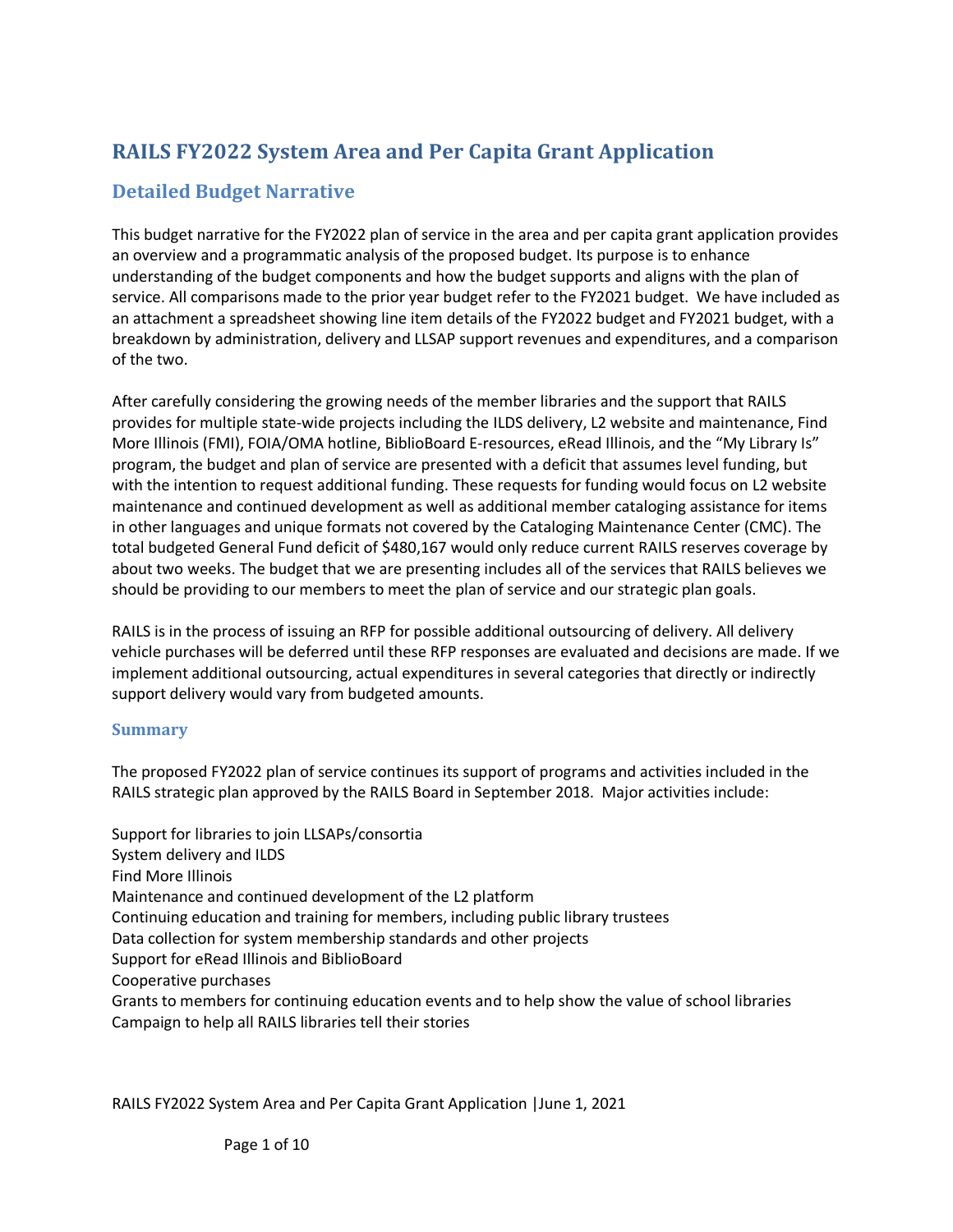As in past years, we used zero-based budgeting, meaning we developed the FY2022 budget from the ground up. We included all activities we believe necessary to support our strategic plan. As of April 30, 2021, which included receipt of the entire FY2021 Area and Per Capita Grant (APC) award, RAILS had 23.8 months of operating reserves to fund revenue shortfalls.

General fund revenues of \$12,321,501 are budgeted to increase \$93,055 from the FY2021 budget. This increase is primarily due to increases in reimbursements (\$182,150) and fees for services and materials (\$59,818), partially offset by decreases in investment income (\$143,213) and E-rate reimbursements (\$5,700). Decreased investment income is due primarily to lower investment yields, as we assumed a .14% rate of return compared to the 1% return assumed in the prior year budget.

No special revenue funds activity is budgeted for FY2022, which is a \$176,000 decrease from the prior year's budget. This decrease is due to non-recurrence of the 2020 Census Grant, the FY2021 portion of which was unbudgeted, and the completion of the L2 replacement project budgeted for FY2021 (\$176,000).

Budgeted general fund expenditures of \$12,801,668 are \$590,659 above the FY2021 budgeted amounts. Lower than prior year expenditures are budgeted in four expenditure categories: buildings and grounds; travel and continuing education; supplies, postage, and printing; and equipment repair and maintenance. Budgeted expenditures increased in all other categories, primarily personnel, library materials, vehicle expenses, professional services and contractual services.

For the general fund, we are budgeting that total estimated expenditures will exceed estimated revenues by \$480,167. We also are budgeting \$274,500 of expenditures from the capital projects fund, which has no budgeted revenues. Per the Illinois State Library guidelines, we budgeted area and per capita grant revenues of \$9,985,530, the FY2021 award amount.

Certain budgeted expenditures are tentative and may not be incurred. RAILS is currently issuing an RFP to evaluate whether additional outsourcing of delivery services or increased automation would be more cost-effective. Delivery expenditures are budgeted assuming operations at current levels. Operating decisions resulting from the RFP reviews likely will not be made and implemented until well into FY2022.

#### **Revenues**

FY2022 estimated total revenues of \$12,321,501 consist entirely of general fund revenues.

APC grant revenues (\$9,985,530) are budgeted at the FY2021 budget amount. The APC amount awarded accounts for 81.0% of the general fund revenue budget. Excluding reimbursement revenues, the percentage increases to 90.7%.

General fund fees for services and materials of \$978,534 are budgeted to increase \$59,818 from the FY2021 budget primarily due to \$42,890 budgeted payments from RSA, resulting from the LLSAP support calculation, increases in ILDS contract fees (\$11,928) for statewide delivery, and modest increases in HR Source membership fees and eRead Illinois membership fees. Fees included in the budget include eRead Illinois membership fees (\$333,000), which purchase additional program content; FMI membership fees (\$33,750); fees to member libraries (\$19,400), billed on a sliding scale that partially offset RAILS' expenditures for HR consulting; and charges (\$2,000) for select continuing education programs. We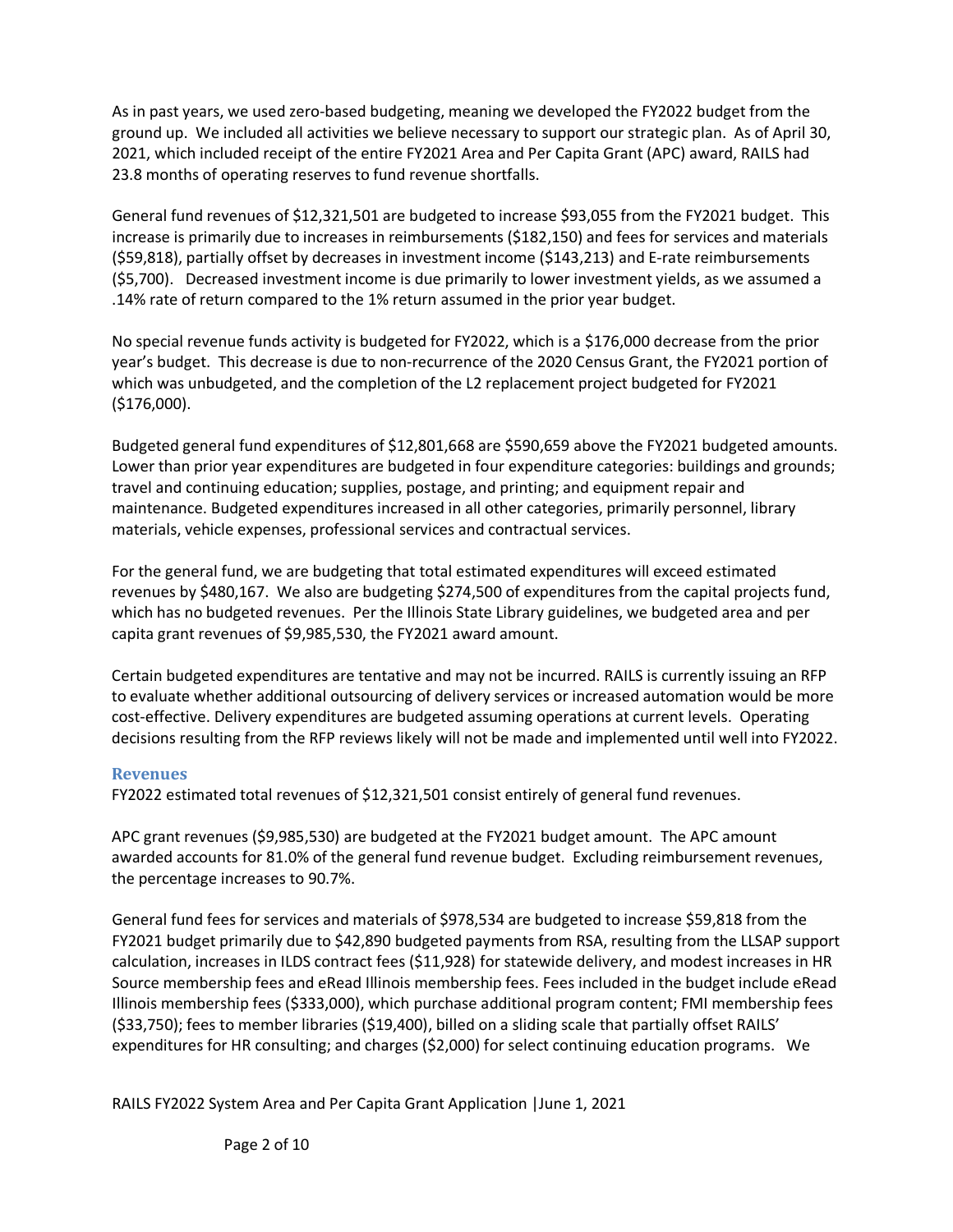have structured the budgeted FMI membership fees to make participation as affordable as possible and to reflect changes in the vendor's contract that will reduce the cost to RAILS.

Additional general fund revenues consist of reimbursements (\$1,306,850), which is an \$182,150 increase from the FY2021 budget. This program has significantly expanded over the past several years (FY2015 reimbursement revenues were \$565,742). The addition of one new product (Gale Small Business Builder) is budgeted in FY2022 along with three product discontinuations due to vendor closures and lack of member participation (MARC Report, Brain HQ and Sign Up). Major group purchase programs budgeted are for EBSCO databases (\$580,000), Communico Cloud (\$375,000), several Gale products (\$95,550) and Press Reader (\$85,000). Amounts budgeted as reimbursement revenues are beneficial to RAILS' members as they provide economies of scale for collaborative purchasing initiatives to help scarce member library dollars stretch as far as possible and to increase resource sharing. These revenues have no impact upon fund balances as they offset corresponding group purchase expenditures.

We have also included in the budget E-rate reimbursements amounting to \$11,800. This amount decreased \$5,700 from the FY2021 budgeted amount of \$17,500 due to the conversion of the Illinois Century Network from an eligible service provider to an applicant. In past years, before FY2020, we had not included these revenues in the budget because of uncertainties in the billing and approval process. We, however, have been successful in securing these revenues and are confident of their pending realization.

Investment income of \$28,787 is budgeted for FY2022, a decrease of \$143,213 from the \$172,000 budgeted for the prior year. Interest rates on money market funds, such as Illinois Funds, have decreased to a current level of just over .04%, due to Federal Reserve actions in response to the pandemic. Prior year interest rates at this time of year were just over 1.0%. We are conservatively assuming that FY2022 investment yields will rise to an average of .14% as we emerge from the pandemic and that we will receive APC funding in a pattern sufficient to maintain our current average investment balances.

Other revenues are budgeted at \$9,500, unchanged from the FY2021 budget. These are primarily amounts received for the sale of Illinois Library Law and Serving Our Public books that RAILS purchases at a discount for members, as well as credit card rebates. The revenue from these book sales have no impact upon fund balances as they offset corresponding expenditures for print materials.

In summary, general fund revenues of \$12,321,501 are budgeted to increase \$93,055 from the FY2021 budget, primarily due to an increase in reimbursements (\$182,150) as well as fees for services and materials (\$59,818), partially offset by decreases in investment income (\$143,213) and E-rate reimbursements (\$5,700).

No special revenue fund revenues are budgeted for FY2022 due to the expected completion of the Ebook grant at the end of FY2021, as well as the non-recurrence of the 2020 Census Grant and the grant in support of replacing L2 (\$176,000). The only grant incorporated in the FY2021 special revenues fund budget was the grant for \$176,000 in support of replacing L2.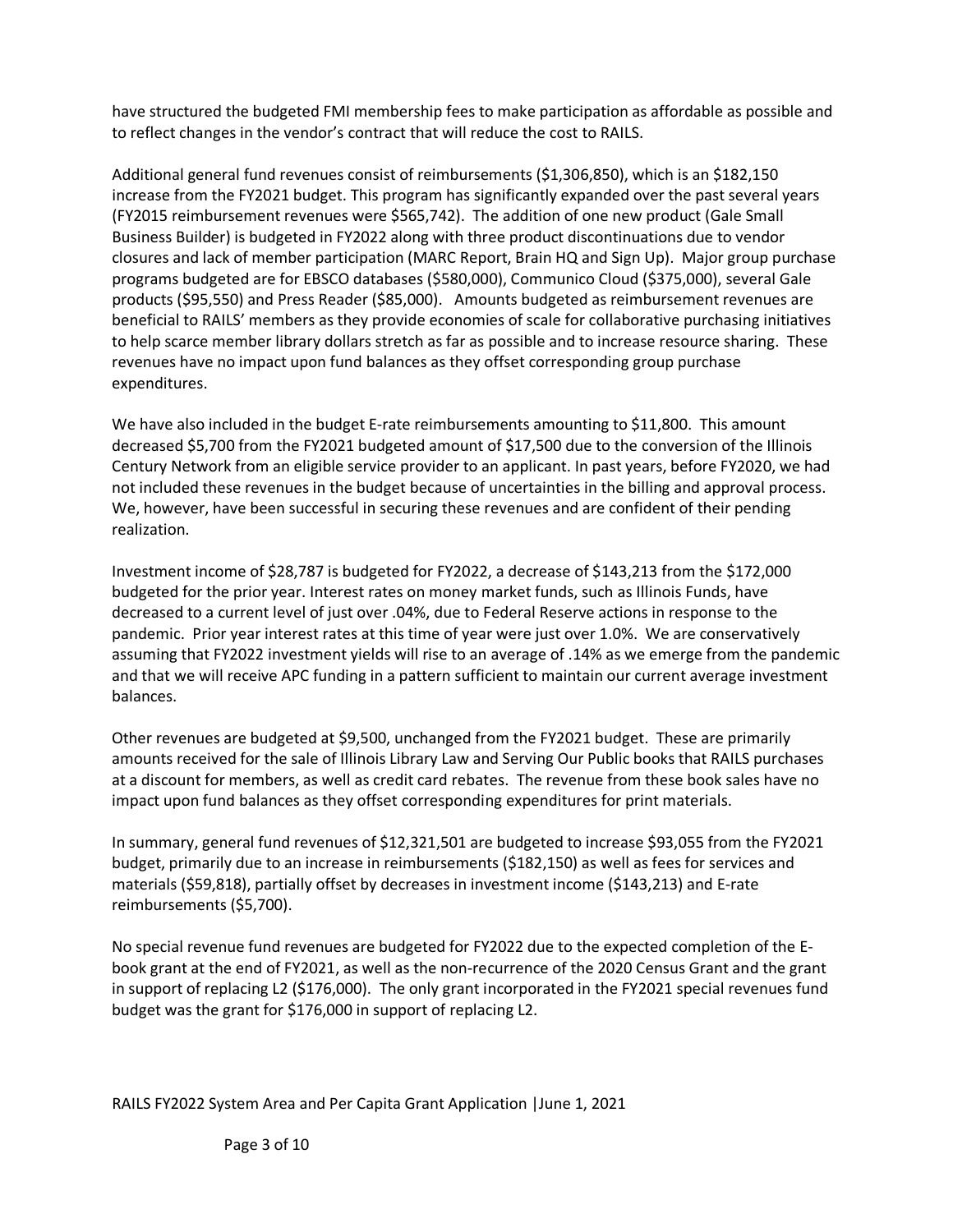### **Expenditures—Personnel**

Personnel-related expenditures, budgeted to account for 45.7% of total expenditures, compared to 45.4% in the FY2021 budget, comprise the largest single category of total RAILS expenditures. The FY2022 budget for salary expenditures incorporates the following highlights and assumptions:

- The FY2022 budget incorporates a system-wide 3% salary increase, except for personnel whose salaries would reach the maximum amounts within their position grade, who instead would receive increases to the maximum amounts. We also have incorporated a starting wage of \$15.00 per hour for delivery personnel. The current rate is \$14.00. The total impact of the above increases are approximately \$142,000 for salaries and \$14,000 for other personnel expenditures.
- The budget includes the deletion of one part-time delivery sorter position in Coal Valley due to combining two routes for efficiency, the deletion of two delivery sorter positions in Bolingbrook, and the addition of one part-time delivery driver position in Bolingbrook. These delivery position changes eliminated approximately \$44,495 in total salary and \$17,737 for other personnel expenditures.

General fund salary expenditures of \$4,665,253 are budgeted to increase by \$292,137, or 6.7%, from the prior year budget. Administrative salaries account for \$193,864, LLSAP support (RSA) salaries account for \$51,403 and Delivery accounts for \$46,870 of the total increase. Due to COVID-19 funding uncertainties, 3% salary increases were not budgeted for FY2021 but were later implemented retroactively to the beginning of FY2021 once funding became more certain. In addition, RAILS granted selective increases as a result of a FY2021 benchmarking study to a small number of staff members. The delivery department driver and sorter headcount of 40 employees is budgeted two persons below the FY2021 budget, which partially offsets the salary increases. Budgeted headcount for both Administrative and LLSAP support personnel is unchanged from the prior year budget.

The general fund FY2022 budget for social security taxes increased \$24,439, or 7.3% from the similar increase in budgeted salaries. Unemployment insurance increased \$7,590, or 69.2%, due to an increase in the rate assessed, but FY2021 had seen a 50.8% decrease in the rate. Since the rate is based on the last three years' experience, it can fluctuate. Worker's compensation expenditures are budgeted to decrease \$3,622, or 3.6%, due to decreased delivery personnel, which carry the highest premiums.

Retirement benefits are budgeted to increase \$6,130, or 14.0% from the FY2021 budget due to increased salaries and wages. The CY2021 contribution rate, which applies to the first half of FY2022, is 1.08% and will decrease to 0.96% in the second half (CY2022) of the fiscal year. RAILS pension obligations are funded in excess of 100%, resulting in the low funding obligations for FY2021 and FY2022.

Health, dental, and life insurance expenditures of \$612,302 are budgeted to decrease \$36,458, or 5.6% from the FY2021 budget due to a favorable change in enrollment and coverage plans chosen by staff. RAILS experienced no rate increase in FY2021 due to the decision of the insurance cooperative that we participate in to change insurance providers from Blue Cross Blue Shield to Aetna. This account budget is constructed on a departmental and location basis based on the current expenditure levels, and adjusted for future cost increases. RAILS is continuing in FY2022 its Health Reimbursement Account (HRA)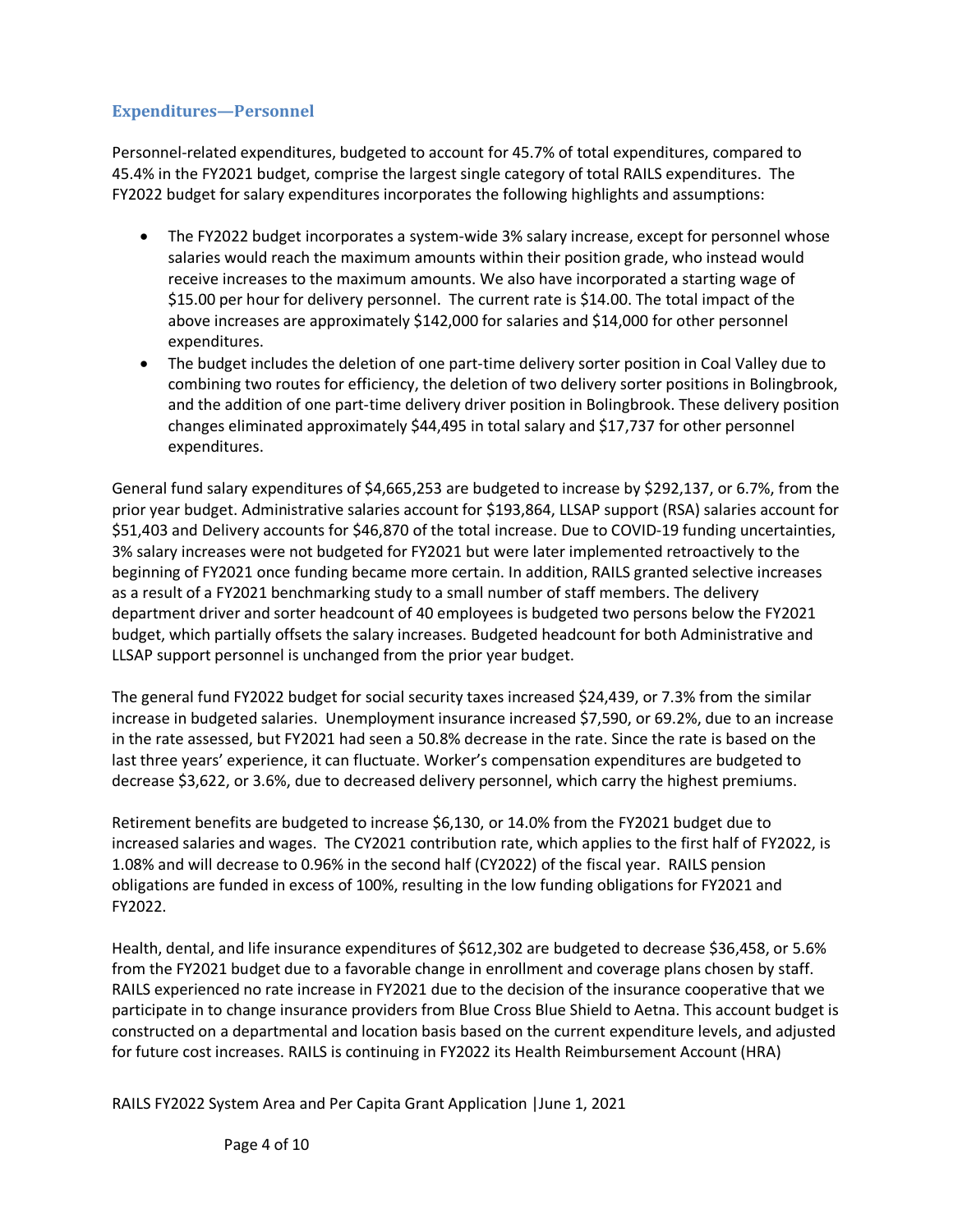program, which was first implemented in FY2017, in which employees participate in a higher deductible \$1,500) PPO program, at lower premiums, but retain the low deductible (\$500) benefit.

Other fringe benefits of \$17,500 are budgeted to decrease by \$4,000, or 18.6% from the FY2021 budget. This account includes provisions to reimburse employees for additional deductible expenses incurred under the HRA program (\$5,500), the tuition reimbursement program (\$5,000) and various administrative fees. We reduced tuition expense reimbursement expenditures by \$5,000, as the amounts required in FY2022 are expected to be lower than in previous years.

The FY2022 budget of \$17,500 for temporary help, all of which are budgeted for the delivery department, increased \$1,500 from the FY2021 budget. Actual expenditures incurred during FY2021, due to replacement needs due to position vacancies and replacement needs during vacations, have been well in excess of budget. Recruiting expenditures of \$10,000 are budgeted to increase \$5,000 from the FY2021 budget primarily due to additional search efforts anticipated for both delivery and administrative personnel.

Collectively, FY2022 general fund personnel expenditures are budgeted to increase \$292,789, or 5.3% from the FY2021 budget, due primarily to budgeted increases in salary and related expenditures, partially offset by a decrease in health, dental, and life insurance.

No FY2022 special revenue funds expenditures are budgeted due to the expected completion of the Ebook grant at the end of FY2021, as well as the non-recurrence of the 2020 Census Grant and the grant in support of replacing L2. Budgeted special revenue fund expenditures decreased \$176,000 from the FY2021 budget due to the non-recurrence of the grant for \$176,000 in support of replacing L2.

### **Expenditures—Operating**

### **The following is a discussion of FY2021 budgeted General Fund Expenditures.**

### **Library Materials**

The major expenditure item of this category, E-resources (\$1,646,050), is budgeted to increase \$185,150, or 12.7% from the FY2021 budget. Group purchase e-Resources expenditures of \$1,306,850 are budgeted, compared to \$1,124,700 budgeted for FY2021. These expenditures are offset by reimbursement revenues and will have no impact on fund balances. In addition, the budget provides that RAILS will use the proceeds of its eRead Illinois membership fees (\$330,000), or \$3,000 above the FY2021 budget, to purchase e-books for the eRead Illinois Axis 360 shared collection. Finally, the budget provides for the group purchase (\$6,200) of the Public Web Browser for member libraries. This purchase is provided at no cost to the membership.

### **Buildings and Grounds**

Total buildings and grounds expenditures of \$512,631 are budgeted to decrease \$30,075, or 5.5% from the FY2021 budget due primarily to a budgeted decrease in lease expenditures, partially offset by increases in property insurance expenditures. The RAILS lease for the East Peoria facility, which consisted of both office space, primarily used by RSA, and a delivery hub was on a month-to-month basis. The owner recently terminated the lease, effective June 30, 2021. RAILS has located another nearby property and has signed a letter of intent to lease the property. Under the initial terms, the lease costs would be below those of the prior lease, particularly for the office space. We incorporated these costs into the FY2022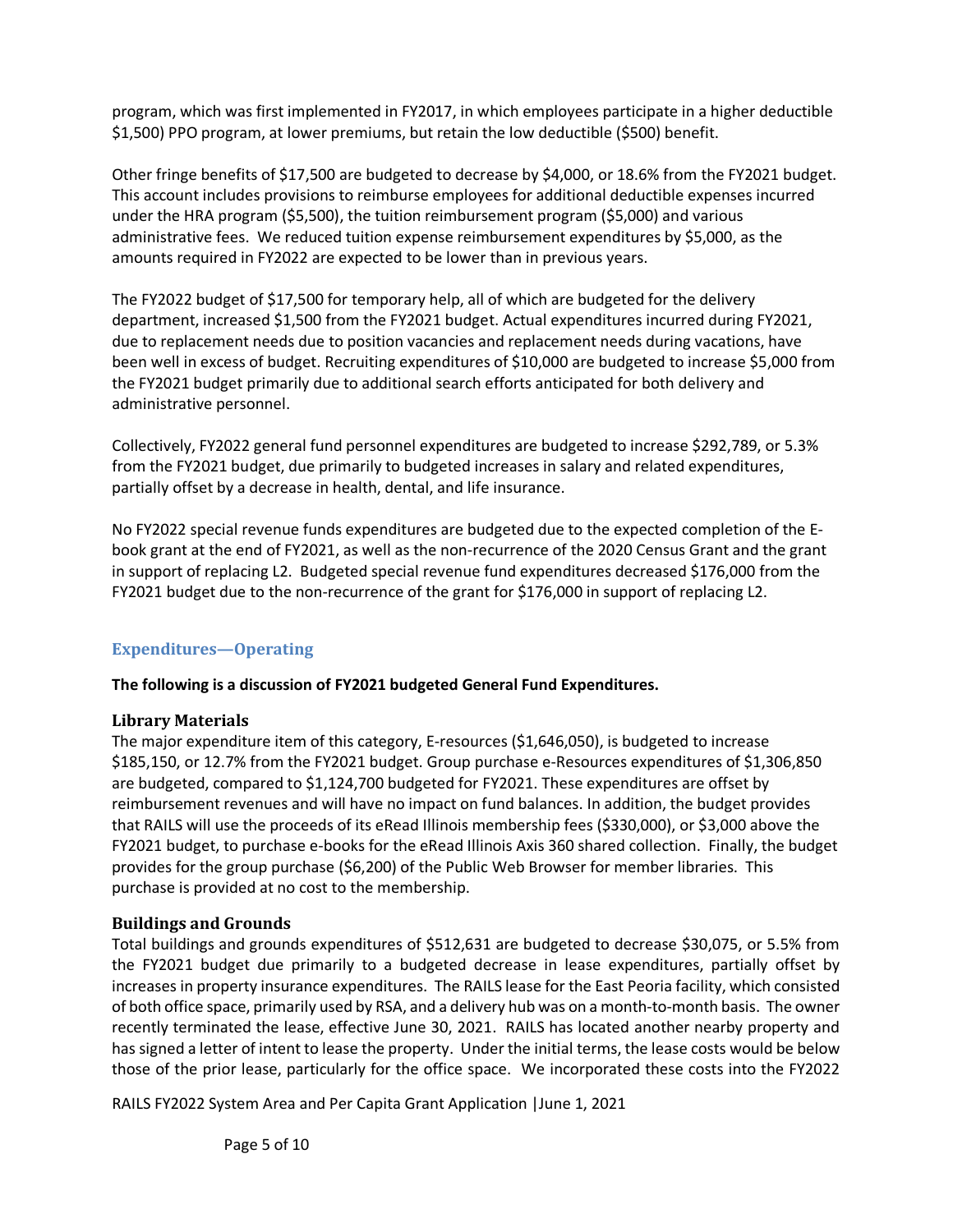budget, as well as anticipated build out costs, which could vary considerably from the budget. Property insurance expenditures increase \$10,659 due to industry wide insurance cost increases due to a number of natural disasters over the past several years.

#### **Vehicle Expense**

Total vehicle expenditures of \$530,123 are budgeted to increase \$70,581, or 15.4% from the FY2021 budget, primarily from increases in fuel (\$37,480), vehicle insurance (\$25,801) and maintenance expenditures (\$8,200). The FY2022 budget assumes fuel usage of approximately 8,333 gallons/month, at a market rate of \$3.20/gallon. The prior year budget assumed fuel usage of 8,500 gallons/month and a market price of \$2.70/gallon. Current market prices approximate the budget average, but in the past have been volatile.

The FY2021 vehicle insurance expenditures (\$116,673) are budgeted to increase \$25,801 due to premium increases experienced in 2021 and anticipated in 2022.

The FY2022 vehicle repairs and maintenance budget reflects the aging and heavy usage of RAILS' fleet. RAILS has not purchased new vehicles since FY2020. The RAILS delivery fleet includes fifteen vehicles that have over 200,000 miles, and annual repair costs on these vehicles in particular can be extremely high. We have budgeted the purchase of five delivery vehicles in FY2022, but will not make these until we review the delivery service RFP responses.

### **Travel, Meetings and Continuing Education**

Total expenditures of \$221,064 for this category are budgeted to decrease \$52,264, or 19.1%. In-state and out-of-state travel expenses decreased \$40,394 and \$6,905, respectively from the FY2021 budget. FY2021 actual expenditures were minimal due to pandemic restrictions on travel to the member libraries and to conferences. We expect FY2022 expenditures to remain lower due to limited planned in-person meetings during the first half of FY2022.

Registrations and meetings (\$47,787) expenses are budgeted to decrease \$11,565 from the FY2021 budget. These expenditures primarily include registration fees and sponsorships, if applicable, for all conferences and courses as well as various board meeting and hospitality expenses. We reduced these expenditures from the prior year budget as we assumed that in-person events most likely will not be held until the beginning of CY2022.

The FY2022 continuing education budget of \$110,500, an increase of \$6,600 from the FY2021 budget, supports the RAILS strategic plan goal to provide continuing education (CE) and consulting on general resource sharing issues, interlibrary loan (ILL) and the ILLINET Interlibrary Loan Code, reciprocal access, reciprocal borrowing, nonresident services, etc. The program primarily relies on outside, paid trainers and consulting sources to satisfy these needs. Costs include speaker fees and travel, facility, hospitality and other associated costs. Also included in this line are \$22,000 of Equity, Diversity and Inclusion (EDI) training expenses for the board and RAILS staff, which is in support of the strategic plan goal to help libraries anticipate, understand, and respond to changing social issues and customer needs. The budget increase is primarily due to the addition of this EDI training, partially offset by reduced (\$15,000) CE event expenditures including a \$5,000 reduction due to the continuation of Director's University as a virtual event that requires no hospitality expenditures. The budget provides for continuing education in the following categories: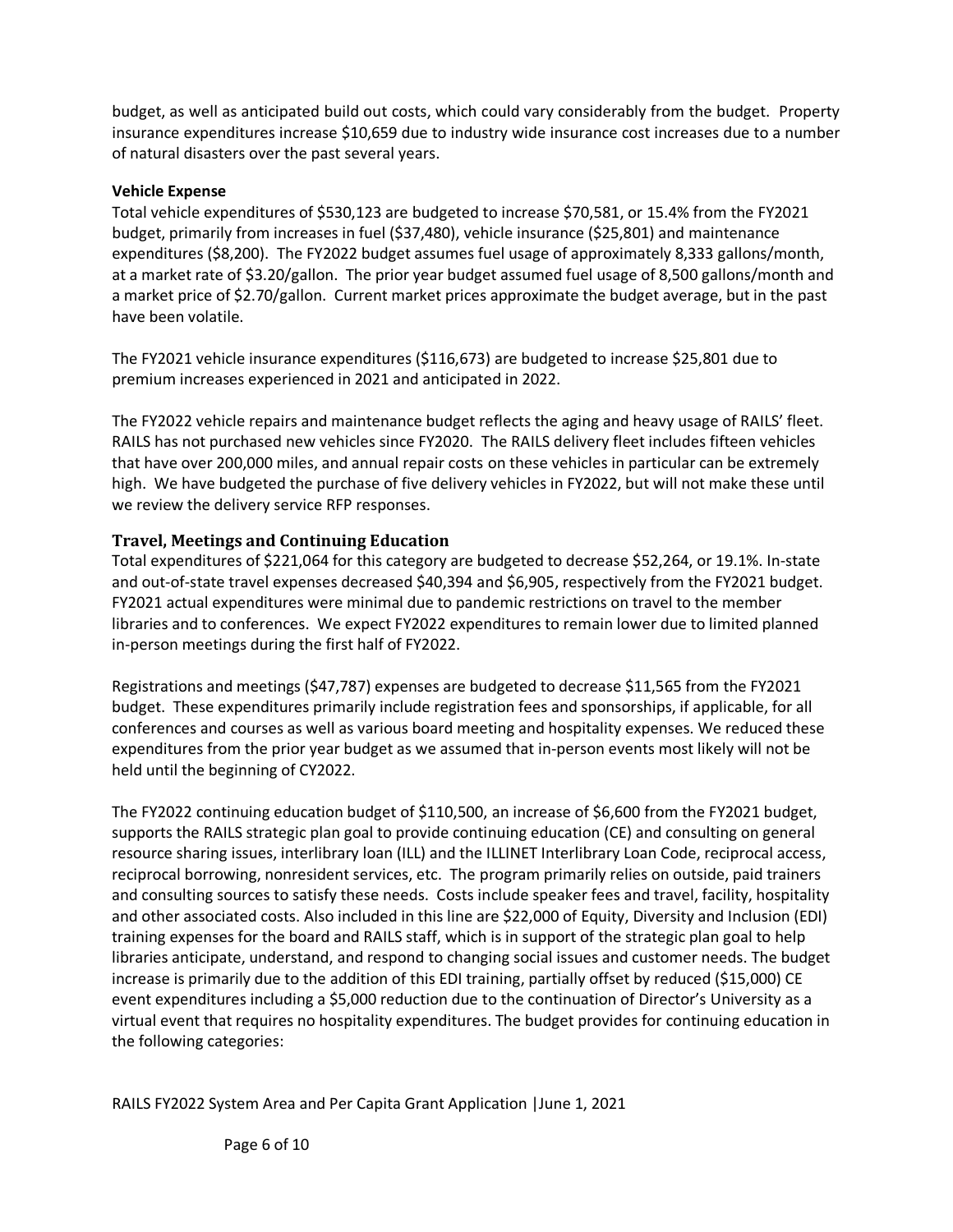- *General* \$65,000 Continued offerings of workshops, webinars, HR Source, Trustee Academy, and other events
- *CE event grants* \$20,000 Continued support of RAILS libraries, networking groups, and consortia seeking to organize a CE event that is made available to RAILS members. Will focus on the strategic plan goal of EDI in FY2022, but may revert back to general CE grants if interest in EDI is not sustained
- *EDI Cohort Model Training - \$12,000*
- *EDI Board Committee/Subcommittee Projects*  \$10,000
- RAILS *subscription to LinkedIn Learning* \$3,500

### **Public Relations**

Public Relations expenses of \$16,100 are budgeted to decrease \$15,000 from the FY2021 budget due primarily to no planned promotional mailings expenditures for the "My Library Is" campaign (\$20,000). The FY2021 budget included \$20,000 of expenditures for promotional mailings for the "My Library Is" campaign and \$10,000 for RAILS promotional items and other exhibit costs at appropriate conferences to spread the word about RAILS programs and services. The FY2022 budget contains \$11,100 for RAILS promotional and booth items and \$5,000 for Explore More Illinois re-branding, if necessary.

### **Supplies, Postage and Printing**

Total expenditures of \$206,655 for this category are budgeted to decrease \$76,896 from the FY2021 budget, primarily from a \$72,776 decrease in computers, software, and supplies expenditures. The FY2021 budget included the replacement purchases (\$123,500) of 95 new laptop computers. The FY2022 budget includes the replacement of desktop phones and headsets (\$65,000) as well as the reduction of Adobe expenses and other software and supplies expenditures (\$14,076).

### **Telephone and Telecommunications**

FY2022 budgeted expenditures of \$138,800, which incorporate existing contracts, are \$9,574 below the FY2021 budget primarily due to reduced budgeted Zoom expenditures since actual FY2021 expenditures have been well below budgeted amounts.

### **Equipment Rental, Repair & Maintenance**

Total expenditures of \$163,690 for this category are budgeted to decrease \$32,874 from the FY2021 budget, primarily due to decreased equipment repair and maintenance agreements. The budget primarily includes existing contracts, which include those for HVAC maintenance, copier equipment, and annual maintenance expenditures on various equipment and software, including Zoom. The largest portion of this decrease is due to reduced Zoom expenditures as actual FY2021 expenditures have been well below budgeted amounts.

### **Professional Services**

Total expenditures of \$330,300 for this category are budgeted to increase \$134,300 from the FY2021 budget, primarily from a \$133,000 increase in consulting expenses. FY2022 budgeted expenses include \$50,000 for website redesign services since the current platform is becoming obsolete, \$45,000 for cataloging services consulting for member libraries, \$35,000 for strategic plan consulting in support of the goal to deliver on the promise of organizational excellence, and \$20,000 for routing review and consulting from the Laboratory for Applied Spatial Analysis (LASA).

The \$233,000 budget for Consulting consists of:

RAILS FY2022 System Area and Per Capita Grant Application |June 1, 2021

Page 7 of 10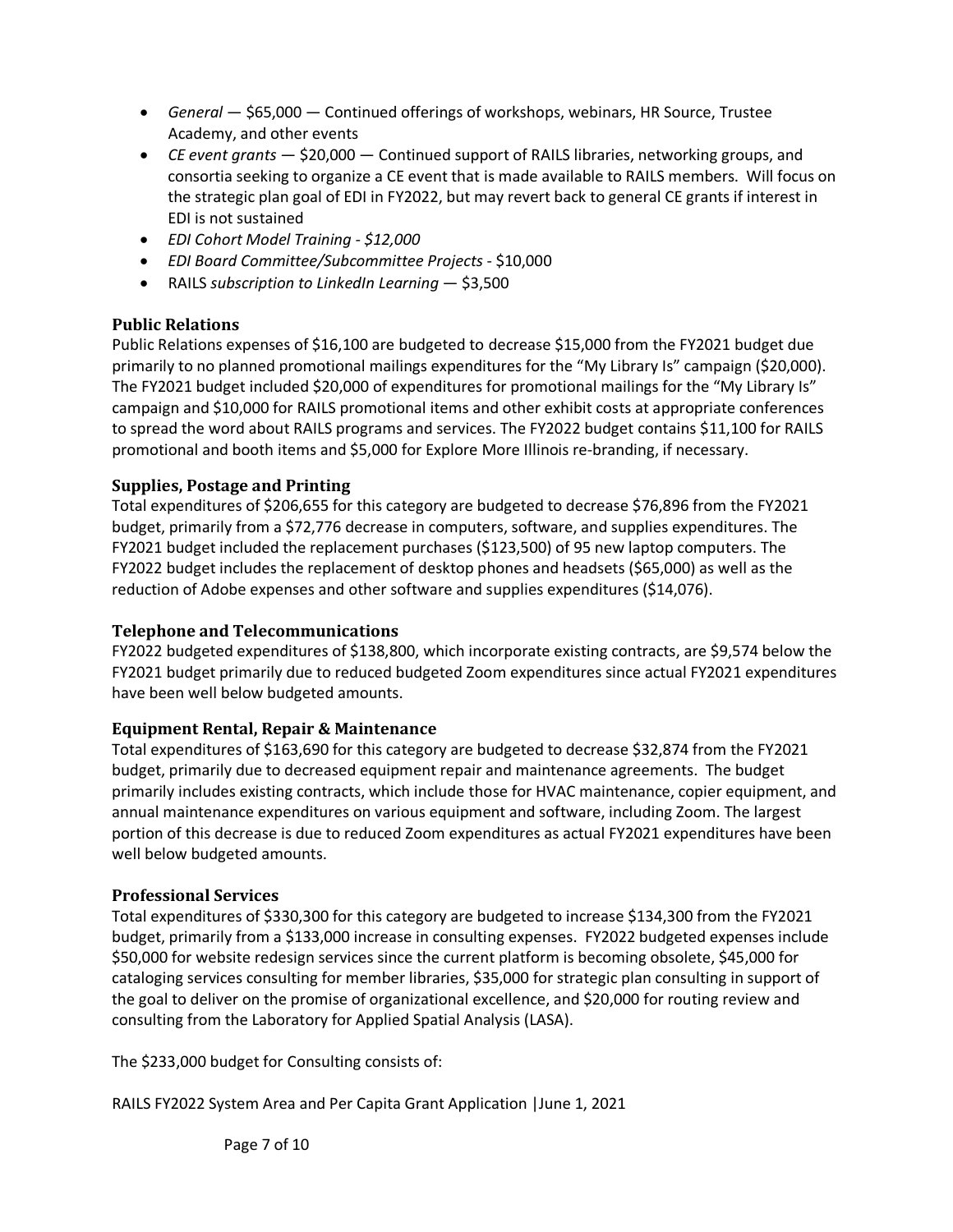- Website redesign \$50,000
- Cataloging services consulting for member libraries \$45,000
- HR Source (Formerly MAI) discount membership program \$35,000
- Strategic plan consulting \$35,000
- Equity, Diversity, and Inclusion (EDI) consulting \$28,000
- Delivery routing and consulting \$20,000
- FOIA/OMA Hotline \$15,000
- HR Source salary/wage level consulting \$5,000

We are continuing to develop contracts with consultants in a variety of areas for which libraries and RAILS have needs. These needs and priorities change from year to year, as will the amounts budgeted. We have not hired permanent staff to provide consulting services, as that service model limits our ability to respond to changing financial conditions and the needs of members.

The FY2022 budget provision of \$20,000 for delivery consulting is for possible route mapping assistance.

#### **Contractual Services**

Total expenditures of \$3,128,194 for this category are budgeted to increase \$112,744 from the FY2021 budget, due primarily to increases in contractual agreements with systems, member libraries and other cooperatives (\$83,339) as well as other contractual services (\$31,145).

Other contractual services within the Delivery operation are budgeted to increase \$7,145, due to a continuation of the contracted October 2020 price increase to Continental Transportation Solutions, RAILS primary subcontractor.

The FY2022 other contractual services budget provides for Administration expenses of \$488,694, an increase of \$24,000 from the FY2021 budget. These expenditures include:

- Find More Illinois expenditures of \$194,694, or \$26,000 above the FY2021 budget
- BiblioLabs platform expenditures of \$170,000, a decrease of \$5,000 from the FY2021 budget, to support the statewide BiblioLabs platform
- Explore More Illinois expenditures of \$40,000 (unchanged from the FY2021 budget) to expand the program, which connects library patrons to deals and discounts from museums and other cultural attractions.
- Additional expenditures of \$35,000 related to the continued development of the L2 website.
- A provision of \$18,000, a decrease of \$7,000 from the FY2021 budget, which is RAILS' investment to continue the GALE Career Online High School group purchase offer. We recently changed the vendor for this program to Smart Horizons.
- A newly budgeted provision of \$18,000 to invest in Consortia Manager, which will provide an infrastructure for managing member library group purchases and discounts as well as create the opportunity for the expansion of group purchase programs and process efficiencies.
- A provision of \$12,000, a decrease of \$8,000 from the FY2021 budget, of Open-Gov contractual support, which will provide for additional RAILS transparency to its members and other interested parties.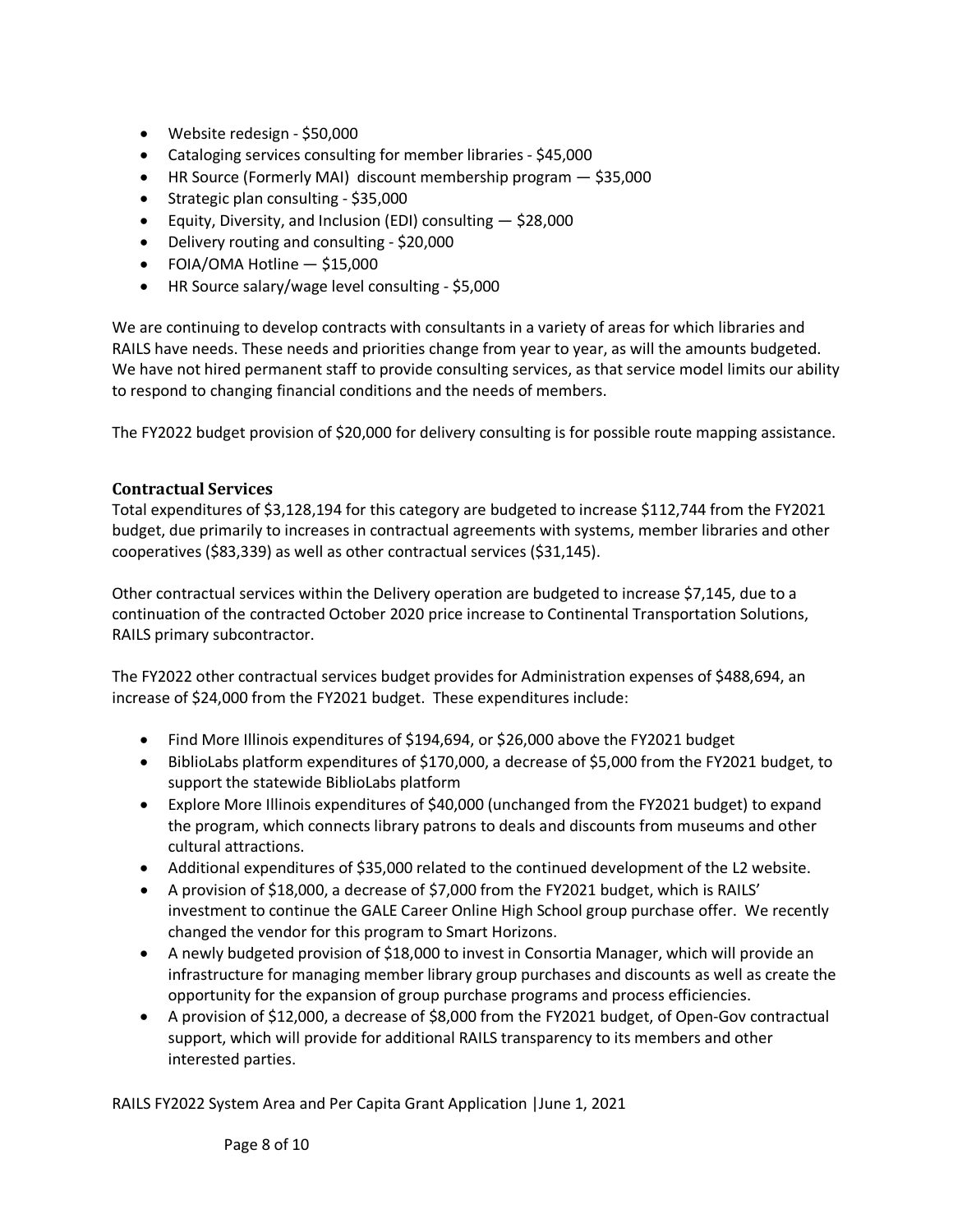The FY2022 budget for agreements with systems, member libraries, and other cooperatives expenditures (\$1,635,130) is \$83,339 above the FY2021 budget due to increases in administration expenditures (\$102,000), partially offset by a small decrease in support payments to LLSAPs (\$18,661).

Administration expenses increased primarily due to increased LLSAP catalog membership grants, the budget of which increased from \$70,000 to \$141,000. The FY2022 budget assumes support for all libraries that have expressed interest in the catalog membership grants. The FY2022 administration budget for contractual agreements with systems, member libraries, and other cooperatives also includes incentives (\$30,000) for members to join Find More Illinois.

LLSAP direct support expenses decreased \$18,661 from the FY2021 budget, as RSA in FY2022 would make a small payment to RAILS compared to receiving payments from RAILS in FY2021. RAILS intends to continue its support payments to six entities, three of which (CCS, Rock River and Pinnacle) were added in FY2020. The FY 2022 and FY2021 support payments are shown below:

|                                   |    | FY 2022   |    | FY 2021   |
|-----------------------------------|----|-----------|----|-----------|
| <b>CCS</b>                        | \$ | 187,966   | \$ | 164,088   |
| Pinnacle                          |    | 53,887    |    | 53,038    |
| PrairieCat                        |    | 559,218   |    | 533,081   |
| <b>RRLC</b>                       |    | 69,118    |    | 56,764    |
| <b>RSA</b>                        |    | 0         |    | 42,552    |
| SWAN                              |    | 522,691   |    | 562,018   |
| <b>Total Direct LLSAP Support</b> | Ś  | 1,392,880 | Ś  | 1,411,541 |

The FY2022 support allocation to RSA is \$857,170. Since budgeted RSA personnel expenses (\$900,010) exceed this amount, RSA would make payments to RAILS of \$42,890.

### **Capital Outlays**

Expenditures of \$274,500 are budgeted \$224,500 above the FY2021 budget. The budget includes \$115,000 to purchase two storage servers and three host servers.

The FY2022 budget also includes \$159,500 for the purchase of five delivery vehicles to replace our aging fleet. RAILS will defer these purchases until we review the delivery RFP responses and evaluate any possible additional outsourcing of delivery services.

#### **Budgeted Expenditures per Strategic Plan Goal**

The percentage allocation of budgeted fiscal year 2022 expenditures by strategic plan goal continue to be primarily directed to resource sharing, as shown below. These allocations are best estimates, as they include allocations of staff time. Most RAILS staff have multiple responsibilities that support various goals, often at the same time, so time allocations are approximates.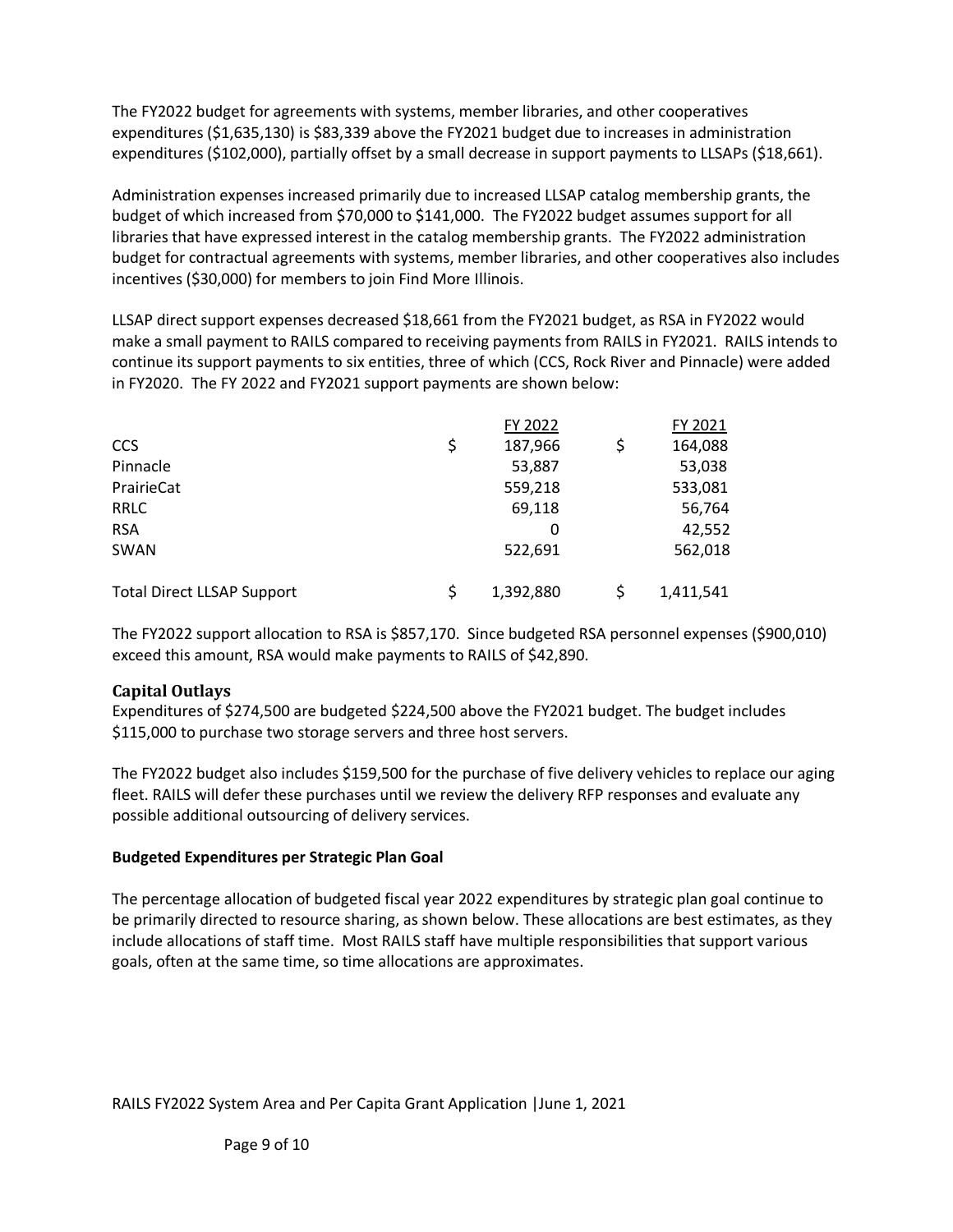| <b>Strategic Plan Goal</b>                                 | FY2022 | FY2021 |
|------------------------------------------------------------|--------|--------|
| Promote, support, and expand resource sharing              | 70     | 70     |
| Work with libraries of all types to tell the library story |        | 3      |
| Help libraries be the best they can be                     |        |        |
| Prepare libraries for the future                           | ર      |        |
| Aim to be the best library system in the country           | 17     |        |

RAILS' allocation to its five strategic plan goals are unchanged compared to the prior year budget, as the additional expenditures contemplated in the FY2022 budget were allocated similar to our previous resource allocations. Facilitating library resource sharing remains a primary goal of RAILS, while the other budget allocations reflect RAILS' role in helping libraries serve their communities.

### **Conclusion**

General fund revenues of \$12,321,501 are budgeted to increase \$93,055 from the FY2021 budget, primarily due to increases in reimbursements (\$182,150) and fees for services and materials (\$59,818), partially offset by decreases in investment income (\$143,213) and E-rate reimbursements (\$5,700).

Budgeted general fund expenditures of \$12,801,668 are \$590,659 above the FY2021 budgeted amounts. Lower than prior year expenditures are budgeted in four expenditure categories: buildings and grounds; travel and continuing education; supplies, postage and printing; and equipment repair and maintenance. Budgeted expenditures increased in all other categories, primarily personnel, library materials, vehicle expenses, professional services and contractual services.

For the general fund, we are budgeting that total estimated expenditures will exceed estimated revenues by \$480,167. We also are budgeting \$274,500 of expenditures from the Capital Projects fund, which has no budgeted revenues.

The budget and plan of service are based on level funding. We intend to request additional funding (\$75,000) to support the L2 program plus the support of the world language and specialized format cataloging consulting services (\$50,000) that are not provided by the Cataloging Maintenance Center (CMC) at IHLS. We have budgeted to procure technology upgrades including the replacement of the telephone system and the website redesign services, and library needs and usage also continue to increase. The budget we are presenting includes the services that RAILS believes we should be providing to our members.

**This budget meets goal five, objective 7 of the RAILS strategic plan: "Aim to be the best library system in the country" and "Provide excellent stewardship of RAILS financial resources to ensure maximum benefit to member libraries, library users, and Illinois taxpayers." In short, this is both a forward-looking and financially sound budget that will enable RAILS to work toward meeting the goals in its strategic plan and the activities identified by the Illinois State Library.**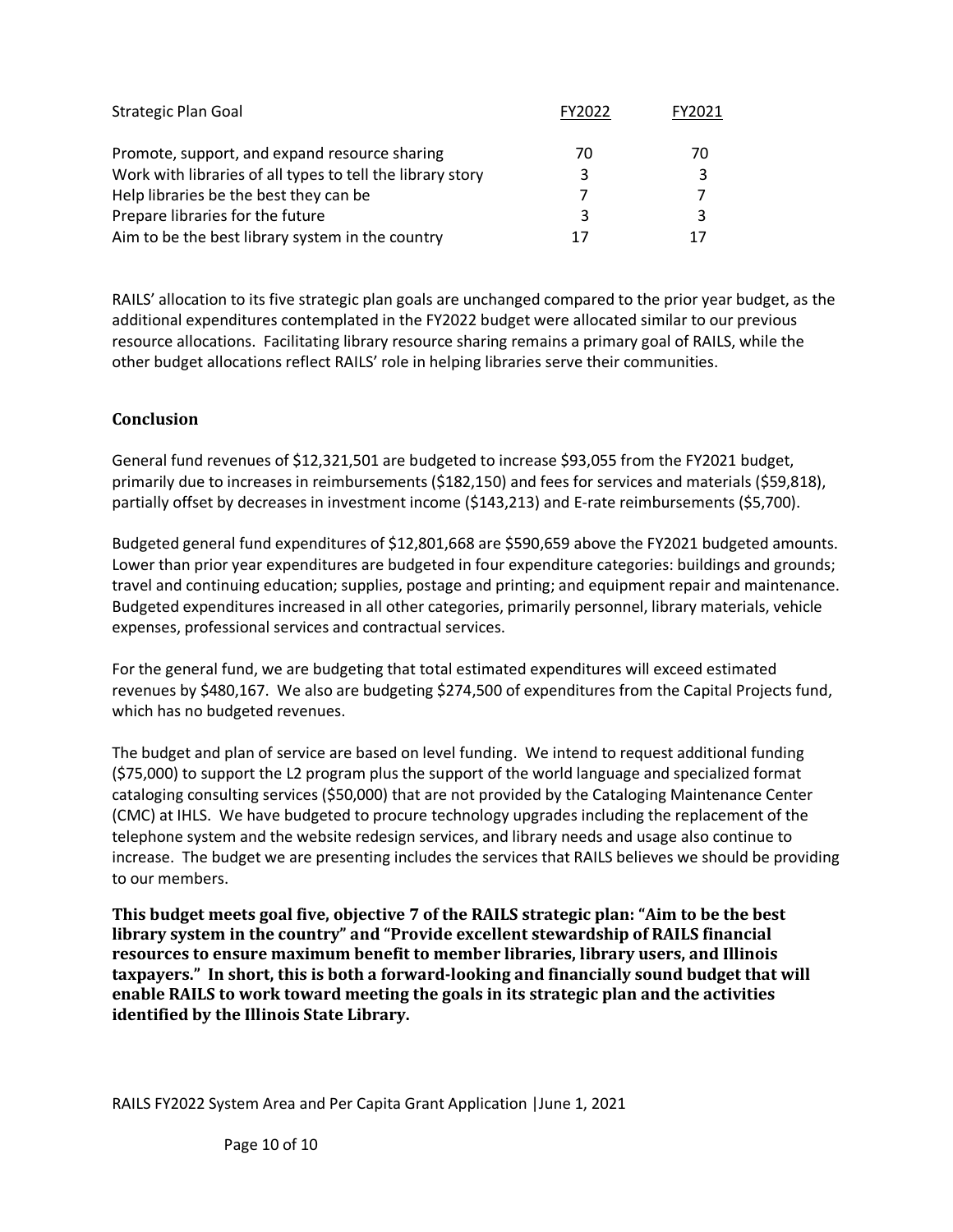# **RAILS FY 2022 System Area and Per Capita Grant Application**

## **3.0 System Operational Plan**

This document presents the Reaching Across Illinois Library System's (RAILS) operational plan for FY 2022. Our overarching goal in implementing this plan will be to ensure that we are providing the best possible service to RAILS member libraries of all types and sizes across our 27,000 square mile area, and helping them to provide the best possible service to their customers. We consider all of the activities below as essential in helping us to achieve this goal. For this reason, we also plan to advocate strongly for an increase in the Area and Per Capita grant for library systems in FY 2022 to ensure funding for all of these vital programs/activities.

Equity, diversity, and inclusion (EDI) is a central theme running through this document and through many of our FY 2022 activities. RAILS is deeply committed to promoting and fostering EDI, and offering programs and services that reflect the varied needs of our membership in terms of race, ethnicity, age, geographic location, staff position, and other factors. We are also committed to helping our members further their EDI efforts to meet the needs of all of their customers and potential customers. We continue to hear from member libraries of all types that they have a great need for assistance in this area, and we want to meet this need.

This plan was developed with a great deal of input from RAILS members as is required by the Illinois State Library and administrative rules for library systems. It follows the arrangement of the RAILS strategic plan approved by the RAILS Board in September 2018. All activities included in the plan are aligned with and support statutory priorities for Illinois library systems as noted.

### **Strategic Plan Goal One:** *Promote, support, and expand resource sharing to optimize use of tax dollars and other funding and help libraries share resources to the fullest extent possible*

| System Standard                                 |
|-------------------------------------------------|
| 23 ILAC 3030.215 b) 1)                          |
|                                                 |
|                                                 |
| 23 ILAC 3030.215 b) 1<br>23 ILAC 3030.215 b) 2) |
| 23 ILAC 3030.215 b) 1)                          |
|                                                 |
|                                                 |

RAILS FY 2022 System Area and Per Capita Grant Application | June 1, 2021 Page 1 of 27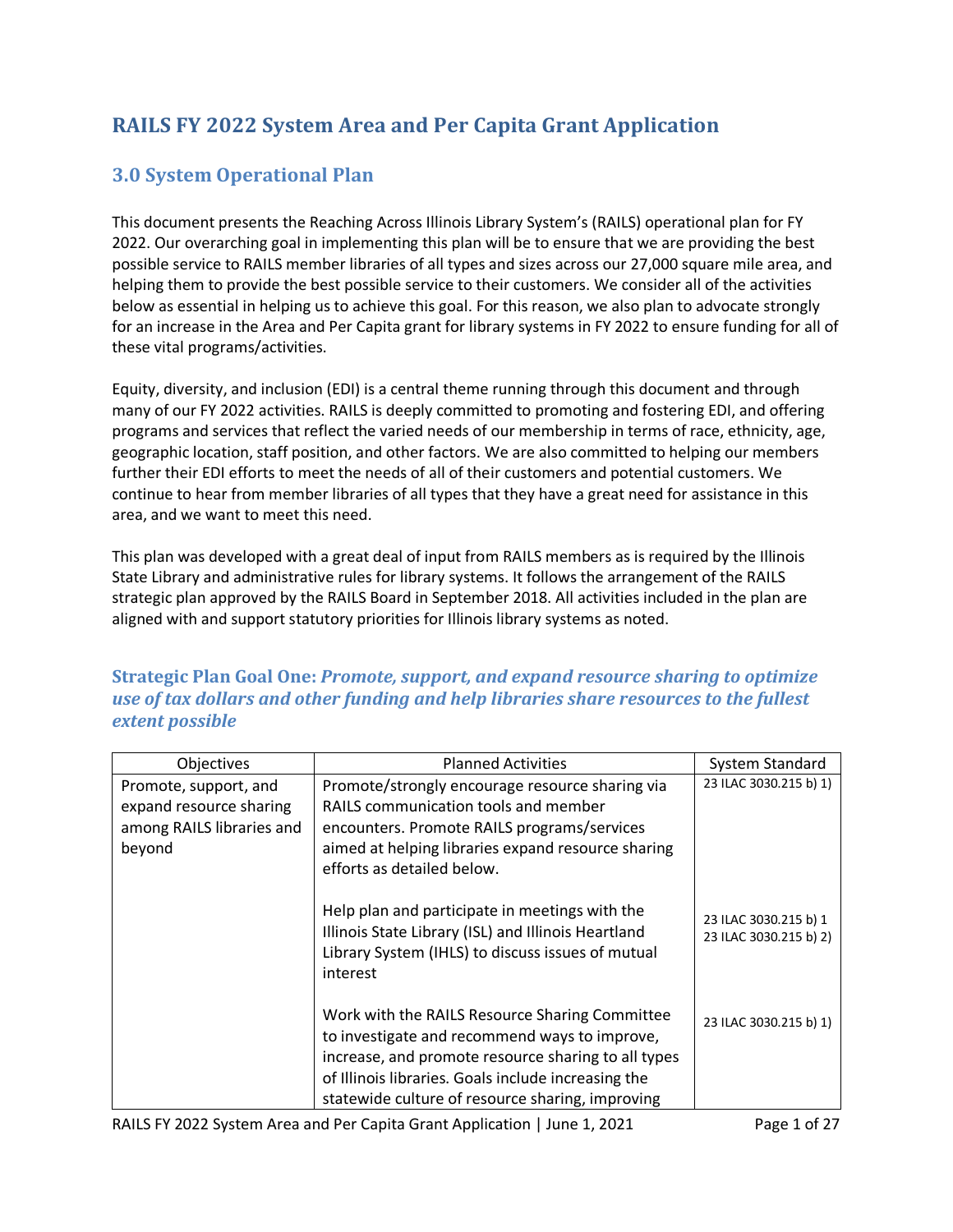| Objectives                                         | <b>Planned Activities</b>                                                                                                                                                                                                                                                                                                                                                                                                                                                                               | <b>System Standard</b>                           |
|----------------------------------------------------|---------------------------------------------------------------------------------------------------------------------------------------------------------------------------------------------------------------------------------------------------------------------------------------------------------------------------------------------------------------------------------------------------------------------------------------------------------------------------------------------------------|--------------------------------------------------|
|                                                    | awareness of resource sharing, and providing                                                                                                                                                                                                                                                                                                                                                                                                                                                            |                                                  |
|                                                    | services for the unserved.                                                                                                                                                                                                                                                                                                                                                                                                                                                                              |                                                  |
|                                                    | Collaborate with ISL, IHLS, Chicago Public Library<br>System (CPLS), Association of Illinois School Library<br>Educators (AISLE), Consortium of Academic and<br>Research Libraries in Illinois (CARLI), Illinois<br>Association of College and Research Libraries<br>(IACRL), Illinois Library Association (ILA), Special<br>Libraries Association-Illinois Chapter (SLA-IL), and<br>other stakeholders to expand resource sharing. See<br>specific details on proposed collaborative efforts<br>below. | 23 ILAC 3030.215 b) 1)<br>23 ILAC 3030.215 b) 2) |
|                                                    | Collaborate with and support the work of the<br>International Coalition of Library Consortia (ICOLC).<br>Participate in ICOLC activities that are relevant to<br>RAILS priorities, including the task force<br>investigating OCLC business practices, products, and<br>pricing.                                                                                                                                                                                                                         | 23 ILAC 3030.215 b) 1)<br>23 ILAC 3030.215 c) 3) |
|                                                    | Provide ongoing support for the Digital Public<br>Library of America (DPLA) and the Illinois Digital<br>Heritage Hub. Participate in decision making re<br>making changes to DPLA's SimplyE Community<br>Advisory Group.                                                                                                                                                                                                                                                                                | 23 ILAC 3030.215 b) 1)<br>23 ILAC 3030.215 c) 3) |
| Lead and work with RAILS-                          | <b>Promote/Support LLSAP Membership</b>                                                                                                                                                                                                                                                                                                                                                                                                                                                                 |                                                  |
| area consortia and                                 |                                                                                                                                                                                                                                                                                                                                                                                                                                                                                                         |                                                  |
| standalone libraries to<br>expand resource sharing | Provide a mix of financial support and in-kind<br>services to six RAILS LLSAPs: CCS, Pinnacle,<br>PrairieCat, Rock River Library Consortium, RSA-NFP,<br>and SWAN. Approximately 383 RAILS library<br>agencies (539 individual buildings) participate in<br>one of these LLSAPs.                                                                                                                                                                                                                        | 23 ILAC 3030.215 c) 1)<br>23 ILAC 3030.215 c) 3) |
|                                                    | Work with RAILS LLSAPs to develop ways to<br>restructure LLSAP financial support (to take effect in<br>FY 2023) as referenced below                                                                                                                                                                                                                                                                                                                                                                     | 23 ILAC 3030.215 c) 1)                           |
|                                                    | Offer catalog membership grants to encourage<br>libraries to join a RAILS LLSAP. These grants help<br>make LLSAP membership more affordable and<br>increase resource sharing by making many more<br>library materials available to more Illinois residents.                                                                                                                                                                                                                                             | 23 ILAC 3030.215 c) 1)                           |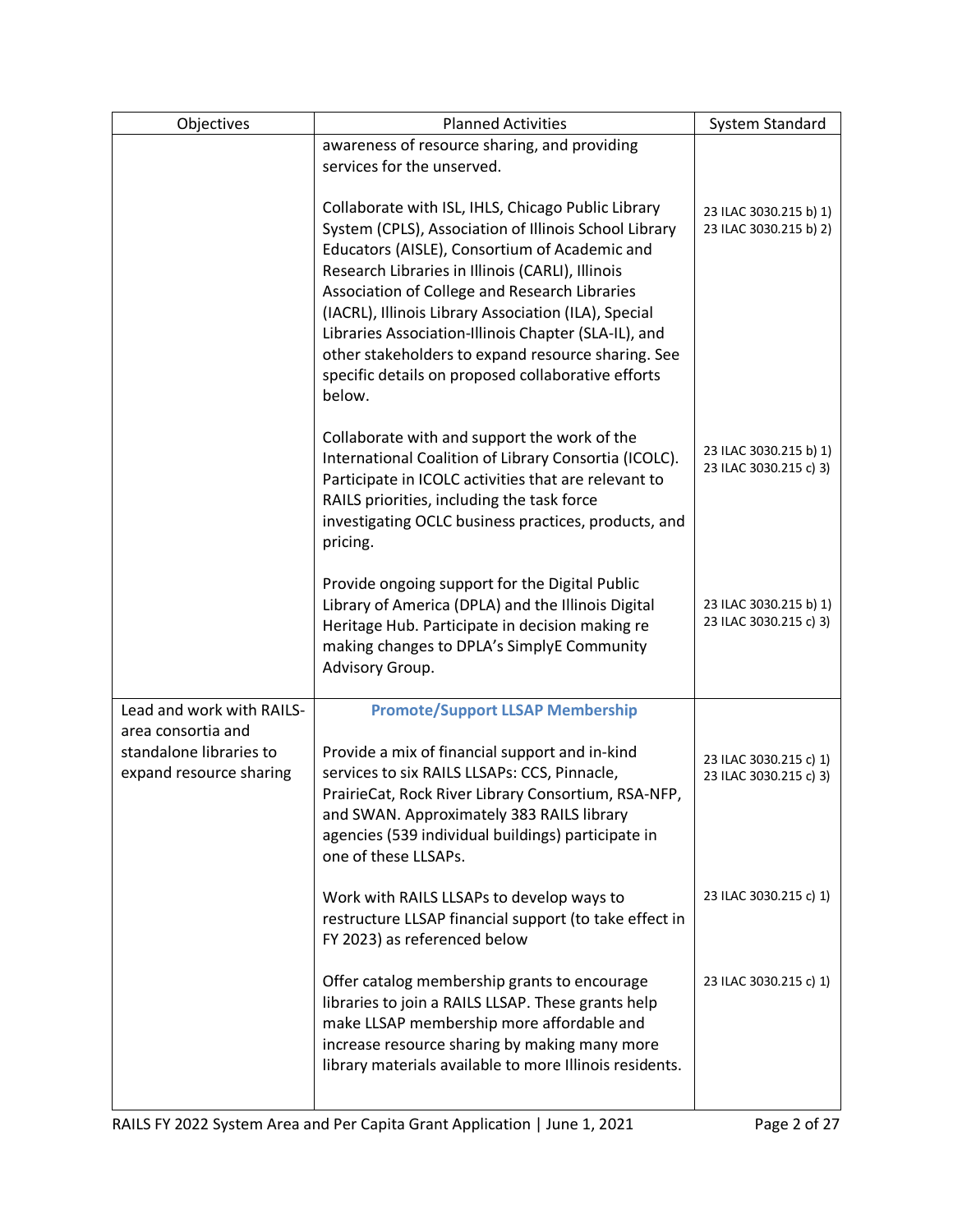| Objectives | <b>Planned Activities</b>                                                                                                                                                                                                                                                                         | System Standard                                                                                      |
|------------|---------------------------------------------------------------------------------------------------------------------------------------------------------------------------------------------------------------------------------------------------------------------------------------------------|------------------------------------------------------------------------------------------------------|
|            | Help members meet the new requirement in the<br>Illinois administrative rules to evaluate whether<br>they will make their holdings available via a shared<br>collection                                                                                                                           | 23 ILAC 3030.215 c) 1)<br>23 ILAC 3030.215 c) 3)<br>23 ILAC 3030.215 c) 8)<br>23 ILAC 3030.215 c) 9) |
|            | Publicize Find More Illinois as an option for                                                                                                                                                                                                                                                     |                                                                                                      |
|            | meeting this requirement                                                                                                                                                                                                                                                                          |                                                                                                      |
|            | Pay particular attention to the difficulties<br>$\bullet$<br>school and special libraries may have in<br>meeting this requirement, and discuss<br>possible solutions with ISL                                                                                                                     |                                                                                                      |
|            | Plan/conduct annual in-service day for all consortial<br>staff to help them exchange news, ideas, and best<br>practices                                                                                                                                                                           | 23 ILAC 3030.215 c) 1)<br>23 ILAC 3030.215 c) 3)                                                     |
|            | Promote the value of consortia membership to all<br>types and sizes of RAILS libraries via RAILS<br>communication tools and member encounters                                                                                                                                                     | 23 ILAC 3030.215 c) 1)                                                                               |
|            | Work with the RAILS Consortia Committee to<br>expand resource sharing and promote consortial<br>membership                                                                                                                                                                                        | 23 ILAC 3030.215 b) 1)<br>23 ILAC 3030.215 c) 1)                                                     |
|            | <b>Expand and Promote Find More Illinois (FMI)</b>                                                                                                                                                                                                                                                | 23 ILAC 3030.215 c) 2)                                                                               |
|            | Recruit libraries to join FMI. Provide training/<br>consulting. Heavily publicize FMI benefits to all<br>types of libraries (academic, public, school, and<br>specialized) via RAILS communication tools and<br>member encounters.                                                                | 23 ILAC 3030.215 c) 8)<br>23 ILAC 3030.215 c) 9)<br>All apply to entire<br>section                   |
|            | Continue working with the nine (out of 10) LINKin<br>libraries not currently participating in FMI to<br>encourage them to join. These are large libraries<br>and their participation would greatly enhance the<br>materials available through FMI and encourage<br>other large libraries to join. |                                                                                                      |
|            | Heavily promote the benefits of FMI to non-<br>automated libraries, such as making it much more<br>affordable to participate in an online catalog.<br>Encourage these libraries to participate.                                                                                                   |                                                                                                      |
|            | Heavily promote the benefits of FMI to standalone<br>libraries and encourage them to participate                                                                                                                                                                                                  |                                                                                                      |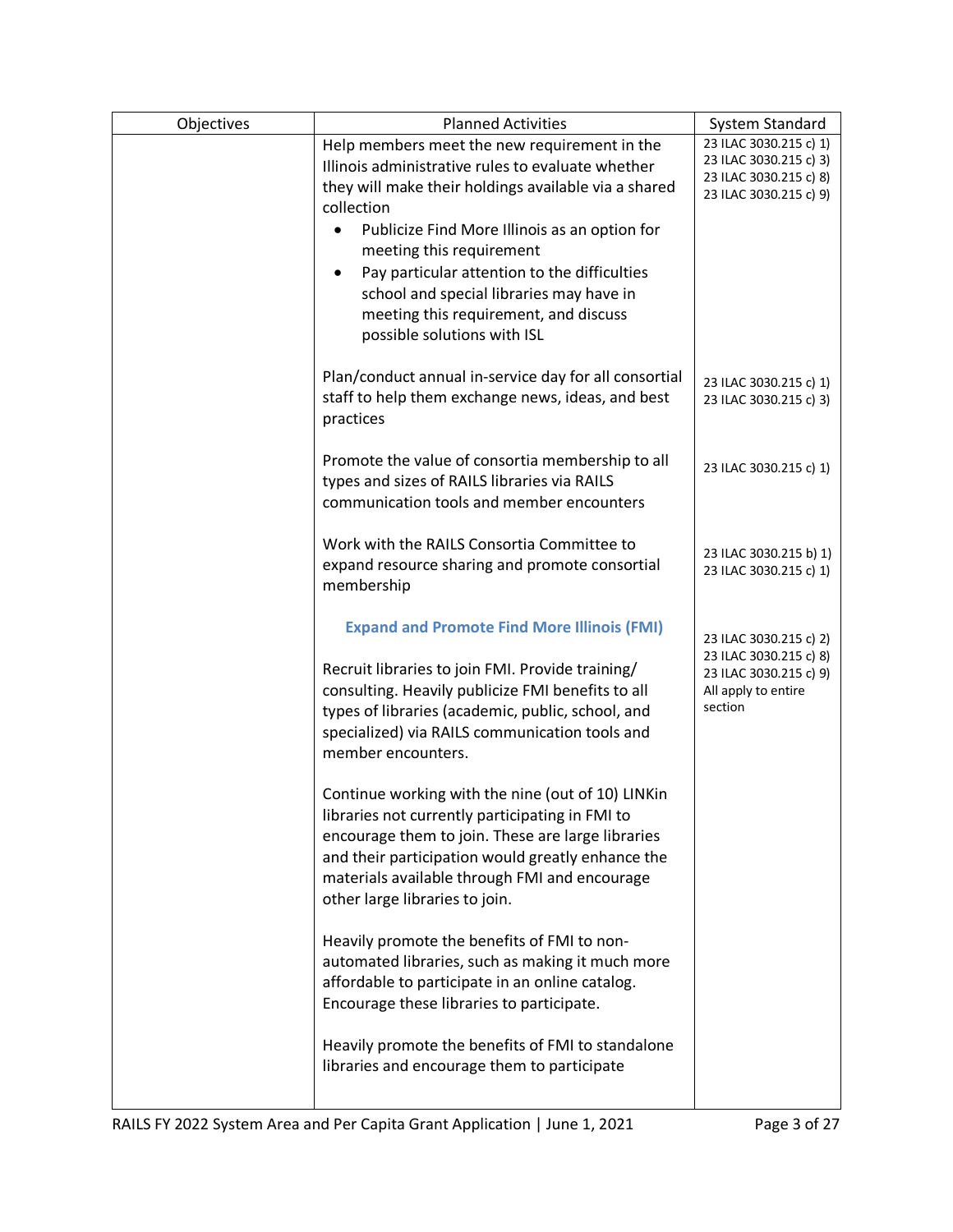| Objectives                                                                                                                         | <b>Planned Activities</b>                                                                                                                                                                                                                                                                                                                                                | System Standard                                                                     |
|------------------------------------------------------------------------------------------------------------------------------------|--------------------------------------------------------------------------------------------------------------------------------------------------------------------------------------------------------------------------------------------------------------------------------------------------------------------------------------------------------------------------|-------------------------------------------------------------------------------------|
|                                                                                                                                    | Continue to offer IHLS the opportunity to                                                                                                                                                                                                                                                                                                                                |                                                                                     |
|                                                                                                                                    | participate in FMI                                                                                                                                                                                                                                                                                                                                                       |                                                                                     |
|                                                                                                                                    | <b>Support High-Quality Cataloging</b>                                                                                                                                                                                                                                                                                                                                   |                                                                                     |
|                                                                                                                                    | Continue and expand basic cataloging training<br>implemented in FY 2020 and FY 2021                                                                                                                                                                                                                                                                                      | 23 ILAC 3030.215 c) 5)<br>23 ILAC 3030.215 c) 6)<br>Both apply to entire<br>section |
|                                                                                                                                    | Offer additional cataloging training in response to<br>member feedback                                                                                                                                                                                                                                                                                                   |                                                                                     |
|                                                                                                                                    | Offer new cataloging services to RAILS libraries in<br>response to member feedback on cataloging needs<br>that are not currently met within their own libraries<br>or by the Cataloging Maintenance Center. To aid<br>with our EDI efforts, these new services will include<br>the cataloging of non-Latin and Asian languages.                                          |                                                                                     |
| Work with the Illinois                                                                                                             | <b>Providing Delivery Service Based on Need</b>                                                                                                                                                                                                                                                                                                                          |                                                                                     |
| State Library, Illinois<br>Heartland Library System,<br>and other stakeholders to<br>improve physical delivery<br>services through | Work with RAILS members of all types (academic,<br>public, school, and special) to determine the most<br>appropriate delivery method to meet their needs                                                                                                                                                                                                                 | 23 ILAC 3030.215 e) 1)<br>23 ILAC 3030.215 e) 2)<br>23 ILAC 3030.215 e) 3)          |
| streamlining and<br>standardizing operations<br>and evaluating alternative<br>methods and best<br>practices                        | Evaluate responses to the delivery RFP, including<br>current contract with CTL, in order to provide the<br>best and most cost effective delivery services, and<br>explore additional outsourcing                                                                                                                                                                         | 23 ILAC 3030.215 e) 2)                                                              |
|                                                                                                                                    | Continue providing high-quality statewide delivery<br>services to CARLI libraries via ILDS                                                                                                                                                                                                                                                                               | 23 ILAC 3030.215 e) 2)                                                              |
|                                                                                                                                    | Evaluate data from ILDS to analyze changes in<br>volume and respond with necessary and<br>appropriate changes to service                                                                                                                                                                                                                                                 | 23 ILAC 3030.215 e) 2                                                               |
|                                                                                                                                    | Discontinue contract with Comet Messenger service<br>to provide delivery to RAILS special libraries in the<br>Chicago area and bring this service "in house."<br>RAILS can conduct this service more efficiently and<br>economically. Communicate changes to all libraries<br>eligible for this service and ensure their smooth<br>transition to RAILS Delivery service. | 23 ILAC 3030.215 e) 2)                                                              |
|                                                                                                                                    |                                                                                                                                                                                                                                                                                                                                                                          |                                                                                     |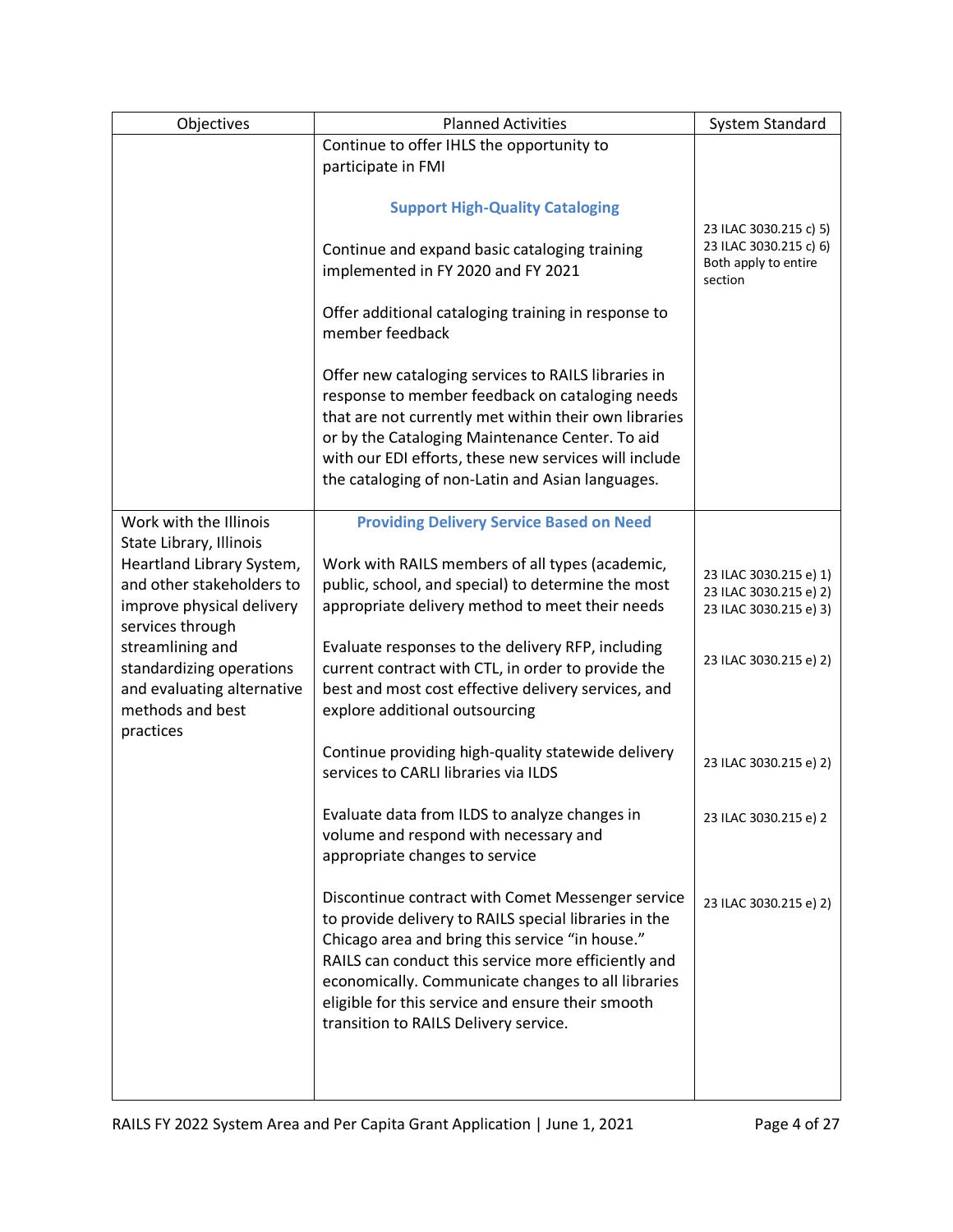| Objectives                                                                                              | <b>Planned Activities</b>                                                                                                                                                                                                                                                    | System Standard                                                                                              |
|---------------------------------------------------------------------------------------------------------|------------------------------------------------------------------------------------------------------------------------------------------------------------------------------------------------------------------------------------------------------------------------------|--------------------------------------------------------------------------------------------------------------|
|                                                                                                         | Promote the need to complete quarterly delivery                                                                                                                                                                                                                              | 23 ILAC 3030.215 e) 5)                                                                                       |
|                                                                                                         | volume counts to RAILS members. Consult with                                                                                                                                                                                                                                 | H)                                                                                                           |
|                                                                                                         | libraries on an individual basis as needed. Examine                                                                                                                                                                                                                          |                                                                                                              |
|                                                                                                         | delivery count data to determine potential changes                                                                                                                                                                                                                           |                                                                                                              |
|                                                                                                         | to existing delivery routes.                                                                                                                                                                                                                                                 |                                                                                                              |
|                                                                                                         | Continue to seek guidance/assistance from ISL to<br>offer additional delivery points per library agency<br>where needed to offer more equitable delivery<br>service. This includes providing more than one<br>delivery point to the 400+ Chicago Public School<br>libraries. | 23 ILAC 3030.215 e) 4)<br>F)<br>23 ILAC 3030.215 e) 4)<br>G)                                                 |
|                                                                                                         | Request additional funding from ISL to purchase<br>additional delivery vehicles                                                                                                                                                                                              | 23 ILAC 3030.215 e) 1)                                                                                       |
|                                                                                                         | Work with statewide delivery partners to move<br>forward on delivery improvements, including<br>exploring the possibility of purchasing label-less<br>sorting equipment to save time and money for<br>member libraries                                                       | 23 ILAC 3030.215 e) 1                                                                                        |
|                                                                                                         | Continue working with the Laboratory for Applied<br>Spatial Analysis (LASA) on potential future<br>improvements to RAILS delivery service                                                                                                                                    | 23 ILAC 3030.215 e) 1)                                                                                       |
|                                                                                                         | <b>Delivery CE/Consulting</b>                                                                                                                                                                                                                                                |                                                                                                              |
|                                                                                                         | Consult with members on delivery issues/concerns.<br>Widely promote the use of the delivery help desk<br>ticketing system via RAILS communication tools and<br>member encounters.                                                                                            | 23 ILAC 3030.215 e) 6)                                                                                       |
|                                                                                                         | Promote delivery training videos available on the<br>RAILS website. Determine whether additional<br>videos are needed.                                                                                                                                                       | 23 ILAC 3030.215 e) 6)                                                                                       |
|                                                                                                         | Find additional ways to ensure that RAILS school<br>libraries know about available delivery options,<br>including heavily promoting these options at the in-<br>person 2021 AISLE conference                                                                                 | 23 ILAC 3030.215 e) 6)                                                                                       |
| Develop and implement<br>innovative projects to<br>expand access to a wider<br>variety of resources for | eRead Illinois Axis 360                                                                                                                                                                                                                                                      | 23 ILAC 3030.215 b) 1)<br>23 ILAC 3030.215 c) 3)<br>23 ILAC 3030.215 c) 4)<br>All apply to entire<br>section |

RAILS FY 2022 System Area and Per Capita Grant Application | June 1, 2021 Page 5 of 27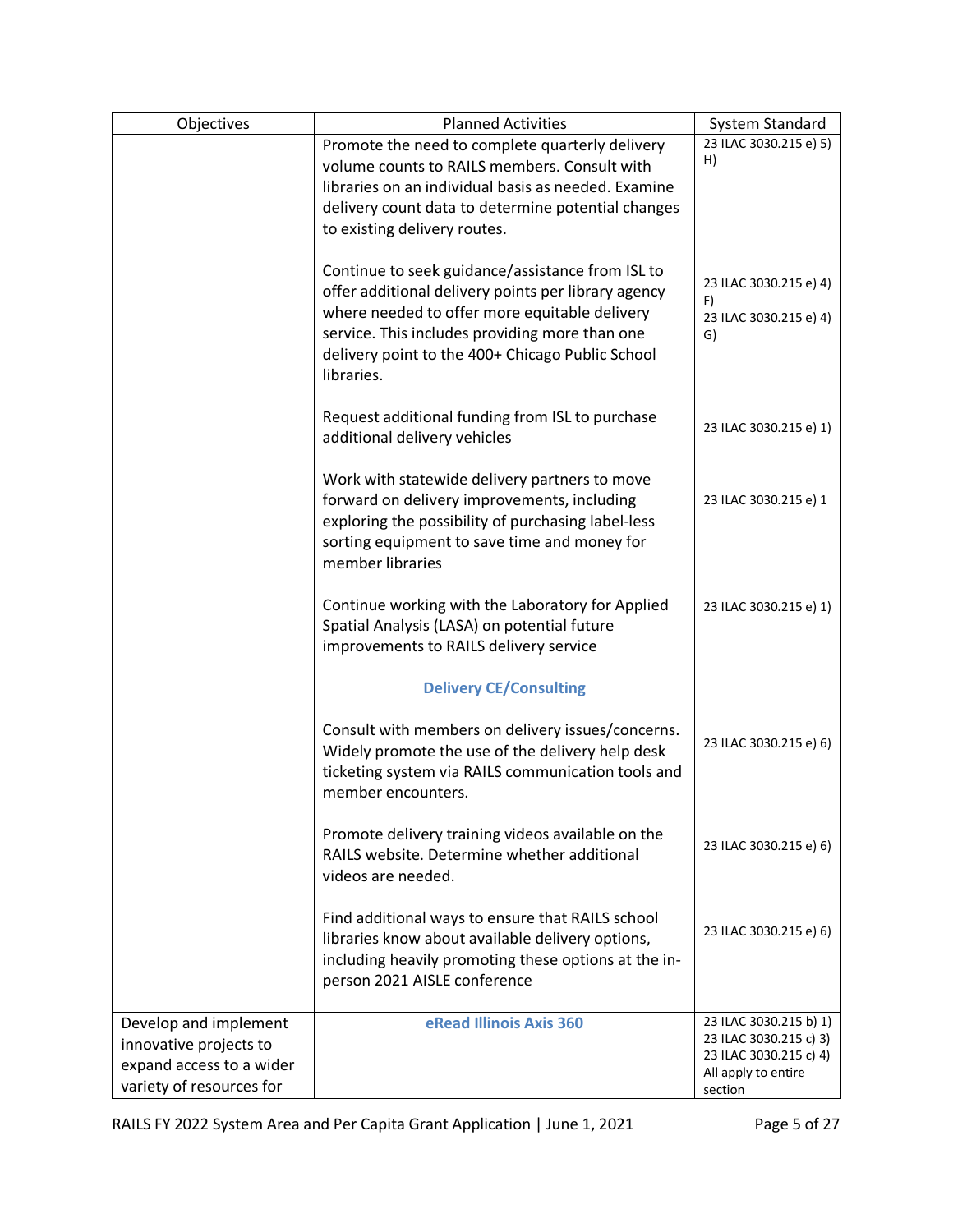| Objectives                    | <b>Planned Activities</b>                                                                           | <b>System Standard</b> |
|-------------------------------|-----------------------------------------------------------------------------------------------------|------------------------|
| Illinois residents, including | Explore alternative vendor options for eRead Illinois                                               |                        |
| providing access to digital   | to ensure optimal user experience and potential                                                     |                        |
| content/e-resources and       | growth                                                                                              |                        |
| expertise                     |                                                                                                     |                        |
|                               | Recruit RAILS libraries and IHLS non-SHARE libraries                                                |                        |
|                               | to join eRead Illinois. Support the training and                                                    |                        |
|                               | marketing needs of participants.                                                                    |                        |
|                               |                                                                                                     |                        |
|                               | Evaluate eRead content to ensure that it continues                                                  |                        |
|                               | to meet member needs. Add resources that reflect                                                    |                        |
|                               | EDI principles as appropriate and that address the                                                  |                        |
|                               | needs of a wide, culturally diverse audience.                                                       |                        |
|                               |                                                                                                     |                        |
|                               | Complete final evaluation of ISL e-book grant                                                       |                        |
|                               | activities and submit required paperwork to ISL.                                                    |                        |
|                               | Publicize benefits and impact of grant project to<br>RAILS member libraries and other stakeholders. |                        |
|                               | Use findings of these data gathering efforts to                                                     |                        |
|                               |                                                                                                     |                        |
|                               | develop a more robust collection strategy for eRead<br>Illinois in FY 2022.                         |                        |
|                               |                                                                                                     |                        |
|                               | <b>BiblioBoard/inkie.org</b>                                                                        | 23 ILAC 3030.215 b) 1) |
|                               |                                                                                                     | 23 ILAC 3030.215 c) 3) |
|                               | Analyze BiblioBoard usage data to evaluate its                                                      | 23 ILAC 3030.215 c) 4) |
|                               | effectiveness in serving member libraries. Work                                                     | All apply to entire    |
|                               | with BiblioLabs to ensure cost effectiveness of                                                     | section                |
|                               | program.                                                                                            |                        |
|                               |                                                                                                     |                        |
|                               | Publicize BiblioBoard/inkie.org resources as being                                                  |                        |
|                               | free to all Illinois libraries courtesy of RAILS.                                                   |                        |
|                               | Promote BiblioBoard resources that reflect EDI                                                      |                        |
|                               | principles and address the needs of a culturally                                                    |                        |
|                               | diverse audience. Find ways to target promotions at                                                 |                        |
|                               | unserved areas as mentioned below.                                                                  |                        |
|                               |                                                                                                     |                        |
|                               | Evaluate DPLA Amazon partnership to provide                                                         |                        |
|                               | Amazon e-books to libraries via the DPLA exchange                                                   |                        |
|                               | Examine current marketing strategy to achieve                                                       |                        |
|                               | deeper knowledge and use of all BiblioBoard and                                                     |                        |
|                               | inkie.org resources by Illinois libraries                                                           |                        |
|                               |                                                                                                     |                        |
|                               | Develop/design templates for materials libraries can                                                |                        |
|                               | use to promote BiblioBoard resources directly to                                                    |                        |
|                               | their customers                                                                                     |                        |
|                               |                                                                                                     |                        |
|                               |                                                                                                     |                        |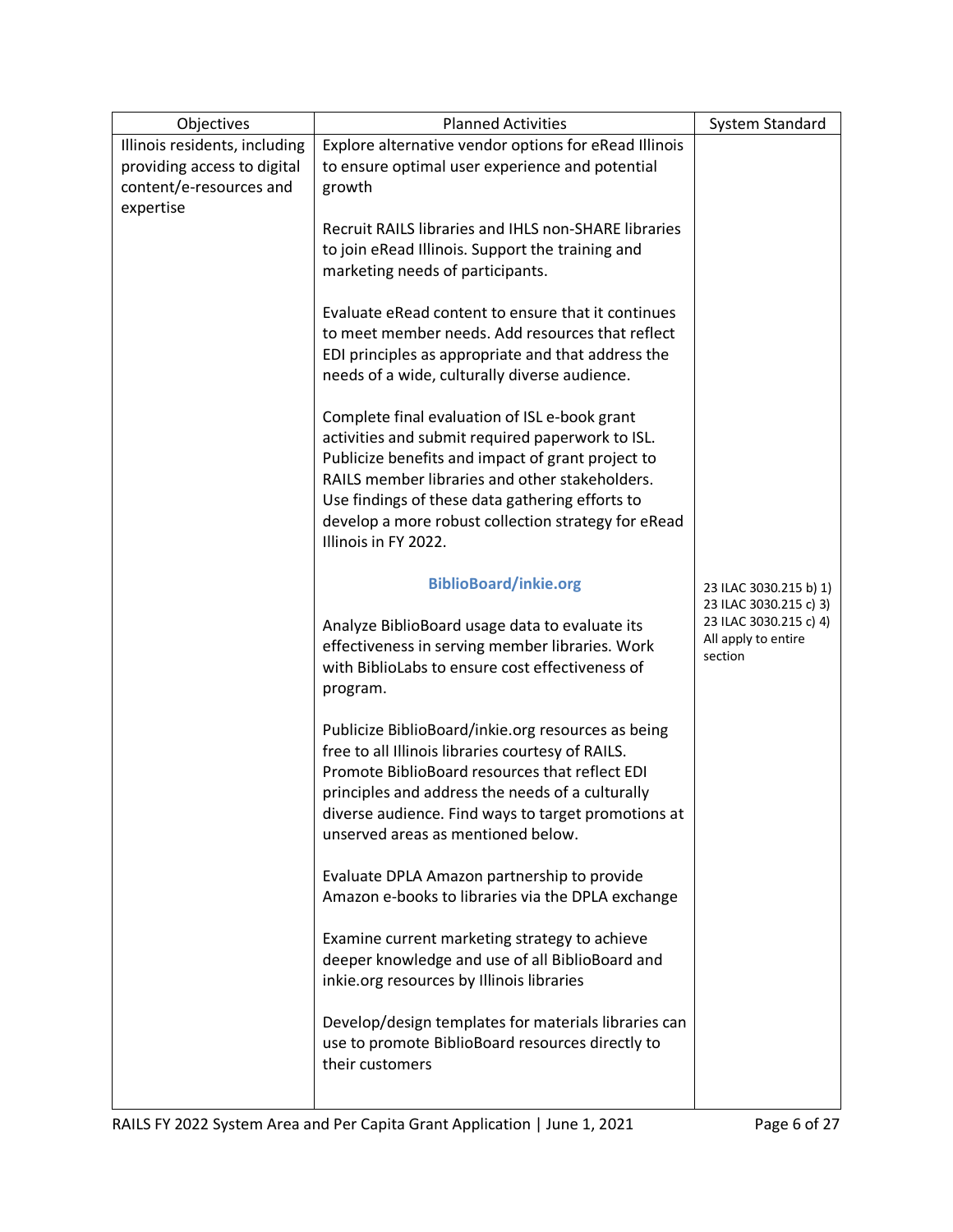| Objectives | <b>Planned Activities</b>                                                                                                                                                                                                                    | System Standard                                                            |
|------------|----------------------------------------------------------------------------------------------------------------------------------------------------------------------------------------------------------------------------------------------|----------------------------------------------------------------------------|
|            | Continue offering group purchase pricing on<br>BiblioBoard products for self-published authors                                                                                                                                               |                                                                            |
|            | <b>Explore More Illinois</b>                                                                                                                                                                                                                 | 23 ILAC 3030.215 b) 1)<br>Applies to entire                                |
|            | Publicize program to all Illinois public libraries and<br>encourage them to participate                                                                                                                                                      | section                                                                    |
|            | Grow/expand the number and types of participating<br>attractions, including attractions of wide interest to<br>an ethnically and culturally diverse audience                                                                                 |                                                                            |
|            | Continue to work with IHLS to recruit IHLS libraries<br>and set them up in the program                                                                                                                                                       |                                                                            |
|            | Continue to work with WiLS to extend the program<br>to Wisconsin residents                                                                                                                                                                   |                                                                            |
|            | Explore additional multi-state partnerships in the<br>Midwest                                                                                                                                                                                |                                                                            |
|            | Change program name and branding as appropriate<br>to reflect multistate participation                                                                                                                                                       |                                                                            |
|            | <b>Expand Member Access to Additional E-Resources</b>                                                                                                                                                                                        |                                                                            |
|            | Lead efforts to submit a proposal to Illinois<br>legislators requesting access to state-funded<br>databases for all who live in Illinois<br>Work with ISL, IHLS, ILA, AISLE, and other<br>٠<br>stakeholders                                  | 23 ILAC 3030.215 b) 1)<br>23 ILAC 3030.215 c) 3)<br>23 ILAC 3030.215 c) 4) |
|            | Recruit staff from libraries of all types to help<br>advocate for state-funded database access.<br>Provide talking points and guidance on how<br>library staff can contact their legislators.<br>Help lead the task force established by the |                                                                            |
|            | General Assembly to identify funding for<br>statewide databases and other educational<br>resources                                                                                                                                           |                                                                            |
|            | Ensure that databases selected meet the<br>needs of a wide range of Illinois residents,<br>including those of different races, ethnicities,<br>and ages                                                                                      |                                                                            |
|            | Continue to develop the Vendor Privacy Policies<br>web page with links to privacy policies for third-                                                                                                                                        | 23 ILAC 3030.215 b) 1)<br>23 ILAC 3030.215 c) 3)                           |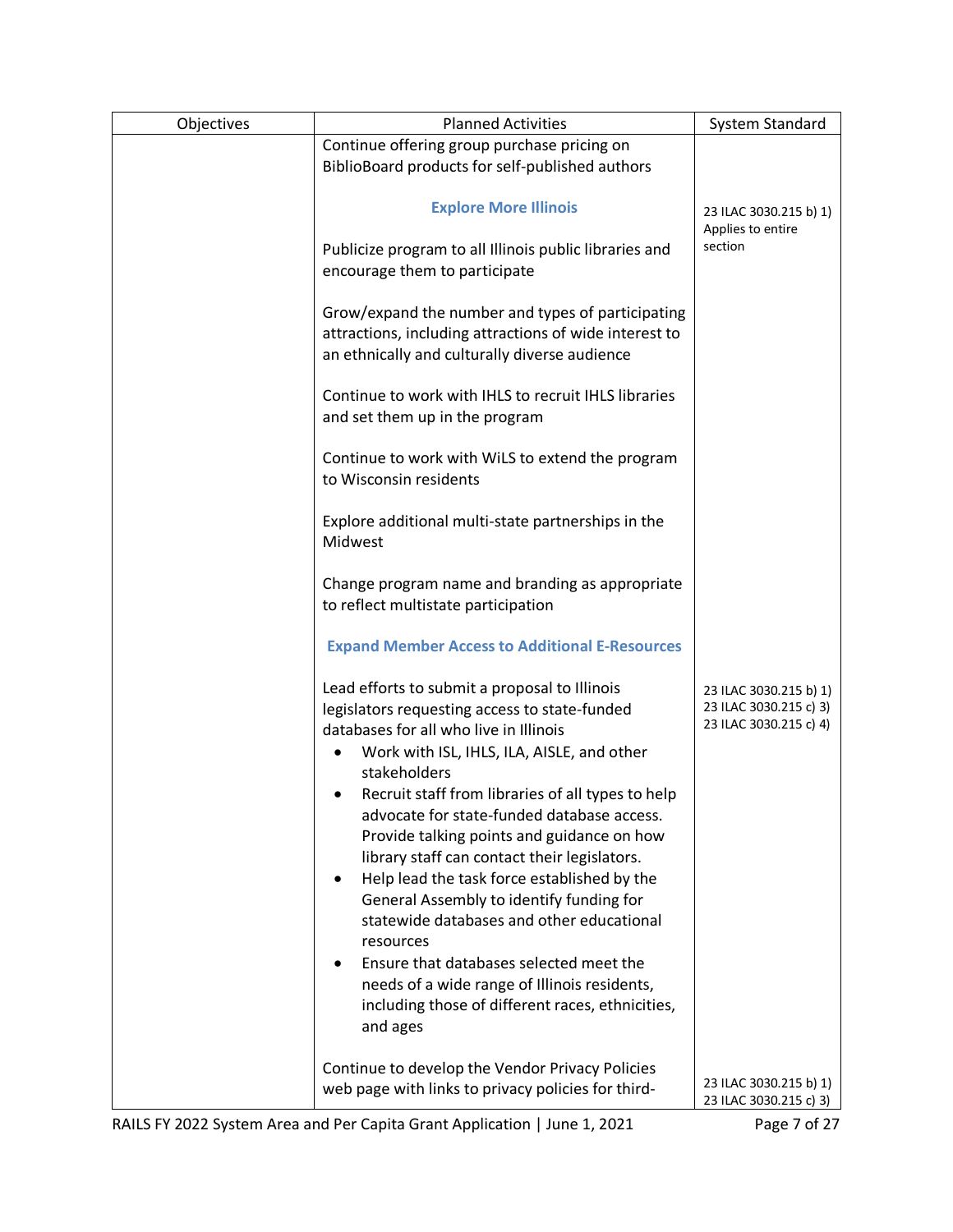| Objectives                                                                                               | <b>Planned Activities</b>                                                                                                                                                                                                                                                                   | <b>System Standard</b>                                 |
|----------------------------------------------------------------------------------------------------------|---------------------------------------------------------------------------------------------------------------------------------------------------------------------------------------------------------------------------------------------------------------------------------------------|--------------------------------------------------------|
|                                                                                                          | party vendors providing e-resources to public<br>libraries. Based on member feedback, determine<br>whether to expand the project to include academic,<br>school, and specialized libraries.                                                                                                 |                                                        |
|                                                                                                          | Continue dialogue with publishers on need for<br>better e-book access/pricing for libraries/consortia                                                                                                                                                                                       | 23 ILAC 3030.215 b) 1)<br>23 ILAC 3030.215 c) 3)       |
|                                                                                                          | Continue participation in Soon to Be Famous Illinois<br>Author project to promote and encourage self-<br>publishing                                                                                                                                                                         | 23 ILAC 3030.215 b) 1)                                 |
| Use economies of scale to<br>provide greater<br>purchasing power for                                     | Explore new and advantageous deals for member<br>libraries                                                                                                                                                                                                                                  | 23 ILAC 3030.215 a) 6)<br>Applies to entire<br>section |
| member libraries so they<br>can offer more resources<br>to their customers than<br>they would be able to | Gather member input on desired discounts/group<br>purchases and implement new offerings as<br>appropriate                                                                                                                                                                                   |                                                        |
| afford on their own                                                                                      | Use Consortia Manager to provide an infrastructure<br>for managing RAILS group purchases and<br>discounted resources<br>Streamline related work processes<br>Provide platform for member participation<br>Compile statistics for savings and usage for<br>$\bullet$<br>value-add narratives |                                                        |
|                                                                                                          | Promote ISL Try-It! Illinois database trial to RAILS<br>members as a way for them to try new databases<br>before purchase                                                                                                                                                                   |                                                        |
|                                                                                                          | <b>Career Online High School Program (COHS)</b>                                                                                                                                                                                                                                             | 23 ILAC 3030.215 a) 6)                                 |
|                                                                                                          | Heavily promote availability of scholarships through<br>COHS program via RAILS communication tools                                                                                                                                                                                          | Applies to entire<br>section                           |
|                                                                                                          | Use penetration map developed in FY 2021 to<br>identify gaps where there are high numbers of<br>adults without a high school diploma and publicize<br>program to libraries in those areas                                                                                                   |                                                        |
|                                                                                                          | Promote the program as addressing the needs of a<br>wide range of culturally, economically, and<br>ethnically diverse audiences                                                                                                                                                             |                                                        |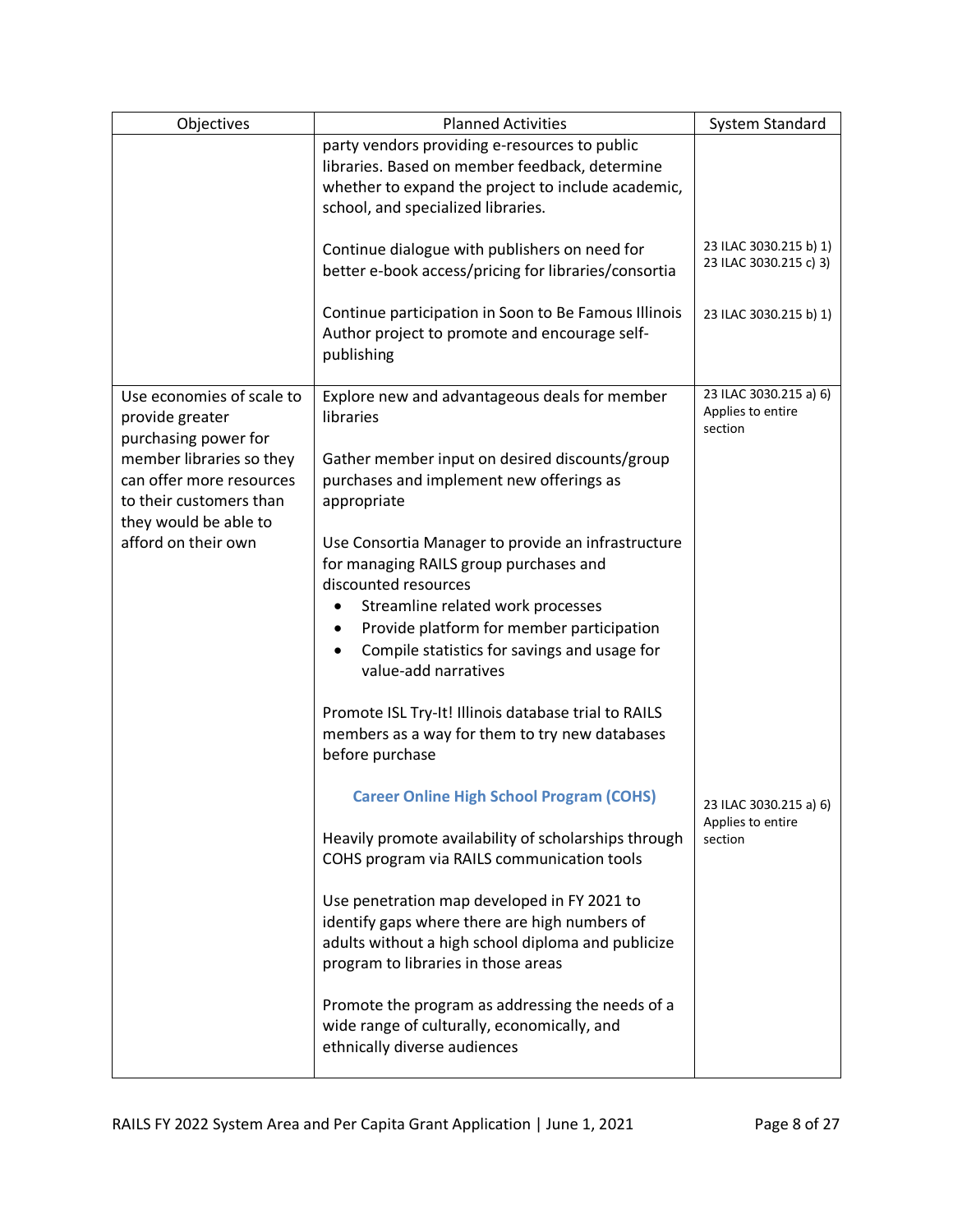| Objectives                                                                                                                                                              | <b>Planned Activities</b>                                                                                                                                                                                                                                                                           | System Standard                                                                           |
|-------------------------------------------------------------------------------------------------------------------------------------------------------------------------|-----------------------------------------------------------------------------------------------------------------------------------------------------------------------------------------------------------------------------------------------------------------------------------------------------|-------------------------------------------------------------------------------------------|
|                                                                                                                                                                         | Publicize program to youth services staff to help<br>reach the many potential program participants who<br>are young parents                                                                                                                                                                         |                                                                                           |
|                                                                                                                                                                         | Conduct Sparks podcast interviews with Smart<br>Horizons staff, library staff, program participants,<br>etc.                                                                                                                                                                                        |                                                                                           |
|                                                                                                                                                                         | Continue to meet with networking group of COHS<br>library staff participants to develop and promote<br>the program                                                                                                                                                                                  |                                                                                           |
|                                                                                                                                                                         | Issue press release on program and encourage<br>interested library patrons to check with their<br>libraries for more information. This might<br>encourage additional libraries to participate.                                                                                                      |                                                                                           |
| Offer members a variety<br>of opportunities to build<br>collaborative relationships<br>to share best practices,<br>expertise, and to develop<br>innovative solutions to | Encourage use of RAILS mailing lists/online forums,<br>including lists focusing on EDI in general, and lists<br>geared toward different library types, staff at all<br>levels at all libraries, and library staff of different<br>cultures and ethnicities                                          | 23 ILAC 3030.215 a) 3)<br>G)<br>23 ILAC 3030.215 b) 1)<br>Both apply to entire<br>section |
| common issues and<br>challenges                                                                                                                                         | Establish new mailing lists/forums as needed                                                                                                                                                                                                                                                        |                                                                                           |
|                                                                                                                                                                         | Implement new email list software system and<br>communicate resulting changes in RAILS email lists<br>as detailed below                                                                                                                                                                             |                                                                                           |
|                                                                                                                                                                         | Publicize existing networking groups, including<br>groups focusing on EDI, and groups geared toward<br>different library types, staff at all levels at all<br>libraries, and library staff of different cultures and<br>ethnicities. Assist in the formation of new<br>networking groups as needed. |                                                                                           |
|                                                                                                                                                                         | Regularly publicize the benefits of belonging to a<br>RAILS networking group                                                                                                                                                                                                                        |                                                                                           |
|                                                                                                                                                                         | Continue to build and strengthen relationships and<br>engagement with RAILS networking groups. RAILS<br>began this effort in earnest with virtual visits to<br>networking groups during the pandemic and our<br>efforts have paid off thus far.                                                     |                                                                                           |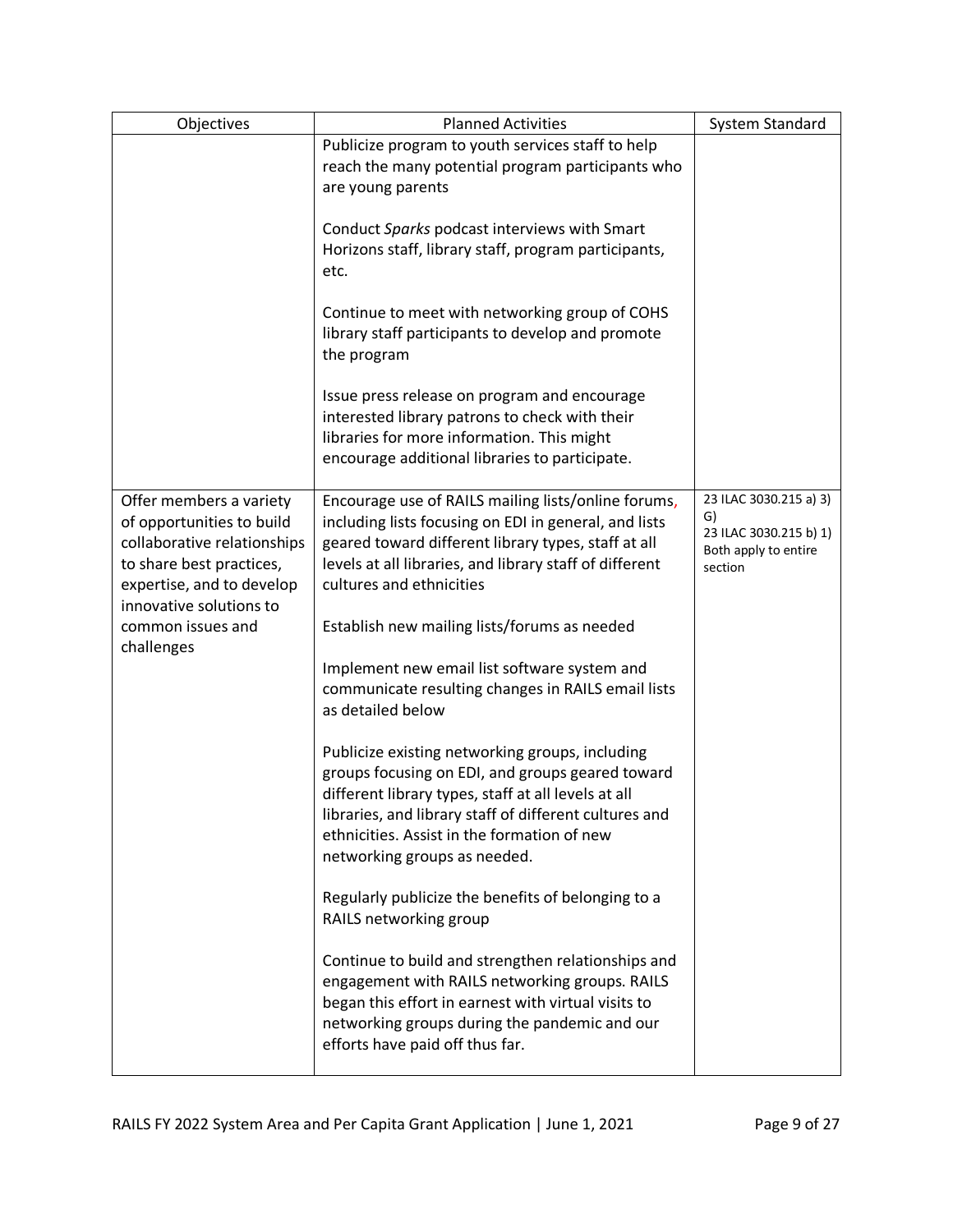| Objectives                                                                                                                                       | <b>Planned Activities</b>                                                                                                                                                                                                                                       | System Standard                                                                           |
|--------------------------------------------------------------------------------------------------------------------------------------------------|-----------------------------------------------------------------------------------------------------------------------------------------------------------------------------------------------------------------------------------------------------------------|-------------------------------------------------------------------------------------------|
|                                                                                                                                                  | Initiate networking group recruitment project/<br>series of events to help encourage new staff at<br>member libraries to join networking groups                                                                                                                 |                                                                                           |
|                                                                                                                                                  | Schedule RAILS Online Roundtables (online forums<br>hosted by networking groups) on a variety of topics<br>of interest to RAILS member libraries of all types                                                                                                   |                                                                                           |
|                                                                                                                                                  | Continue to promote opportunities for members<br>from all types and sizes of libraries to collaborate on<br>EDI-related challenges by offering a number of<br>peer-to-peer learning and networking opportunities                                                |                                                                                           |
| Foster networking and<br>collaboration between<br>staff from all types of<br>libraries (academic,<br>public, school, and<br>special) to create a | Plan/schedule virtual networking opportunities for<br>staff from all types of libraries. Schedule in-person<br>opportunities as appropriate. Offer opportunities<br>focused on how all types of libraries can address<br>EDI-related issues as mentioned above. | 23 ILAC 3030.215 a) 3)<br>G)<br>23 ILAC 3030.215 b) 1)<br>Both apply to entire<br>section |
| community of connected<br>peers and to build on the<br>strengths of multitype<br>cooperation                                                     | Work with other library organizations (AISLE, IACRL,<br>SLA-Illinois, etc.) to plan/organize networking<br>events and opportunities to exchange best<br>practices. Publicize events/opportunities to the<br>appropriate library types.                          |                                                                                           |
|                                                                                                                                                  | Continue providing leadership and support to SLA-IL<br>via the RAILS Member Engagement Manager<br>serving as President of that group                                                                                                                            |                                                                                           |

# **Strategic Plan Goal Two:** *Work with libraries of all types to tell the library story*

| Objectives                                                                                                                                                 | <b>Planned Activities</b>                                                                                                                                                                                                                                                                                                                                                                                                                                         | System Standard                                        |
|------------------------------------------------------------------------------------------------------------------------------------------------------------|-------------------------------------------------------------------------------------------------------------------------------------------------------------------------------------------------------------------------------------------------------------------------------------------------------------------------------------------------------------------------------------------------------------------------------------------------------------------|--------------------------------------------------------|
| Help member libraries<br>ensure that current/<br>potential customers are<br>aware of all of the<br>programs/services/resources<br>the library has to offer | <b>Expand My Library Is Initiative</b><br>Conduct individualized surveys of the four types<br>of RAILS libraries (academic, public, school, and<br>specialized) to determine needs not currently<br>being met by the initiative<br>Analyze and implement survey findings<br>and develop activities/resources to meet<br>unmet needs as appropriate<br>Work with RAILS CE Team to plan/offer CE<br>$\bullet$<br>in response to needs identified via the<br>surveys | 23 ILAC 3030.215 a) 3)<br>G)<br>23 ILAC 3030.215 d) 2) |
|                                                                                                                                                            |                                                                                                                                                                                                                                                                                                                                                                                                                                                                   |                                                        |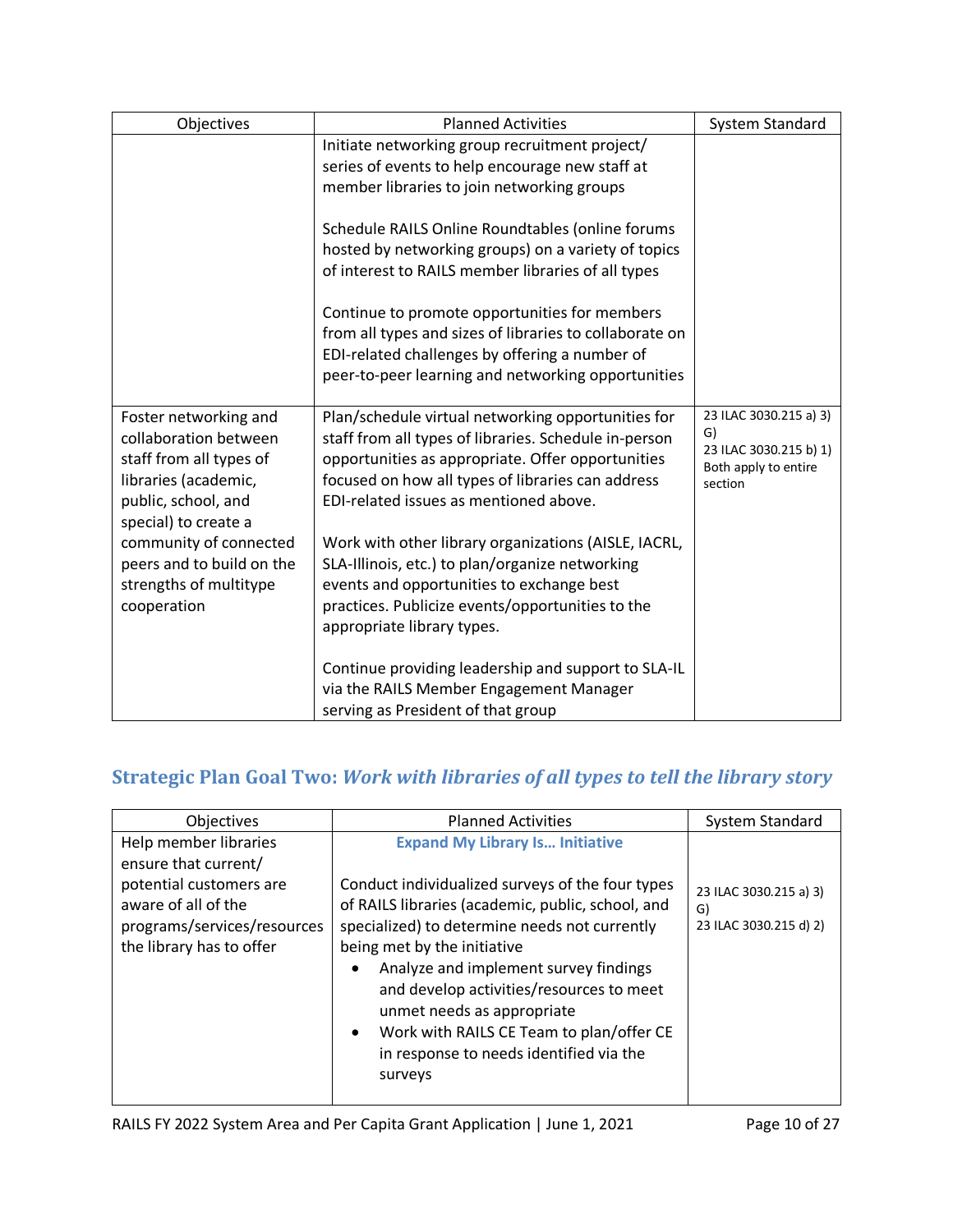| Objectives | <b>Planned Activities</b>                                                                                                                                                                                                                                                                                                                                                                                                                                                                                                                                                                                                                                                                                                                            | System Standard                                        |
|------------|------------------------------------------------------------------------------------------------------------------------------------------------------------------------------------------------------------------------------------------------------------------------------------------------------------------------------------------------------------------------------------------------------------------------------------------------------------------------------------------------------------------------------------------------------------------------------------------------------------------------------------------------------------------------------------------------------------------------------------------------------|--------------------------------------------------------|
|            | Continue to work with My Library Is Advisory<br>Group (consisting of staff from all types of<br>libraries) to publicize the initiative and to<br>develop new activities to help libraries prove<br>their value and tell their stories                                                                                                                                                                                                                                                                                                                                                                                                                                                                                                                | 23 ILAC 3030.215 d) 2)                                 |
|            | Expand My Library Is grant program for school<br>libraries to help with the growing and dire need<br>for school libraries to tell their stories more<br>effectively.<br>Promote grant offering to as diverse an<br>array of school libraries as possible,<br>including libraries of different sizes and in<br>different parts of the RAILS area<br>Ask applicants to specify how their<br>proposal will help advance EDI and meet<br>the diverse needs of the students they<br>serve<br>Ask applicants to describe the audience<br>that will be served by their grant project in<br>terms of race, ethnic background, and<br>other factors<br>Ask applicants to identify how their project<br>will help promote the value of their school<br>library | 23 ILAC 3030.215 d) 2)                                 |
|            | Add additional campaign activities and<br>resources to help libraries showcase their<br>impact/value in promoting EDI and in welcoming<br>all, no matter what their race, age, ethnicity,<br>economic background, etc.                                                                                                                                                                                                                                                                                                                                                                                                                                                                                                                               | 23 ILAC 3030.215 d) 2)                                 |
|            | Analyze use of My Library Is website to<br>determine which resources are used the most.<br>Try to determine reasons why other resources<br>are not being used as heavily and make changes<br>to the website as appropriate.<br>Continue to heavily publicize key website<br>resources/sections, including the Elders of<br>the Internet video and media kit, talking<br>points for all types of libraries, the blog,<br>etc.                                                                                                                                                                                                                                                                                                                         | 23 ILAC 3030.215 a) 3)<br>G)<br>23 ILAC 3030.215 d) 2) |
|            | Continue to work with IHLS to further expand<br>the initiative statewide                                                                                                                                                                                                                                                                                                                                                                                                                                                                                                                                                                                                                                                                             | 23 ILAC 3030.215 b) 1)<br>23 ILAC 3030.215 d) 2)       |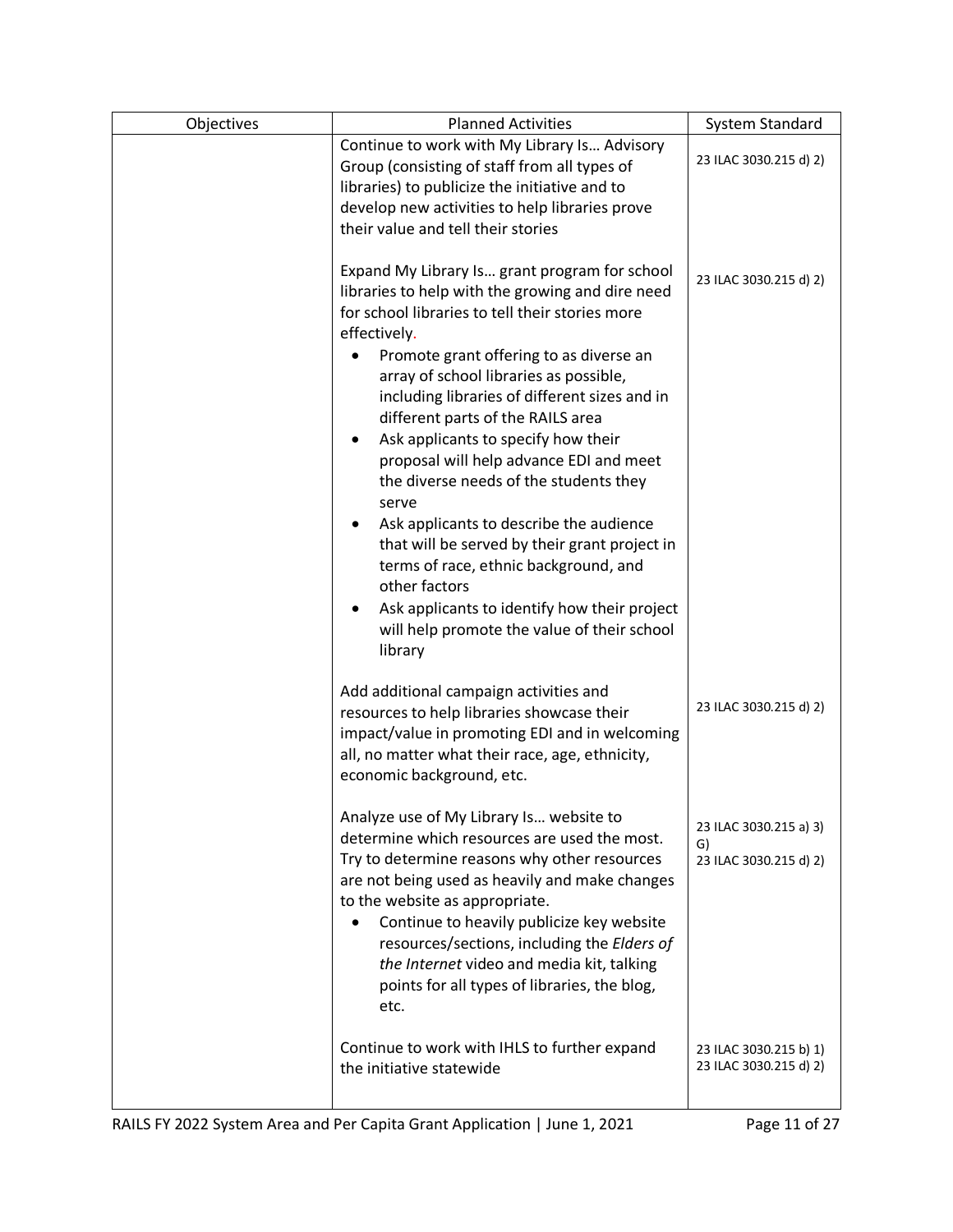| Objectives                                                                                                  | <b>Planned Activities</b>                                                                                                                                                                                                                                                                                                                           | System Standard                                        |
|-------------------------------------------------------------------------------------------------------------|-----------------------------------------------------------------------------------------------------------------------------------------------------------------------------------------------------------------------------------------------------------------------------------------------------------------------------------------------------|--------------------------------------------------------|
|                                                                                                             | Continue to work with ILA, AISLE, IACRL, SLA-IL,<br>and other stakeholders on common goals/<br>activities re to the initiative to avoid duplication<br>of efforts                                                                                                                                                                                   | 23 ILAC 3030.215 b) 1)<br>23 ILAC 3030.215 d) 2)       |
|                                                                                                             | <b>Other</b>                                                                                                                                                                                                                                                                                                                                        |                                                        |
|                                                                                                             | Utilize media monitoring software to track and<br>report on coverage of RAILS and our member<br>libraries by different media sources. Promote<br>appropriate coverage via RAILS social media.<br>Target RAILS and member library promotions at<br>sources that cover library-related stories.                                                       | 23 ILAC 3030.215 a) 3)<br>G)<br>23 ILAC 3030.215 d) 2) |
| Help member libraries prove<br>their value to administrative<br>bodies, funders, elected<br>officials, etc. | The activities in the previous section will also<br>help to meet this objective.                                                                                                                                                                                                                                                                    | 23 ILAC 3030.215 d) 2)                                 |
| Advocate for and help<br>members advocate for all<br>libraries as they face funding<br>and other challenges | Initiate and participate in a wide variety of<br>advocacy efforts to help all types of libraries to<br>respond to any lingering effects/results of the<br>COVID-19 pandemic, including funding<br>challenges                                                                                                                                        | 23 ILAC 3030.215 d) 2)                                 |
|                                                                                                             | Work with the RAILS Board Advocacy<br>Committee to educate the board about issues<br>affecting RAILS and libraries that may require<br>advocacy efforts locally, regionally, or nationally.<br>Work with committee on initiatives/activities to<br>help advocate for different types of libraries.                                                  | 23 ILAC 3030.215 d) 2)                                 |
|                                                                                                             | Continue to schedule regular meetings with the<br>AISLE Board, IHLS, and ILA to discuss<br>collaborative projects to help school libraries<br>deal with the challenges affecting them                                                                                                                                                               | 23 ILAC 3030.215 d) 2)                                 |
|                                                                                                             | Continue with efforts to gather and analyze data<br>on Illinois school libraries to get a better picture<br>of school library needs in Illinois<br>Recruit volunteer or paid intern to help<br>$\bullet$<br>with data collection<br>Investigate whether we can utilize FY 2022<br>٠<br>certification process to help with data<br>gathering efforts | 23 ILAC 3030.215 d) 2)                                 |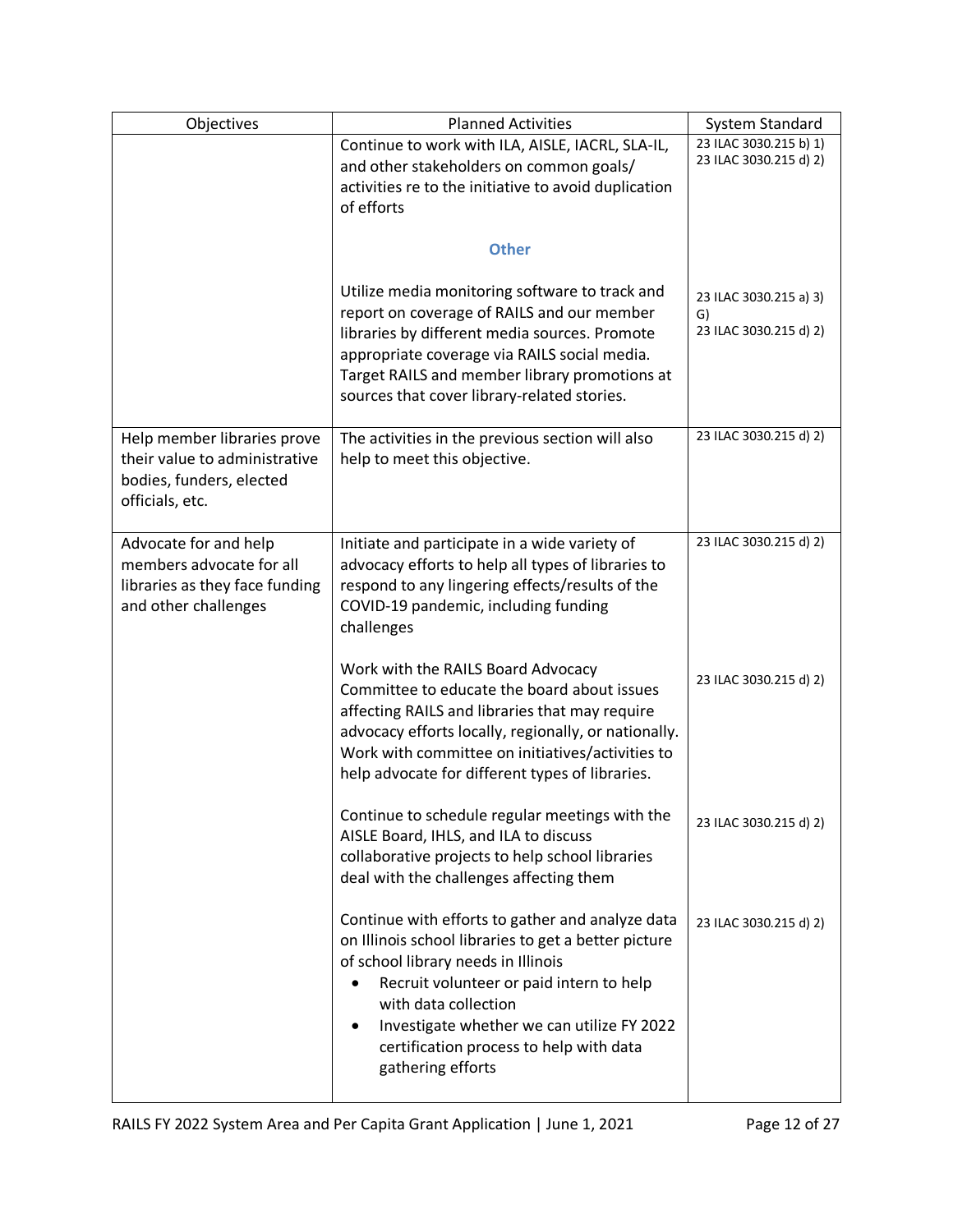| Objectives | <b>Planned Activities</b>                                                                                                                                                                 | System Standard                                        |
|------------|-------------------------------------------------------------------------------------------------------------------------------------------------------------------------------------------|--------------------------------------------------------|
|            | Develop standards for school libraries and<br>incorporate into annual certification in<br>2022 as appropriate                                                                             |                                                        |
|            | Continue to work with the ILA Public Policy<br>Committee to discuss upcoming legislation of<br>importance to libraries. Keep RAILS libraries<br>informed of important legislative issues. | 23 ILAC 3030.215 a) 3)<br>G)<br>23 ILAC 3030.215 d) 2) |
|            | Provide advocacy alerts as needed via the RAILS<br>E-News and website to help members advocate<br>on important issues                                                                     | 23 ILAC 3030.215 a) 3)<br>G)<br>23 ILAC 3030.215 d) 2) |
|            | Encourage members to attend ILA legislative<br>meetups and other events to advocate with<br>legislators re the importance of libraries                                                    | 23 ILAC 3030.215 a) 3)<br>G)<br>23 ILAC 3030.215 d) 2) |

# **Strategic Plan Goal Three:** *Help libraries be the best they can be*

| Objectives                                                                                                                                         | <b>Planned Activities</b>                                                                                                                                                                                                                                                              | System Standard        |
|----------------------------------------------------------------------------------------------------------------------------------------------------|----------------------------------------------------------------------------------------------------------------------------------------------------------------------------------------------------------------------------------------------------------------------------------------|------------------------|
| Continue to provide<br>continuing education (CE)<br>to ensure ongoing staff<br>development for all levels<br>of staff at all types of<br>libraries | Offer consulting/CE on resource sharing, library<br>advocacy, management and practice, and other<br>core service areas identified in the administrative<br>rules. (See also other sections of this document for<br>information on CE/consulting for specific core<br>system services.) | 23 ILAC 3030.215 d) 2) |
|                                                                                                                                                    | Offer CE focused on the standards in Serving Our<br>Public to help libraries meet per capita grant<br>requirements<br>Explore expanding support for strategic<br>planning through development of a toolkit or<br>more structured consulting support for<br>members                     | 23 ILAC 3030.215 d) 1) |
|                                                                                                                                                    | Offer training and consulting in other mandated<br>areas as needed, including harassment training                                                                                                                                                                                      | 23 ILAC 3030.215 d) 2) |
|                                                                                                                                                    | Continue to gather member input on CE needs and<br>implement training to meet those needs. Begin<br>using a revised assessment tool to capture impacts/<br>outcomes of RAILS-sponsored CE.                                                                                             | 23 ILAC 3030.215 a) 2) |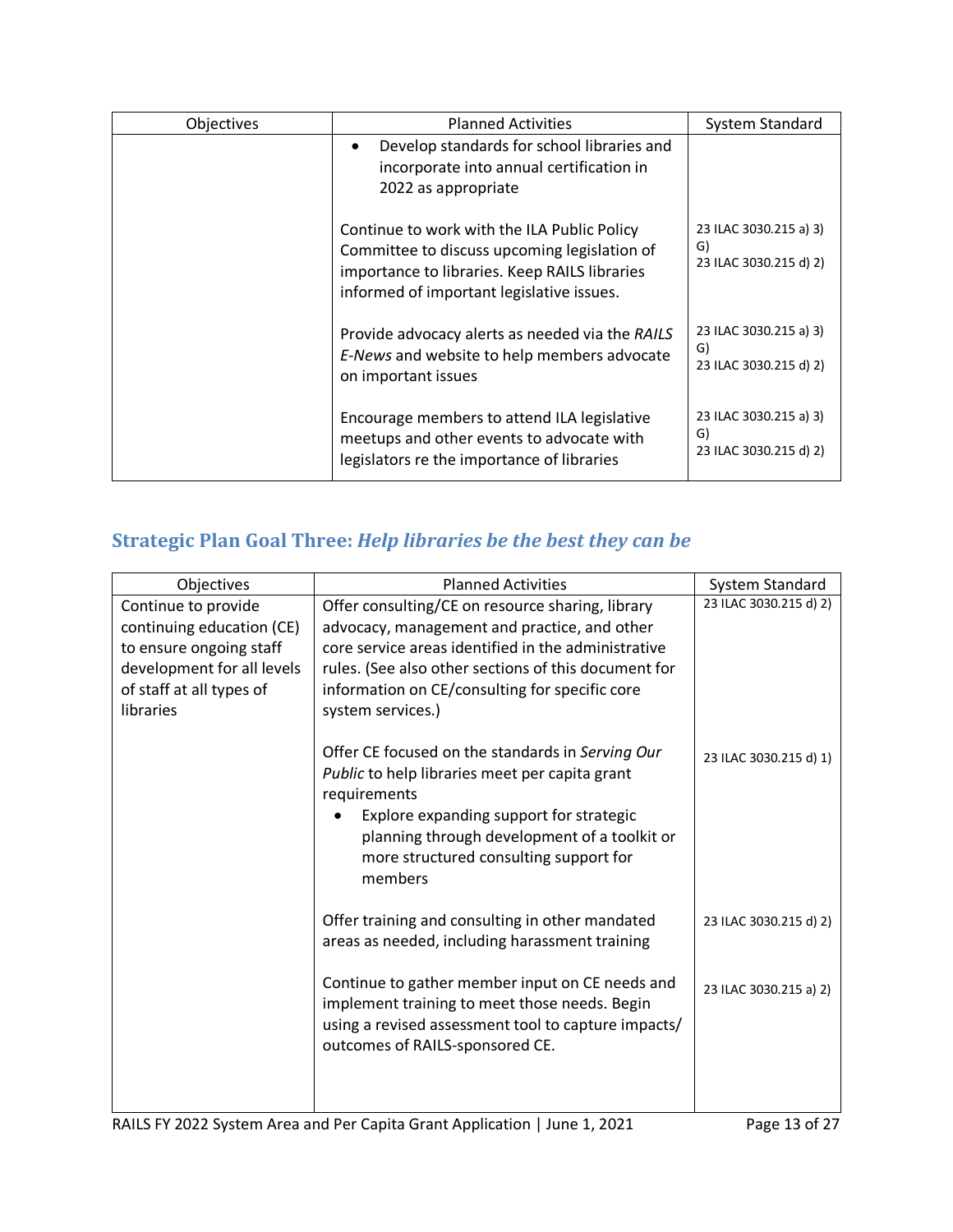| Objectives                                                                    | <b>Planned Activities</b>                                                                                                                                                                                                                                          | System Standard                                              |
|-------------------------------------------------------------------------------|--------------------------------------------------------------------------------------------------------------------------------------------------------------------------------------------------------------------------------------------------------------------|--------------------------------------------------------------|
|                                                                               | Continue to partner with AISLE to identify training<br>needs for school librarians and to offer joint CE<br>opportunities based on that feedback                                                                                                                   | 23 ILAC 3030.215 a) 2)<br>23 ILAC 3030.215 d) 2)             |
|                                                                               | Apply to become a PDH (professional development<br>hours) provider to make it easier and faster to<br>deliver CE to schools                                                                                                                                        | 23 ILAC 3030.215 d) 2                                        |
|                                                                               | Investigate and possibly implement a learning<br>management system for RAILS members                                                                                                                                                                               | 23 ILAC 3030.215 d) 2                                        |
|                                                                               | Continue partnership with HR Source to provide CE<br>and discounted membership                                                                                                                                                                                     | 23 ILAC 3030.215 d) 2)<br>23 ILAC 3030.215 a) 6)             |
|                                                                               | Continue partnership with Ancel Glink to offer<br>statewide FOIA/OMA hotline                                                                                                                                                                                       | 23 ILAC 3030.215 d) 2                                        |
|                                                                               | Continue to serve as sponsor for library-related<br>conferences as possible, including conferences<br>aimed at libraries of all types and different staff<br>levels                                                                                                | 23 ILAC 3030.215 a) 3)<br>G)<br>23 ILAC 3030.215 d) 2)       |
| Ensure that all libraries                                                     | L2 - Library Directory & Learning Calendar                                                                                                                                                                                                                         |                                                              |
| are able to offer the best<br>possible service to their<br>community of users | Continue to provide statewide leadership for L2.<br>Host and maintain L2, make updates, provide user<br>help and support.                                                                                                                                          | 23 ILAC 3030.215 a) 4)<br>A)                                 |
|                                                                               | Continue development work on the "new L2" to<br>implement additional features requested by users<br>(including ISL, RAILS, IHLS, LLSAPs, and others) and<br>to improve the user experience                                                                         | 23 ILAC 3030.215 a) 4)<br>A)                                 |
|                                                                               | Continue to contract with Aten Design Group for L2<br>support                                                                                                                                                                                                      | 23 ILAC 3030.215 a) 4)<br>A)                                 |
|                                                                               | <b>Certification</b>                                                                                                                                                                                                                                               |                                                              |
|                                                                               | Work with RAILS members to ensure that they<br>complete the certification process<br>Work with all RAILS members to ensure that<br>they complete a strategic plan for their library.<br>Provide CE and consulting to help with this<br>effort as referenced above. | 23 ILAC 3030.215 a) 4)<br>A)<br>Applies to entire<br>section |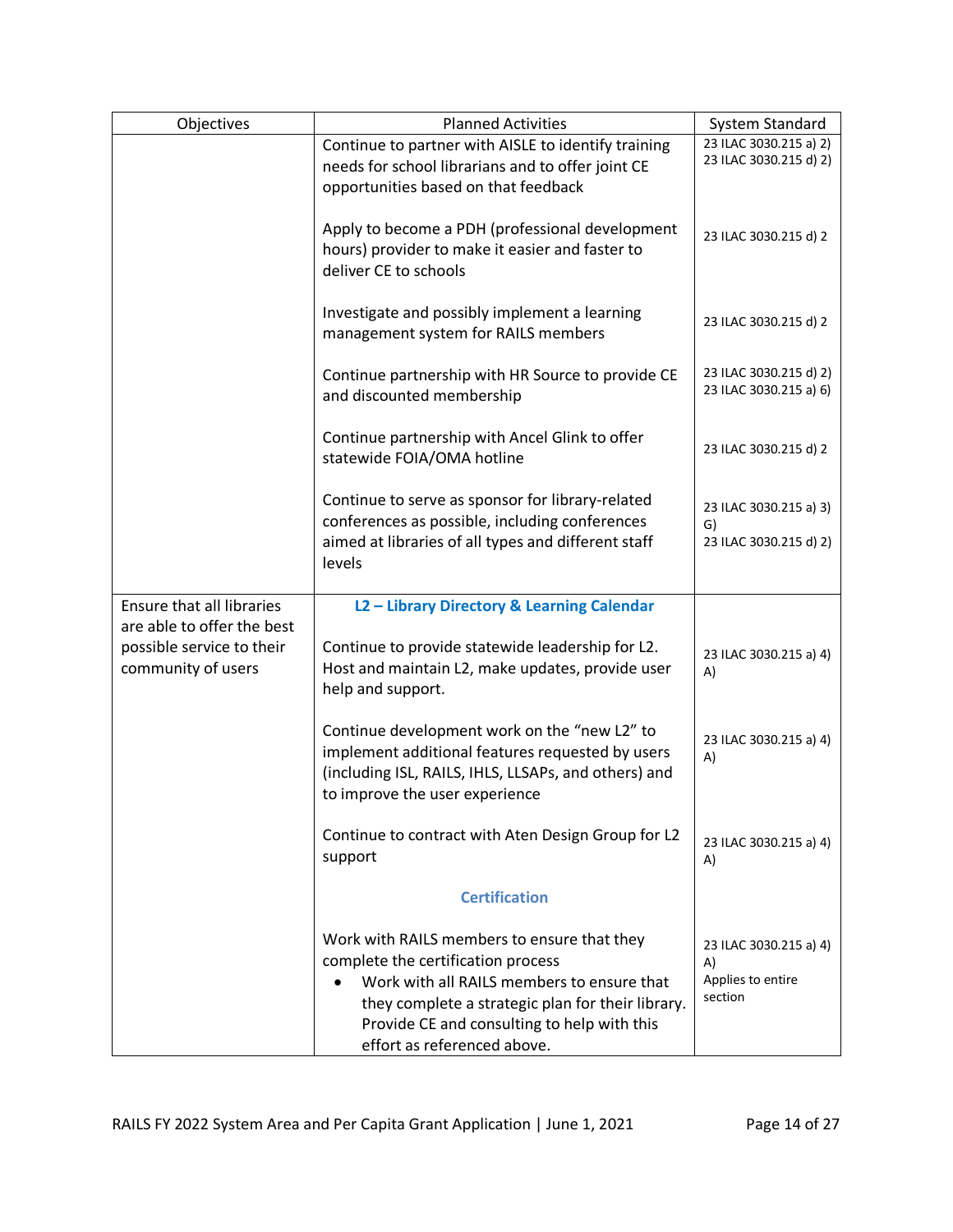| Objectives                                                                                                                | <b>Planned Activities</b>                                                                                                                                                                                                                                                                                                                                                                                                                                                                                                                                                                                                                                                                                                                                                                                                                                                                                                                                                                                                                                                         | <b>System Standard</b>                                 |
|---------------------------------------------------------------------------------------------------------------------------|-----------------------------------------------------------------------------------------------------------------------------------------------------------------------------------------------------------------------------------------------------------------------------------------------------------------------------------------------------------------------------------------------------------------------------------------------------------------------------------------------------------------------------------------------------------------------------------------------------------------------------------------------------------------------------------------------------------------------------------------------------------------------------------------------------------------------------------------------------------------------------------------------------------------------------------------------------------------------------------------------------------------------------------------------------------------------------------|--------------------------------------------------------|
|                                                                                                                           | Develop school library standards and<br>$\bullet$<br>incorporate them into certification in 2022 as<br>referenced above<br>Evaluate data gained from 2021 certification<br>$\bullet$<br>process and make any necessary changes<br>Work with ISL and other partners to evaluate<br>requirements/process for school libraries to<br>better align with their current situation and<br>operations                                                                                                                                                                                                                                                                                                                                                                                                                                                                                                                                                                                                                                                                                     |                                                        |
| Ensure the ongoing<br>education of library<br>leaders and the<br>development of<br>leadership skills for library<br>staff | Work with other stakeholders to plan/implement<br>Directors University, the statewide training initiative<br>for new public library directors. Determine what<br>changes should be made to make program more<br>effective.<br>Work with other stakeholders to plan/implement<br>the Elevate statewide initiative to recruit and<br>nurture future Illinois library leaders. Determine<br>what changes should be made to make the event<br>more effective and to benefit as many library staff<br>members as possible.<br>Continue to offer CE workshops to help members to<br>develop leadership skills<br>Continue partnership with United for Libraries to<br>provide statewide, online, on-demand trustee<br>training. Publicize training widely.<br>Provide networking opportunities for RAILS-area<br>trustees, including Zoom meetings with an<br>educational element and an opportunity for<br>trustees to share best practices<br>Consult with/attend library board meetings as<br>appropriate to help boards meet legal requirements<br>and to develop leadership skills | 23 ILAC 3030.215 d) 2)<br>Applies to entire<br>section |

## **Strategic Plan Goal Four:** *Prepare libraries for the future*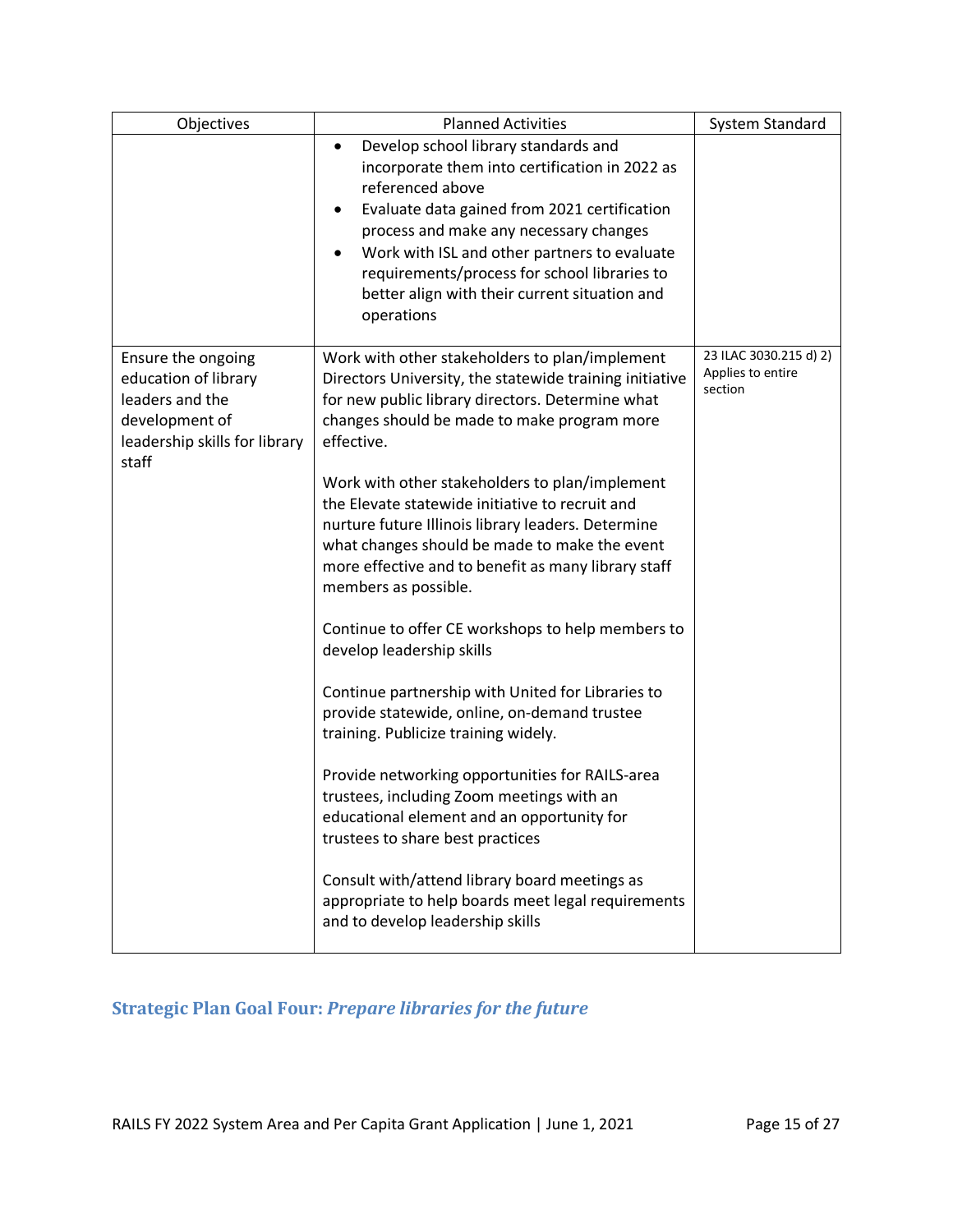| Objectives                                                                        | <b>Planned Activities</b>                                                                                                                                                                                                                                                   | System Standard                                        |
|-----------------------------------------------------------------------------------|-----------------------------------------------------------------------------------------------------------------------------------------------------------------------------------------------------------------------------------------------------------------------------|--------------------------------------------------------|
| Help libraries anticipate,<br>understand and respond<br>to changing social issues | <b>General</b><br>Continue to provide leadership to help libraries                                                                                                                                                                                                          | 23 ILAC 3030.215 d) 2)                                 |
| and customer needs                                                                | respond to challenges in the outside world affecting<br>library service                                                                                                                                                                                                     |                                                        |
|                                                                                   | Identify/monitor additional issues and trends<br>affecting RAILS members and provide CE/consulting<br>to help members respond to those issues                                                                                                                               | 23 ILAC 3030.215 d) 2)                                 |
|                                                                                   | Continue to develop Library Pulse pages on the<br>RAILS website to help members respond to current<br>issues and trends                                                                                                                                                     | 23 ILAC 3030.215 d) 2)<br>23 ILAC 3030.215 a) 3)<br>G) |
|                                                                                   | Produce monthly RAILS Sparks podcast featuring<br>interviews on current issues/trends affecting                                                                                                                                                                             | 23 ILAC 3030.215 a) 3)<br>G)                           |
|                                                                                   | libraries of all types<br>Determine effective way to gather feedback<br>from Sparks listeners and respond to this<br>feedback as appropriate<br>Focus different episodes on different library<br>types, different levels of library staff, and<br>other EDI-related issues  | 23 ILAC 3030.215 d) 2)                                 |
|                                                                                   | <b>COVID-19 Related Issues</b>                                                                                                                                                                                                                                              |                                                        |
|                                                                                   | Continue providing information and leadership to<br>RAILS members via the COVID-19 Pulse Page, RAILS<br>CE events, the RAILS Executive Director's continued<br>service on the REALM Steering Committee, and<br>other activities                                             | 23 ILAC 3030.215 a) 3)<br>G)<br>23 ILAC 3030.215 d) 2) |
|                                                                                   | Help members with advocacy efforts related to<br>lingering effects of the pandemic, including funding<br>challenges; and health, safety and other issues that<br>will evolve over the course of time. Support library<br>involvement in vaccine distribution and education. | 23 ILAC 3030.215 a) 3)<br>G)<br>23 ILAC 3030.215 d) 2) |
|                                                                                   | <b>Equity, Diversity, and Inclusion Initiatives</b>                                                                                                                                                                                                                         | 23 ILAC 3030.215 d) 2)<br>Applies to entire            |
|                                                                                   | Work with the RAILS Board EDI Committee and<br>subcommittees to promote and foster EDI                                                                                                                                                                                      | section                                                |
|                                                                                   | Investigate and possibly launch a cohort-<br>model training for members on EDI best                                                                                                                                                                                         |                                                        |
|                                                                                   | practices/competencies                                                                                                                                                                                                                                                      |                                                        |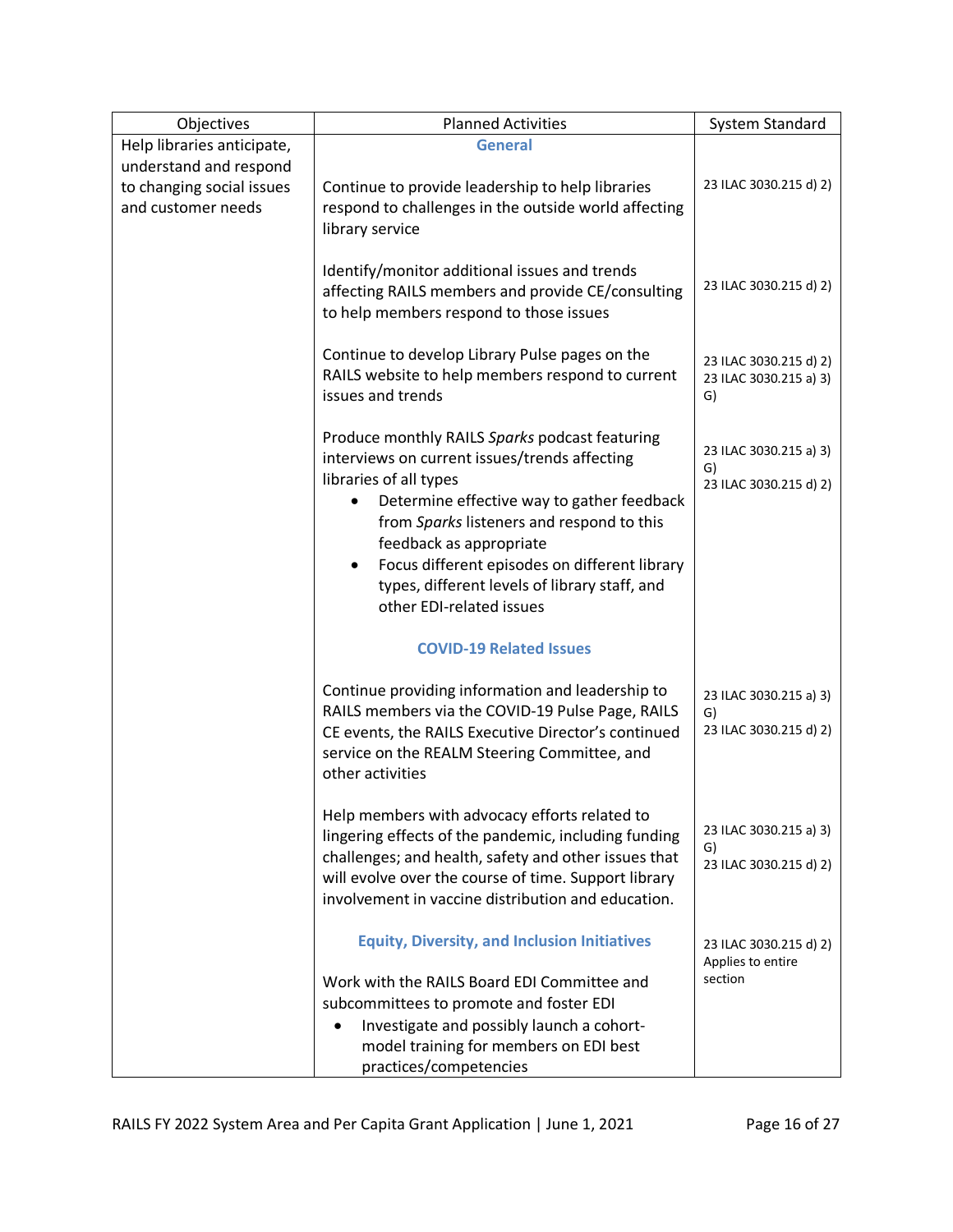| Objectives | <b>Planned Activities</b>                                  | System Standard |
|------------|------------------------------------------------------------|-----------------|
|            | Explore possible grants that would support<br>$\bullet$    |                 |
|            | development of multiple library cohorts and                |                 |
|            | provide financial sustainability for EDI work in           |                 |
|            | general                                                    |                 |
|            | Develop a directory of EDI presenters for<br>٠             |                 |
|            | member libraries to help increase diversity of             |                 |
|            | presenters and broaden perspectives                        |                 |
|            | Encourage incorporation of EDI principles into<br>٠        |                 |
|            | training initiatives such as Directors University          |                 |
|            | Continue the work of the RAILS Climate Team to             |                 |
|            | identify and implement internal best practices and         |                 |
|            | initiatives for RAILS staff                                |                 |
|            | Create database of current RAILS partners/                 |                 |
|            | vendors and assess how our partners align                  |                 |
|            | with our expectations related to EDI. Create a             |                 |
|            | targeted goal to increase representation/                  |                 |
|            | diversity of the organizations and people we<br>work with. |                 |
|            | Create a rubric RAILS staff can use as a guide             |                 |
|            | when selecting partners/vendors and                        |                 |
|            | evaluating grant applications. The rubric                  |                 |
|            | would incorporate EDI principles expected of               |                 |
|            | partner organizations.                                     |                 |
|            | Create a boilerplate EDI statement that                    |                 |
|            | communicates RAILS' expectations around EDI                |                 |
|            |                                                            |                 |
|            | Plan and participate in CE and consulting initiatives      |                 |
|            | to promote EDI in libraries. Offer EDI-related CE to       |                 |
|            | RAILS members based on the recommendations of              |                 |
|            | the board EDI committee and member feedback.               |                 |
|            | Based on member input, continue to offer CE Event          |                 |
|            | grants to help libraries, networking groups, and           |                 |
|            | library consortia plan/offer EDI-focused training          |                 |
|            | events of interest to library staff.                       |                 |
|            | Promote grant offering to as diverse an array              |                 |
|            | of libraries as possible, including libraries of           |                 |
|            | different sizes and in different parts of the              |                 |
|            | RAILS area                                                 |                 |
|            | Ask applicants to specify how their proposal               |                 |
|            | will help advance EDI                                      |                 |
|            | Ask applicants to describe the audience that               |                 |
|            | will be served by their grant project in terms             |                 |
|            | of race, ethnic background, and other factors              |                 |
|            |                                                            |                 |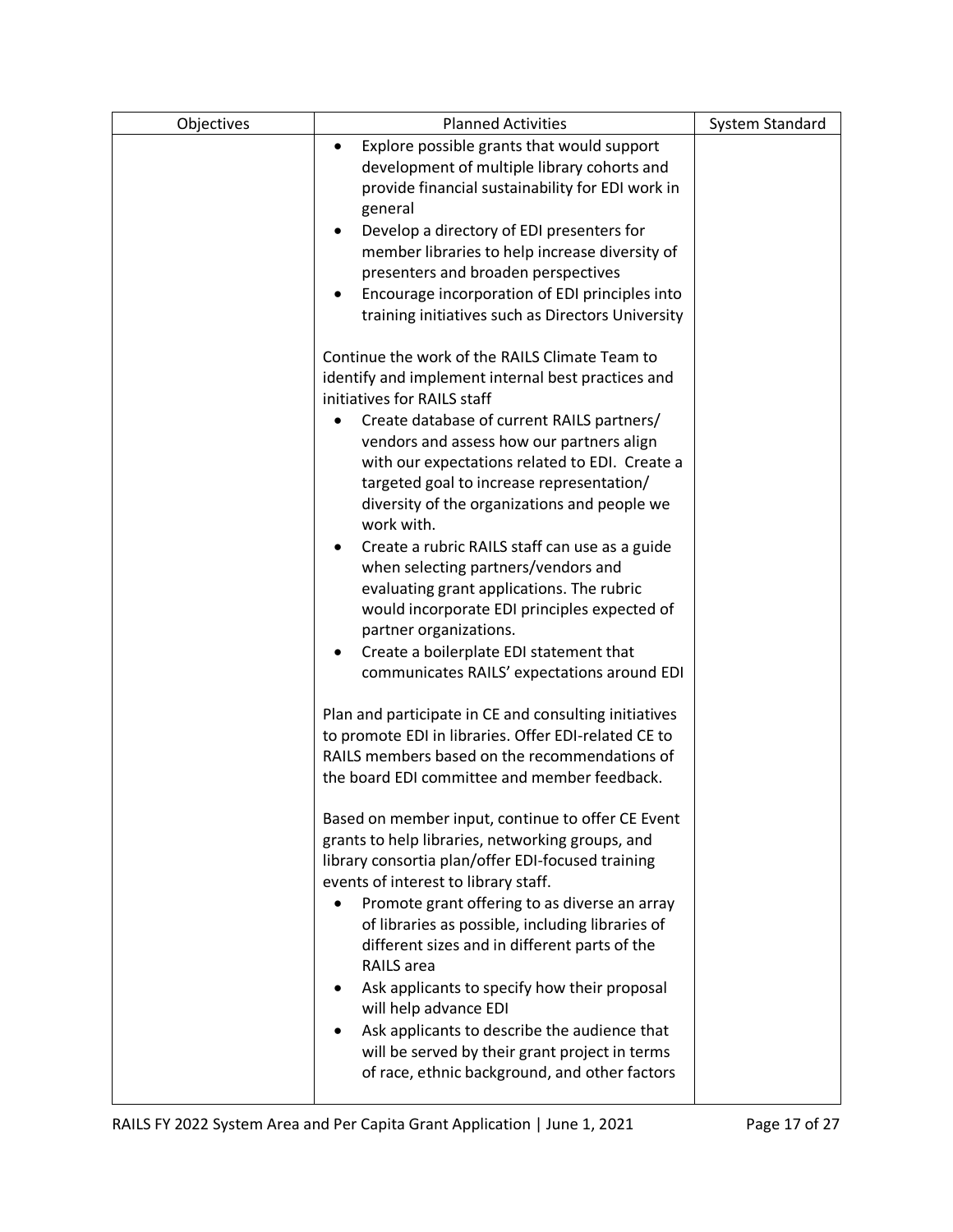| Objectives                                            | <b>Planned Activities</b>                                                                            | System Standard        |
|-------------------------------------------------------|------------------------------------------------------------------------------------------------------|------------------------|
|                                                       | Identify potential partners to expand the reach of                                                   |                        |
|                                                       | our work and to avoid duplication of effort,                                                         |                        |
|                                                       | including ILA, IHLS, ISL and CARLI                                                                   |                        |
|                                                       | (See other sections of this document for additional                                                  |                        |
|                                                       | EDI activities RAILS is planning for FY 2022)                                                        |                        |
|                                                       |                                                                                                      |                        |
| Partner with libraries and                            | Activities related to helping members with advocacy                                                  | 23 ILAC 3030.215 d) 2) |
| other stakeholders to                                 | efforts specified under Goal Two and the EDI items                                                   |                        |
| foster an educated,                                   | throughout this document also apply to this                                                          |                        |
| engaged, and civil society                            | objective                                                                                            |                        |
|                                                       |                                                                                                      | 23 ILAC 3030.215 f) 5) |
| Expand access to library<br>resources and services by | Continue to work with the RAILS Board Universal<br>Service Committee to find and implement solutions |                        |
| addressing issues related                             | to challenges related to the unserved in Illinois                                                    |                        |
| to unserved and                                       |                                                                                                      |                        |
| underserved Illinois                                  | Work with ISL and other stakeholders to simplify                                                     | 23 ILAC 3030.215 f) 5) |
| residents and continuing                              | nonresident card laws and rules and to expand the                                                    | 23 ILAC 3030.215 f) 6) |
| to work toward a                                      | law to include innovative practices select RAILS                                                     |                        |
| statewide library card                                | libraries have already implemented                                                                   |                        |
|                                                       | Work with ISL on an FAQ with answers to<br>$\bullet$                                                 |                        |
|                                                       | frequently asked questions on nonresident                                                            |                        |
|                                                       | laws and rules                                                                                       |                        |
|                                                       | Work with the Resource Sharing Committee to                                                          |                        |
|                                                       | increase awareness within the library community to                                                   | 23 ILAC 3030.215 f) 5) |
|                                                       | the significant number of Illinois unserved                                                          |                        |
|                                                       |                                                                                                      |                        |
|                                                       | Work on obtaining statewide funding for a core                                                       | 23 ILAC 3030.215 f) 5) |
|                                                       | suite of electronic databases that would be                                                          | 23 ILAC 3030.215 f) 6) |
|                                                       | available to all system member libraries and                                                         |                        |
|                                                       | unserved residents as specified above                                                                |                        |
|                                                       | Promote BiblioBoard platform as a way to deliver e-                                                  |                        |
|                                                       | content to anyone in Illinois, including the                                                         | 23 ILAC 3030.215 f) 5) |
|                                                       | unserved. Target these promotions at unserved                                                        | 23 ILAC 3030.215 f) 6) |
|                                                       | areas.                                                                                               |                        |
|                                                       |                                                                                                      |                        |
|                                                       | Provide more information on intergovernmental                                                        | 23 ILAC 3030.215 f) 5) |
|                                                       | agreements (IGA) in response to member feedback                                                      | 23 ILAC 3030.215 f) 6) |
|                                                       | Provide consulting and CE on IGA's<br>$\bullet$                                                      |                        |
|                                                       | Expand IGA information on the RAILS website.<br>$\bullet$                                            |                        |
|                                                       | Include example IGAs from member libraries.                                                          |                        |
|                                                       | Promote available IGA materials                                                                      |                        |
|                                                       |                                                                                                      |                        |
|                                                       |                                                                                                      |                        |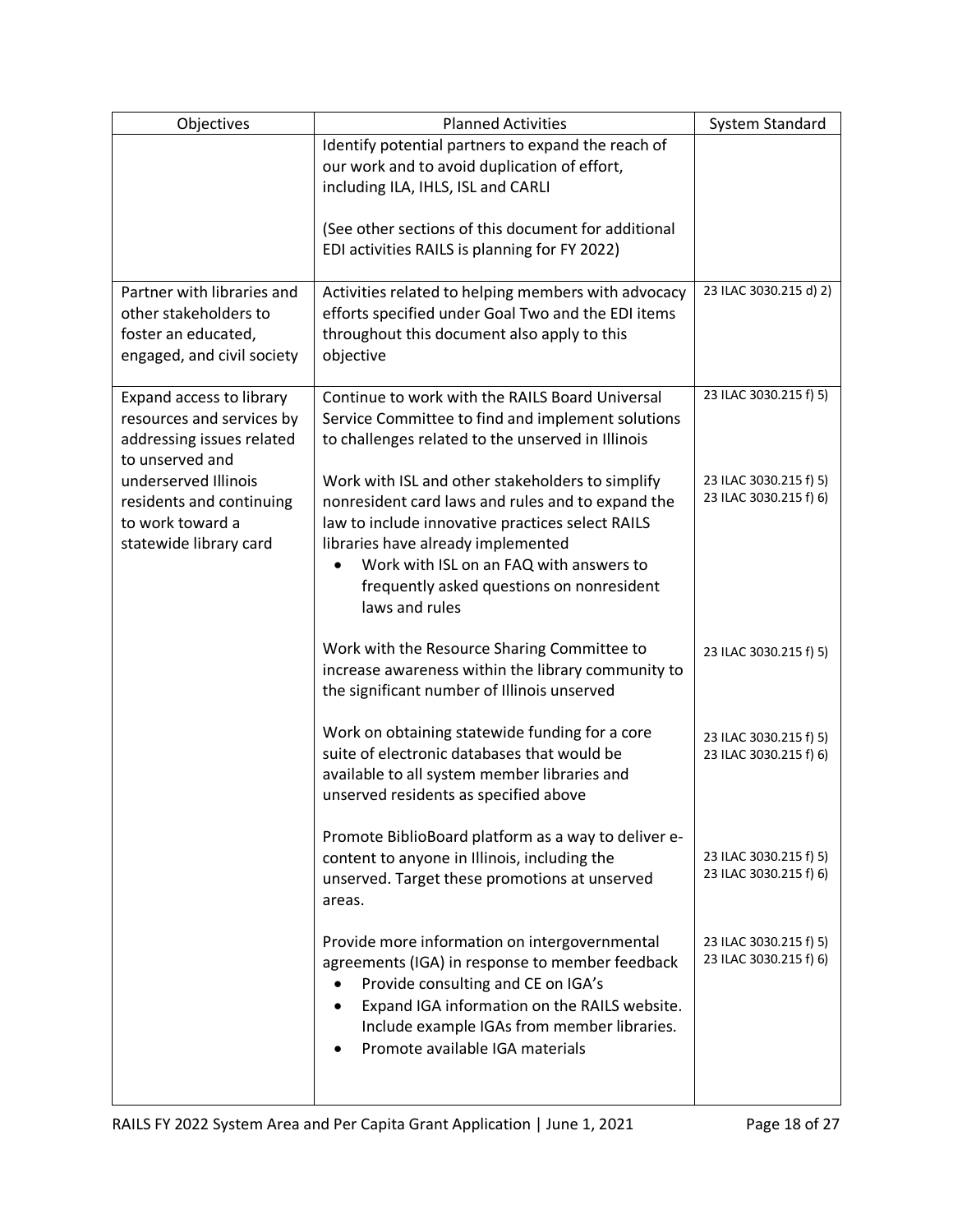| Objectives | <b>Planned Activities</b>                                                                                                                                                                                                                            | <b>System Standard</b>                                 |
|------------|------------------------------------------------------------------------------------------------------------------------------------------------------------------------------------------------------------------------------------------------------|--------------------------------------------------------|
|            | Promote the value of extending library services to<br>the unserved to member libraries and help libraries<br>promote services available to the unserved                                                                                              | 23 ILAC 3030.215 f) 6)                                 |
|            | Publicize requirement for library boards to vote<br>annually on participation in the nonresident<br>program and for members to update their<br>participation information via L2. Publicize the<br>names of participating/nonparticipating libraries. | 23 ILAC 3030.215 f) 5)<br>23 ILAC 3030.215 a) 3)<br>H) |
|            | Partner with ISL, IHLS, and ILA on efforts to issue a<br>statewide library card and to lead efforts to achieve<br>universal library service in Illinois                                                                                              | 23 ILAC 3030.215 f) 6)                                 |

## **Strategic Plan Goal Five:** *Aim to be the best library system in the country*

| Objectives                                                                                                                                                  | <b>Planned Activities</b>                                                                                                                                                                                   | <b>System Standard</b>                                    |
|-------------------------------------------------------------------------------------------------------------------------------------------------------------|-------------------------------------------------------------------------------------------------------------------------------------------------------------------------------------------------------------|-----------------------------------------------------------|
| Fully communicate and<br>engage with members                                                                                                                | <b>Member Recruitment</b>                                                                                                                                                                                   |                                                           |
| from all types of libraries<br>throughout the RAILS area<br>to ensure they are aware<br>of system programs/<br>services of benefit to<br>them and to better | Engage with libraries interested in RAILS<br>membership. Visit potential members to ensure<br>they meet membership criteria. Work with RAILS<br>Board on new member recommendations for<br>approval by ISL. | 23 ILAC 3030.215 a) 4)<br>B)                              |
| understand, anticipate,<br>and meet their needs                                                                                                             | <b>General Member Communication/Engagement</b><br>Promote available programs/services via RAILS<br>communication tools and member encounters                                                                | 23 ILAC 3030.215 a) 3)<br>G)<br>Applies to entire section |
|                                                                                                                                                             | Redesign RAILS website to replace outdated<br>version of Drupal<br>Contract with designer/developer for special                                                                                             |                                                           |
|                                                                                                                                                             | features<br>Gather feedback from all types of libraries,<br>$\bullet$<br>including via usability testing, and add more<br>content that is needed/useful to members                                          |                                                           |
|                                                                                                                                                             | Audit and evaluate use of current website<br>$\bullet$<br>content                                                                                                                                           |                                                           |
|                                                                                                                                                             | Focus new homepage and menu structure in<br>$\bullet$<br>response to member feedback<br>Keeping appropriate EDI principles in mind,<br>$\bullet$                                                            |                                                           |
|                                                                                                                                                             | ensure that new website is fully accessible to<br>those with disabilities                                                                                                                                   |                                                           |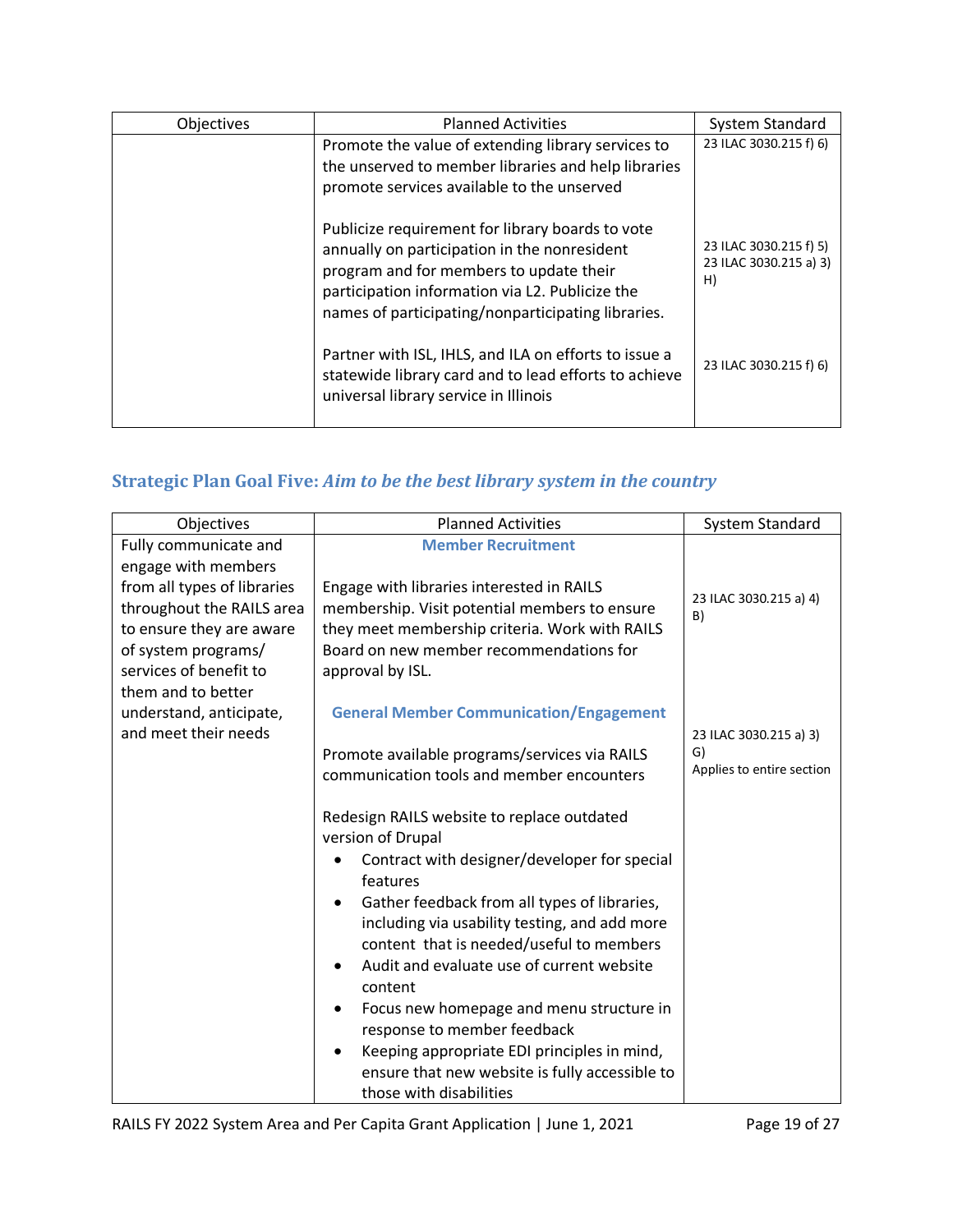| Objectives | <b>Planned Activities</b>                                                                        | <b>System Standard</b> |
|------------|--------------------------------------------------------------------------------------------------|------------------------|
|            | Include content pages dealing with current<br>$\bullet$                                          |                        |
|            | issues, trends, and challenges faced by RAILS                                                    |                        |
|            | libraries of all types (Pulse Pages), including                                                  |                        |
|            | <b>EDI</b>                                                                                       |                        |
|            | Migrate the RAILS website and project sites                                                      |                        |
|            | (as subsites of the RAILS site where                                                             |                        |
|            | appropriate) to the latest version of the                                                        |                        |
|            | Drupal content management system as a                                                            |                        |
|            | part of the redesign                                                                             |                        |
|            | Launch new website on railslibraries.org                                                         |                        |
|            | domain, communicate address change                                                               |                        |
|            | widely, and implement appropriate redirects                                                      |                        |
|            | from other domains                                                                               |                        |
|            |                                                                                                  |                        |
|            | Implement new email list software system                                                         |                        |
|            | (Listserv or other product to replace Mailman),<br>utilizing L2 API for member authentication on |                        |
|            | RAILS-managed email lists. Communicate resulting                                                 |                        |
|            | changes in RAILS email lists to all members to                                                   |                        |
|            | ensure a smooth transition and uninterrupted use                                                 |                        |
|            | of all mailing lists.                                                                            |                        |
|            |                                                                                                  |                        |
|            | Coordinate with RAILS IT to change RAILS email                                                   |                        |
|            | domain to @railslibraries.org to coincide with                                                   |                        |
|            | change in website address                                                                        |                        |
|            |                                                                                                  |                        |
|            | Continue with project to evaluate/analyze RAILS E-                                               |                        |
|            | News. Implement changes to weekly RAILS E-News                                                   |                        |
|            | based on results of project and feedback from                                                    |                        |
|            | members.                                                                                         |                        |
|            | To reflect EDI principles, develop new                                                           |                        |
|            | communication strategies to ensure that all levels                                               |                        |
|            | of staff at all RAILS member libraries are aware of                                              |                        |
|            | the programs/services RAILS offers of direct                                                     |                        |
|            | benefit to them                                                                                  |                        |
|            | Gather feedback from different levels of                                                         |                        |
|            | staff on how RAILS can communicate with                                                          |                        |
|            | them more effectively. Initiate activities in                                                    |                        |
|            | response to this feedback.                                                                       |                        |
|            | Expand use of video to promote RAILS                                                             |                        |
|            | programs/services to different audiences                                                         |                        |
|            | Develop video series to capture more stories                                                     |                        |
|            | from member libraries. Feature interviews,                                                       |                        |
|            |                                                                                                  |                        |
|            |                                                                                                  |                        |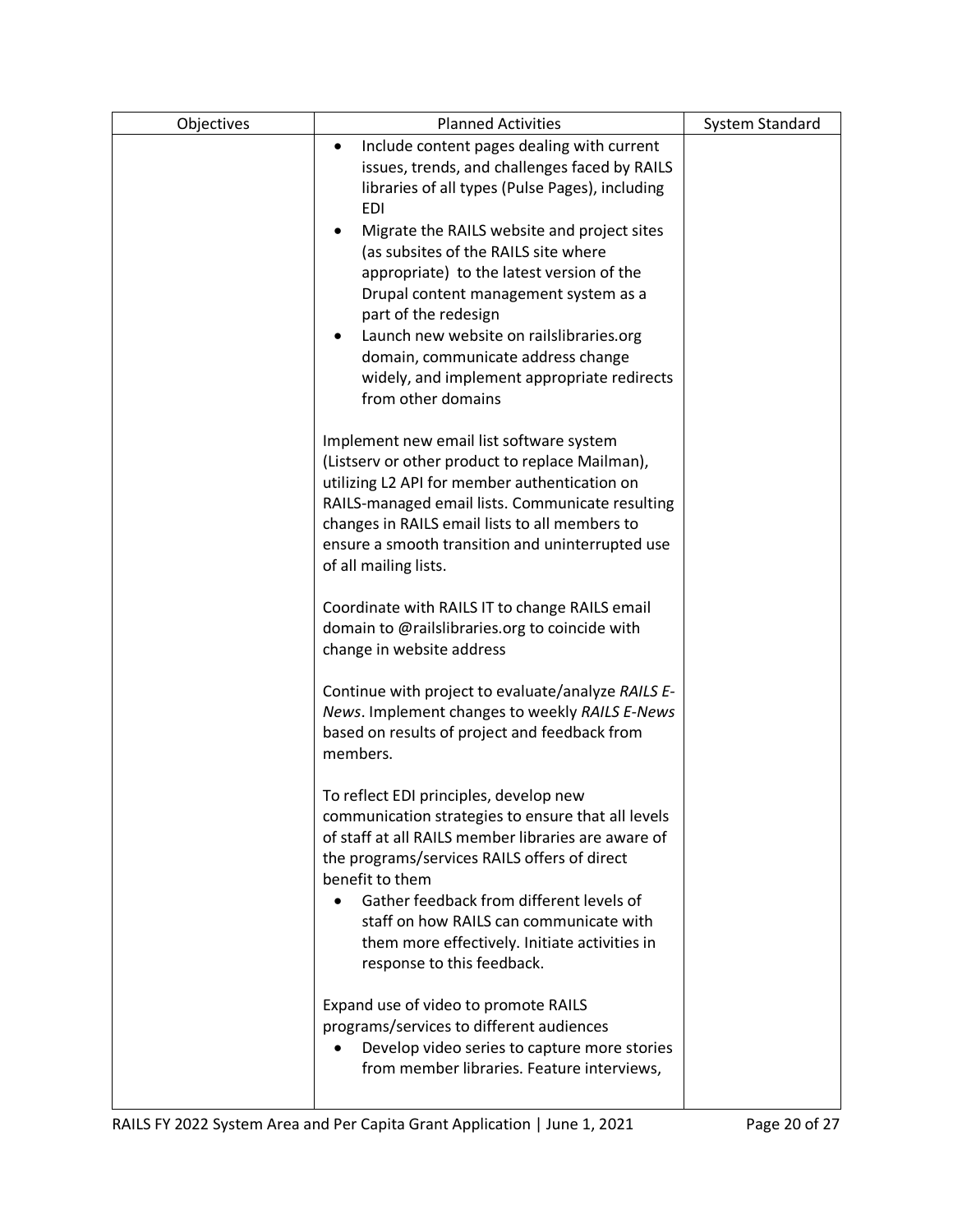| Objectives | <b>Planned Activities</b>                                                       | System Standard         |
|------------|---------------------------------------------------------------------------------|-------------------------|
|            | news, and updates, as well as best                                              |                         |
|            | practices/tips for libraries                                                    |                         |
|            | Create more short orientation videos for                                        |                         |
|            | staff from member libraries of all types,                                       |                         |
|            | including videos with information on how to                                     |                         |
|            | use different RAILS services and the benefits                                   |                         |
|            | of those services to members. Video series                                      |                         |
|            | will correspond to printed materials which<br>will be available to all members. |                         |
|            |                                                                                 |                         |
|            | Visit as many member libraries throughout the                                   |                         |
|            | RAILS area as possible either in person or virtually.                           |                         |
|            | Concentrate on libraries that have not been                                     |                         |
|            | visited in two years and nonpublic libraries.                                   |                         |
|            |                                                                                 |                         |
|            | Schedule regular RAILS member updates to share                                  |                         |
|            | the latest RAILS news with members                                              |                         |
|            |                                                                                 |                         |
|            | Offer "New Director Welcome" online discussions                                 |                         |
|            | to promote RAILS programs/services                                              |                         |
|            |                                                                                 |                         |
|            | Send all new RAILS library directors a welcome                                  |                         |
|            | communication to acquaint them with system                                      |                         |
|            | programs/services                                                               |                         |
|            | Exhibit at library conferences as appropriate,                                  |                         |
|            | including conferences for different types of                                    |                         |
|            | libraries and different levels of library staff                                 |                         |
|            |                                                                                 |                         |
|            | Present programs at library-related conferences as                              |                         |
|            | appropriate to promote RAILS programs/services                                  |                         |
|            | and the benefits of those programs/services for                                 |                         |
|            | different types of RAILS libraries and different                                |                         |
|            | levels of RAILS staff                                                           |                         |
|            |                                                                                 |                         |
|            | <b>Multitype Communication/Engagement</b>                                       | 23 ILAC 3030.215 a) 3)  |
|            |                                                                                 | G)<br>Applies to entire |
|            | Schedule informational/networking meetings for                                  | section                 |
|            | different library types, including virtual meetings                             |                         |
|            | Target nonpublic members for library visits, either                             |                         |
|            | in person or virtual                                                            |                         |
|            |                                                                                 |                         |
|            | Use available type of library mailing lists to                                  |                         |
|            | communicate system membership benefits                                          |                         |
|            |                                                                                 |                         |
|            |                                                                                 |                         |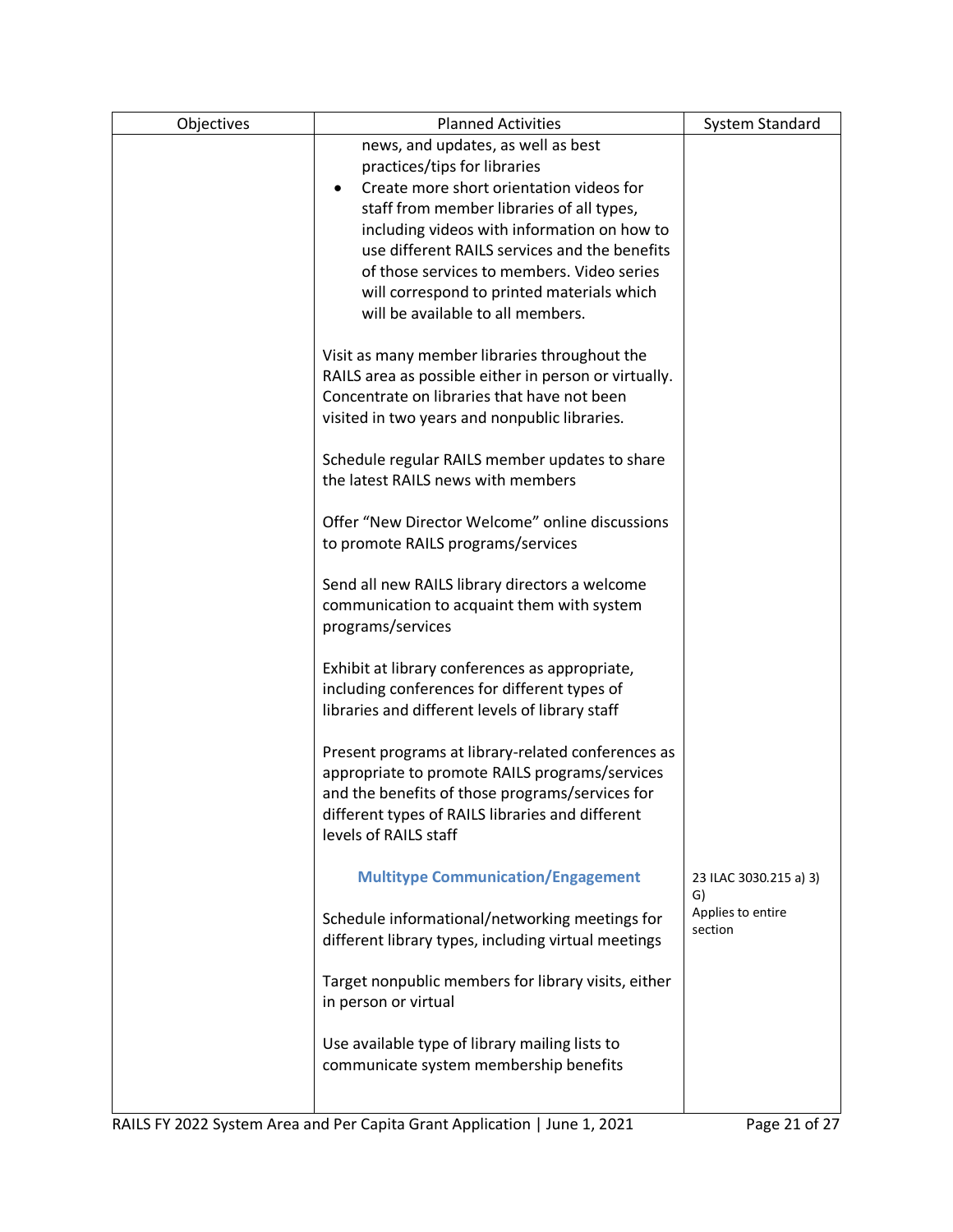| Objectives                                                             | <b>Planned Activities</b>                                                                                                                   | System Standard                                     |
|------------------------------------------------------------------------|---------------------------------------------------------------------------------------------------------------------------------------------|-----------------------------------------------------|
|                                                                        | Investigate/implement more efficient way of<br>producing e-newsletters targeted at academic,<br>school, and specialized libraries           |                                                     |
|                                                                        | Conduct online school library meetings to                                                                                                   |                                                     |
|                                                                        | acquaint schools with system offerings                                                                                                      |                                                     |
|                                                                        | Present programs/sponsor exhibit booths at<br>conferences for different types of libraries                                                  |                                                     |
|                                                                        | Continue to work on issues/challenges affecting<br>specialized libraries via RAILS staff service on the<br><b>SLA-IL Board of Directors</b> |                                                     |
|                                                                        | <b>Social Media Communication/Engagement</b>                                                                                                | 23 ILAC 3030.215 a) 3)                              |
|                                                                        | Expand/enhance RAILS' social media tools<br>(Facebook, Twitter, Instagram, LinkedIn) to<br>engage members                                   | G)<br>Applies to entire section                     |
|                                                                        | Use social media to channels to promote our<br>libraries to the general public                                                              |                                                     |
|                                                                        | Use social media to promote RAILS benefits and<br>services to our member libraries                                                          |                                                     |
|                                                                        | Use social media to amplify library advocacy<br>activities                                                                                  |                                                     |
|                                                                        | Use social media to engage in conversations about<br>current issues, member needs, and RAILS<br>resources/initiatives                       |                                                     |
|                                                                        | Track social media metrics and make strategy<br>adjustments as necessary                                                                    |                                                     |
| Continuously evaluate<br>RAILS programs and<br>services to ensure that | Continue to develop and foster a data culture at<br><b>RAILS</b>                                                                            | 23 ILAC 3030.215 a) 2)<br>Applies to entire section |
| they are having an impact                                              | Continue to evaluate RAILS' programs/services to                                                                                            |                                                     |
| and are helping to create                                              | show their effectiveness and impact on members.                                                                                             |                                                     |
| the best possible future                                               | Implement changes to RAILS programs/services as                                                                                             |                                                     |
| for all of our libraries                                               | a result of these activities as appropriate.                                                                                                |                                                     |
|                                                                        | Evaluate all EDI-related activities by the end of the                                                                                       |                                                     |
|                                                                        | fiscal year to determine their effectiveness and to                                                                                         |                                                     |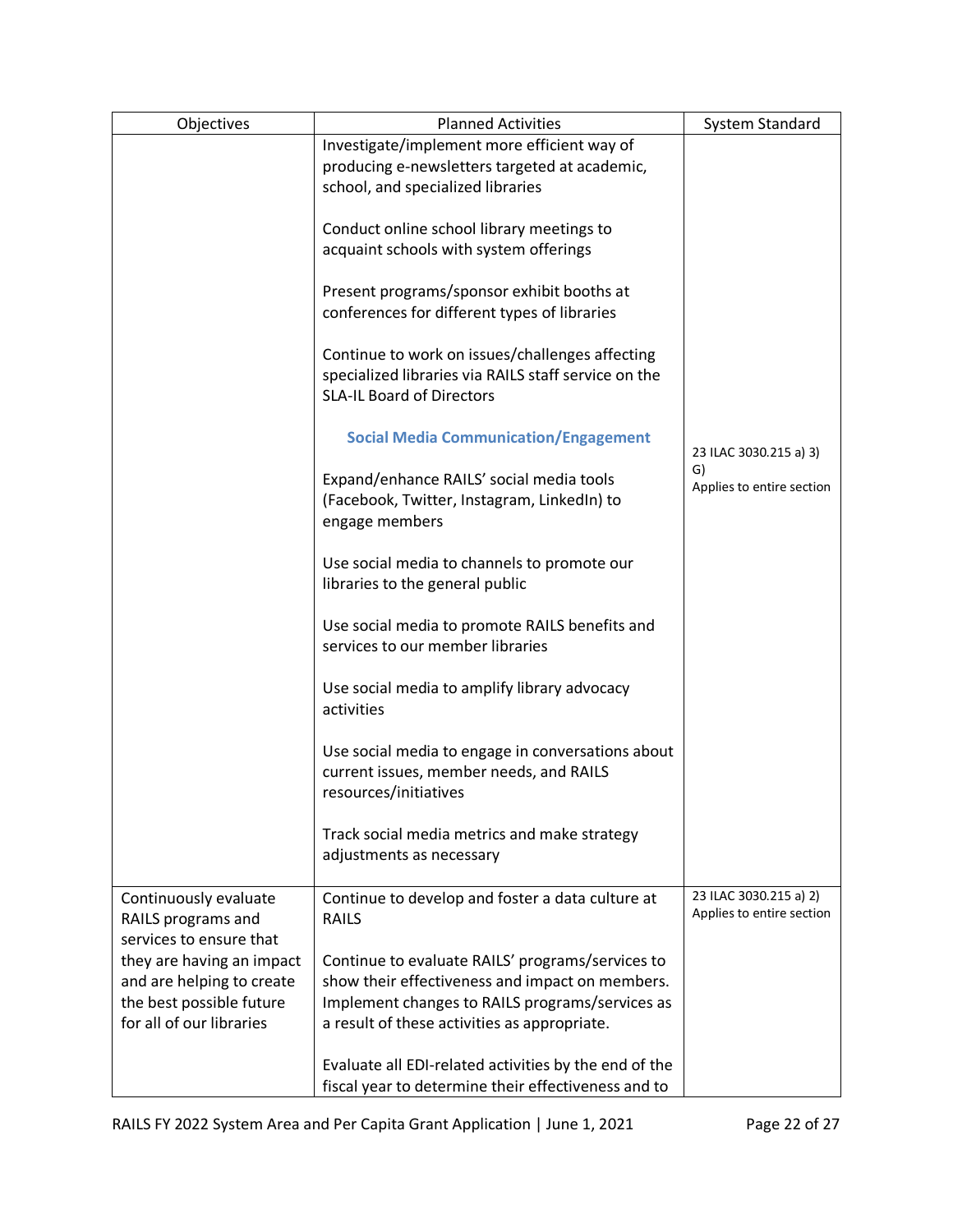| Objectives                                                                                                                                                  | <b>Planned Activities</b>                                                                                                                                                                                                                                                                                                                                                                        | System Standard                               |
|-------------------------------------------------------------------------------------------------------------------------------------------------------------|--------------------------------------------------------------------------------------------------------------------------------------------------------------------------------------------------------------------------------------------------------------------------------------------------------------------------------------------------------------------------------------------------|-----------------------------------------------|
|                                                                                                                                                             | plan next steps to continue to achieve RAILS' goal<br>to promote and foster EDI                                                                                                                                                                                                                                                                                                                  |                                               |
|                                                                                                                                                             | Experiment with new methods of engaging<br>members with data literacy training                                                                                                                                                                                                                                                                                                                   |                                               |
|                                                                                                                                                             | Create survey to assess performance of RAILS CE<br>events as referenced above                                                                                                                                                                                                                                                                                                                    |                                               |
|                                                                                                                                                             | Build up GIS mapping tools of RAILS's service area<br>for members and internal use                                                                                                                                                                                                                                                                                                               |                                               |
|                                                                                                                                                             | Continue to grow and develop Data in Libraries<br>Pulse Page                                                                                                                                                                                                                                                                                                                                     |                                               |
|                                                                                                                                                             | Continue to solicit member feedback via RAILS<br>communication tools, surveys, and member<br>encounters. Implement changes/additions to<br>RAILS programs/services based on member input<br>as appropriate. Ensure that we are getting<br>feedback from libraries of all types and sizes in all<br>geographic areas of the system. See other sections<br>of this document for specific examples. |                                               |
|                                                                                                                                                             | Other data-related priorities are described<br>elsewhere in this document and include:<br>Developing a new strategic plan with<br>measureable objectives<br>Membership standards work<br>Continued development of L2<br>Evaluation and analysis of e-book grant<br>project<br>Continued evaluation/analysis of weekly<br><b>RAILS E-News</b>                                                     |                                               |
| Recruit and engage a<br><b>RAILS Board that is</b><br>representative of the<br>system membership and<br>that creates and models<br>best practices for board | Communicate regularly with board through board<br>mailing list and other means<br>Keep board informed about important issues for<br>RAILS and for libraries of all types                                                                                                                                                                                                                         | 23 ILAC 3030.250<br>Applies to entire section |
| leadership                                                                                                                                                  | Plan/implement orientation session at Burr Ridge<br>service center for all new RAILS Board members.<br>Invite existing board members to attend for a<br>refresher.                                                                                                                                                                                                                               |                                               |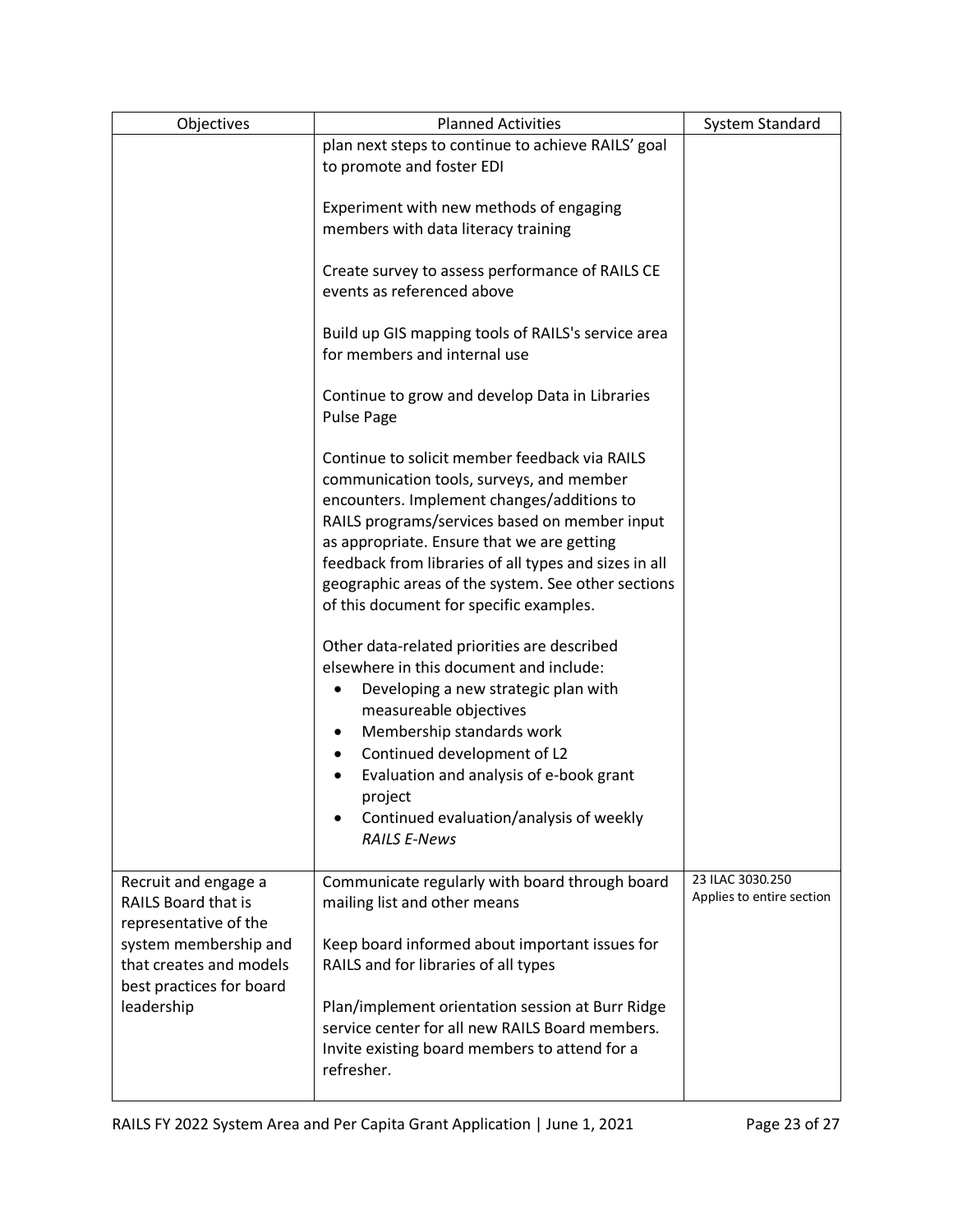| Objectives                                             | <b>Planned Activities</b>                                                                   | System Standard              |
|--------------------------------------------------------|---------------------------------------------------------------------------------------------|------------------------------|
|                                                        | Schedule board meetings in different parts of the                                           |                              |
|                                                        | RAILS area as possible so the board can learn                                               |                              |
|                                                        | about different areas of the system                                                         |                              |
|                                                        | Continue to promote and encourage diversity on                                              |                              |
|                                                        | the RAILS Board. Analyze/evaluate efforts to                                                |                              |
|                                                        | recruit a more diverse slate of board candidates in                                         |                              |
|                                                        | FY 2021 to determine how we might further                                                   |                              |
|                                                        | enhance them to encourage members to vote                                                   |                              |
|                                                        | with diversity in mind.                                                                     |                              |
|                                                        | Support board conference/meeting attendance as<br>appropriate                               |                              |
|                                                        | Continue to implement results of March 2021<br>Board Engagement & Communications Survey     |                              |
|                                                        | Evaluate board portal on RAILS website to                                                   |                              |
|                                                        | determine what changes can be made to make it a                                             |                              |
|                                                        | more useful tool for board members                                                          |                              |
|                                                        |                                                                                             |                              |
| Ensure that all aspects of                             | Model effective EDI practices for members by                                                | 23 ILAC 3030.215 a) 3)<br>G) |
| the RAILS organization use<br>and model best practices | sharing information on the RAILS' activities<br>detailed in other sections of this document | 23 ILAC 3030.215 d) 2        |
| in all that we do                                      |                                                                                             |                              |
|                                                        | See other sections of this document for activities                                          |                              |
|                                                        | related to modeling best practices, including                                               | 23 ILAC 3030.215 b) 1)       |
|                                                        | modeling innovative ways for members to share                                               | 23 ILAC 3030.215 c) 3)       |
|                                                        | resources (BiblioBoard, Find More Illinois, Explore                                         |                              |
|                                                        | More Illinois, etc.); modeling effective ways to tell                                       |                              |
|                                                        | the library story; modeling effective ways to                                               |                              |
|                                                        | evaluate the impact of programs/services; etc.                                              |                              |
| Deliver on the promise of                              | <b>New RAILS Strategic Plan</b>                                                             |                              |
| organizational excellence                              |                                                                                             |                              |
| by being agile, innovative,                            | Develop a new RAILS Strategic Plan to replace the                                           | 23 ILAC 3030.215 a) 2)       |
| future-oriented, and                                   | plan passed by the RAILS Board in 2018                                                      |                              |
| member-focused                                         | Re-envision RAILS' role and services to                                                     |                              |
|                                                        | members in light of the vast changes                                                        |                              |
|                                                        | brought to society and the role of libraries                                                |                              |
|                                                        | by the pandemic                                                                             |                              |
|                                                        | Hire a consultant to help us with the process                                               |                              |
|                                                        | Gather input from as many libraries of all<br>types as possible throughout the RAILS area   |                              |
|                                                        | during all phases of the process                                                            |                              |
|                                                        |                                                                                             |                              |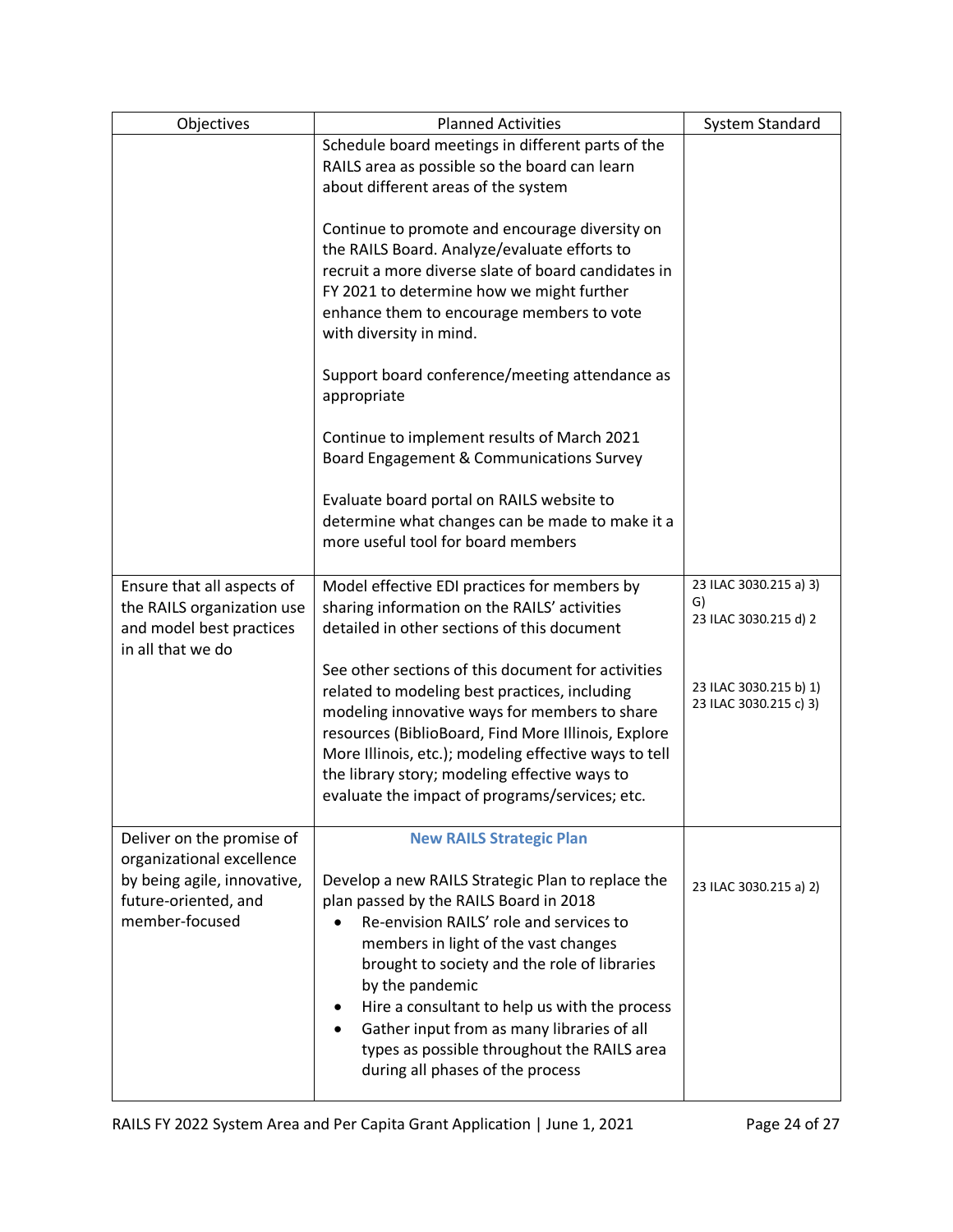| Objectives | <b>Planned Activities</b>                                                                                                                                                                                                                                       | System Standard                                                         |
|------------|-----------------------------------------------------------------------------------------------------------------------------------------------------------------------------------------------------------------------------------------------------------------|-------------------------------------------------------------------------|
|            | Develop the new plan with actionable goals                                                                                                                                                                                                                      |                                                                         |
|            | and objectives that we can measure to show                                                                                                                                                                                                                      |                                                                         |
|            | the impact of plan activities on our members                                                                                                                                                                                                                    |                                                                         |
|            | Publicize the plan widely to members from                                                                                                                                                                                                                       |                                                                         |
|            | all types of libraries and other stakeholders                                                                                                                                                                                                                   |                                                                         |
|            |                                                                                                                                                                                                                                                                 |                                                                         |
|            | <b>Support &amp; Develop RAILS Staff</b>                                                                                                                                                                                                                        |                                                                         |
|            | Recruit RAILS staff as needed to meet roles<br>specified in administrative rules and to support<br>strategic plan goals and objectives. Actively seek a<br>diverse staff in terms of race, ethnicity, sexual<br>orientation, gender identify, and other factors | 23 ILAC 3030.215 a) 3)<br>Applies to all activities<br>in this section. |
|            | Encourage/support professional development for<br>staff                                                                                                                                                                                                         |                                                                         |
|            | Continue to hold regular staff meetings to keep all<br>staff informed of the latest RAILS developments<br>and to help staff at different service centers<br>engage with each other                                                                              |                                                                         |
|            | Continue to develop and promote a RAILS Staff<br><b>EDI Initiative</b>                                                                                                                                                                                          |                                                                         |
|            | Work with a consultant and staff-led climate<br>team to work on ongoing issues as<br>referenced above                                                                                                                                                           |                                                                         |
|            | Continue work of RAILS Employee Committee to<br>develop collaborative activities for all staff                                                                                                                                                                  |                                                                         |
|            | Evaluate possibility of staff in-service day in Burr<br>Ridge during Spring of 2022. If this is cancelled<br>again due to COVID-19 restrictions, the RAILS<br>Employee Committee will continue offering staff<br>learning opportunities via webinar.            |                                                                         |
|            | <b>Maintain Robust Technology Infrastructure</b>                                                                                                                                                                                                                | 23 ILAC 3030.215 a) 5<br>Applies to entire section                      |
|            | Perform necessary infrastructure work, including<br>replacing host and storage servers and remote<br>location routers                                                                                                                                           |                                                                         |
|            | Complete the ongoing projects to distribute new<br>staff computers, and to transition to Office 365                                                                                                                                                             |                                                                         |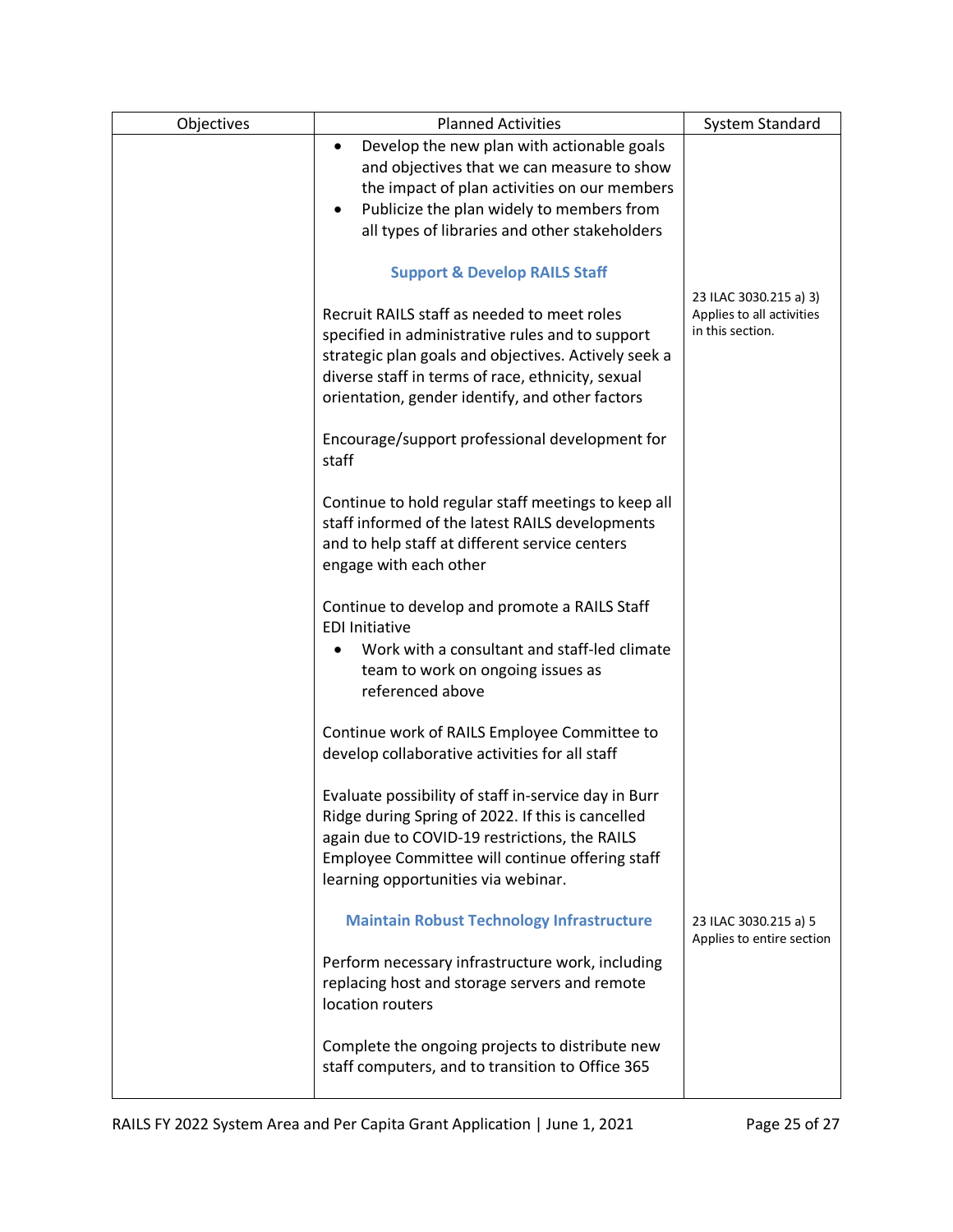| Objectives                                                                                                                                                                 | <b>Planned Activities</b>                                                                                                                                                                                                                                                                                                                                                                                                                                                                                                                                                                                                                                                                                                                                                                                                                                                                                                                                                                               | System Standard                                                            |
|----------------------------------------------------------------------------------------------------------------------------------------------------------------------------|---------------------------------------------------------------------------------------------------------------------------------------------------------------------------------------------------------------------------------------------------------------------------------------------------------------------------------------------------------------------------------------------------------------------------------------------------------------------------------------------------------------------------------------------------------------------------------------------------------------------------------------------------------------------------------------------------------------------------------------------------------------------------------------------------------------------------------------------------------------------------------------------------------------------------------------------------------------------------------------------------------|----------------------------------------------------------------------------|
|                                                                                                                                                                            | Investigate and implement new telephone system<br>Move forward on development of a delivery app,<br>and roll out iPads and app use to delivery staff<br>Continue providing subsidized Zoom and<br>conference calling accounts to appropriate RAILS<br>member groups<br>Complete the development of an internal Human<br>Resources application to take in and track job<br>applicants through the hiring process                                                                                                                                                                                                                                                                                                                                                                                                                                                                                                                                                                                         |                                                                            |
| Engage in innovative<br>projects on a statewide,<br>national, and<br>international level and<br>help RAILS members<br>model these projects for<br>their community of users | See other sections of this document for additional<br>information on innovative projects, including<br>BiblioBoard and inkie.org, Explore More Illinois,<br>MyLibraryIs, L2, online roundtables, RAILS' EDI<br>initiatives, etc.                                                                                                                                                                                                                                                                                                                                                                                                                                                                                                                                                                                                                                                                                                                                                                        | 23 ILAC 3030.215 b) 1)<br>23 ILAC 3030.215 c) 3)<br>23 ILAC 3030.215 d) 2) |
| Provide excellent<br>stewardship of RAILS<br>financial resources to<br>ensure maximum benefit<br>to member libraries,<br>library users, and Illinois<br>taxpayers          | Identify and implement structural changes,<br>expense reductions, and revenue increases to<br>eliminate a deficit budget by June 30, 2022.<br>Work with other partners/stakeholders to<br>$\bullet$<br>advocate for an increase in the Area and Per<br>Capita grant<br>Identify RAILS budget items/projects that we<br>can ask ISL to fund, including L2 and<br>providing assistance in cataloging foreign<br>language materials<br>Identify possible internal restructuring to<br>reduce expenditures, including in the<br><b>HR/Finance Department</b><br>Work with LLSAPs to develop ways to<br>restructure LLSAP financial support (to take<br>effect in FY 2023)<br>Identify additional revenue streams,<br>including charging administrative fees for<br>cooperative purchases<br>Monitor FY 2022 expenses very closely with<br>the goal of ending the year under budget<br>Review Delivery Outsourcing RFP responses<br>and the potential impact of our decisions on<br>facility and other costs | 3030.250 o) 4)<br>Applies to entire section                                |